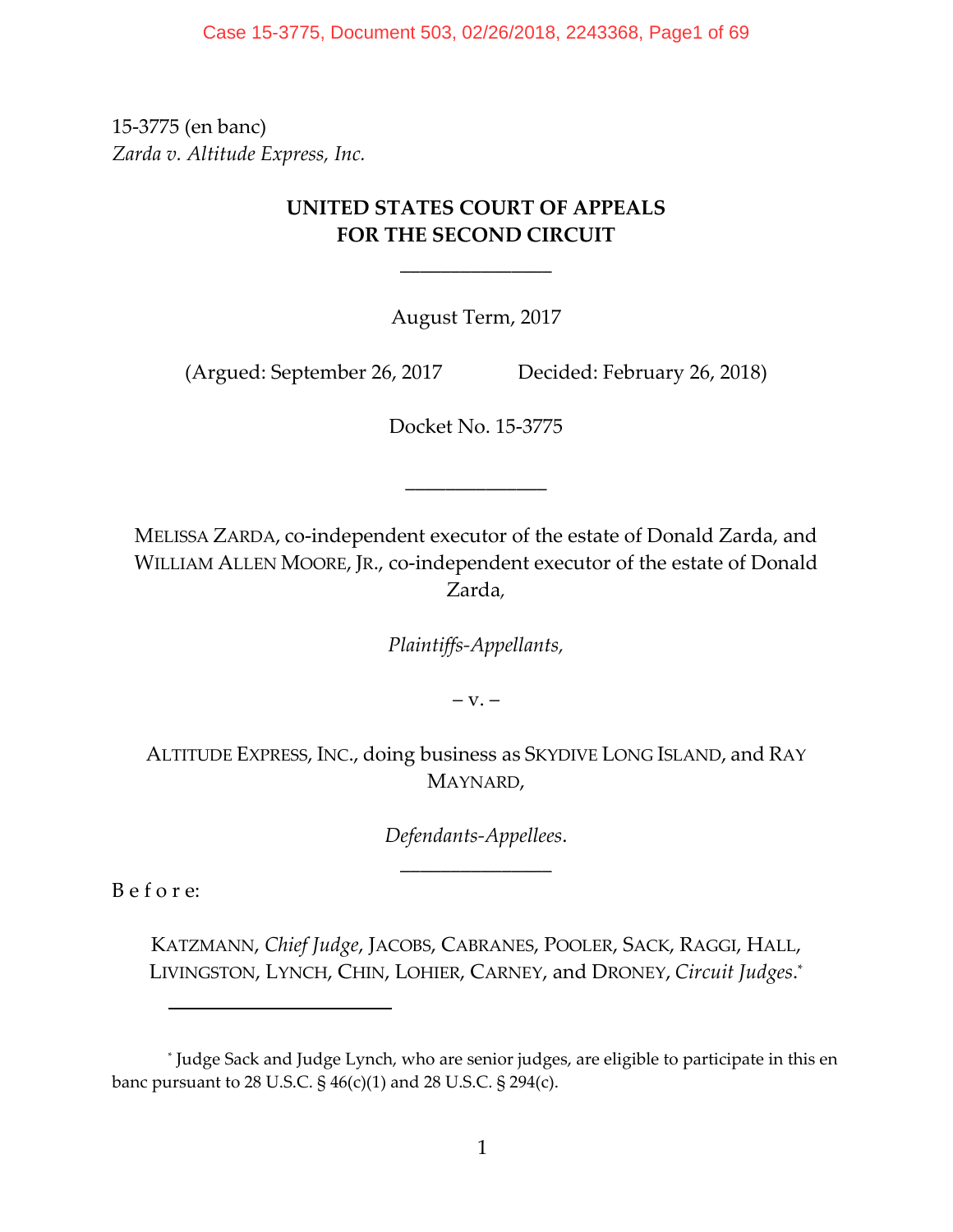KATZMANN, *C.J.*, filed the majority opinion in which HALL, CHIN, CARNEY, and DRONEY, *JJ.*, joined in full, JACOBS, *J.*, joined as to Parts I and II.B.3, POOLER, *J.*, joined as to all but Part II.B.1.b, SACK, *J.*, joined as to Parts I, II.A, II.B.3, and II.C, and LOHIER, *J.*, joined as to Parts I, II.A, and II.B.1.a.

JACOBS, *J.*, filed a concurring opinion.

CABRANES, *J.*, filed an opinion concurring in the judgment.

SACK, *J.*, filed a concurring opinion.

LOHIER, *J.*, filed a concurring opinion.

LYNCH, *J.*, filed a dissenting opinion in which LIVINGSTON, *J.*, joined as to Parts I, II, and III.

\_\_\_\_\_\_\_\_\_\_\_\_\_\_\_

LIVINGSTON, *J.*, filed a dissenting opinion.

RAGGI, *J.*, filed a dissenting opinion.

Donald Zarda brought this suit against his former employer alleging, *inter alia*, sex discrimination in violation of Title VII of the Civil Rights Act of 1964 ("Title VII"), 42 U.S.C. § 2000e, *et seq*. In particular, Zarda claimed that he was fired after revealing his sexual orientation to a client. The United States District Court for the Eastern District of New York (Bianco, *J*.) granted summary judgment to the defendants on the ground that Zarda had failed to show that he had been discriminated against on the basis of his sex. After the Equal Employment Opportunity Commission ("EEOC") decided *Baldwin v. Foxx*, EEOC Decision No. 0120133080, 2015 WL 4397641 (July 15, 2015), holding that sex discrimination includes sexual orientation discrimination, Zarda asked the district court to reinstate his Title VII claim. The district court, citing our decision in *Simonton v. Runyon*, 232 F.3d 33, 35 (2d Cir. 2000), declined to do so. Zarda appealed and a panel of this Court affirmed.

We convened this rehearing en banc to consider whether Title VII prohibits discrimination on the basis of sexual orientation such that our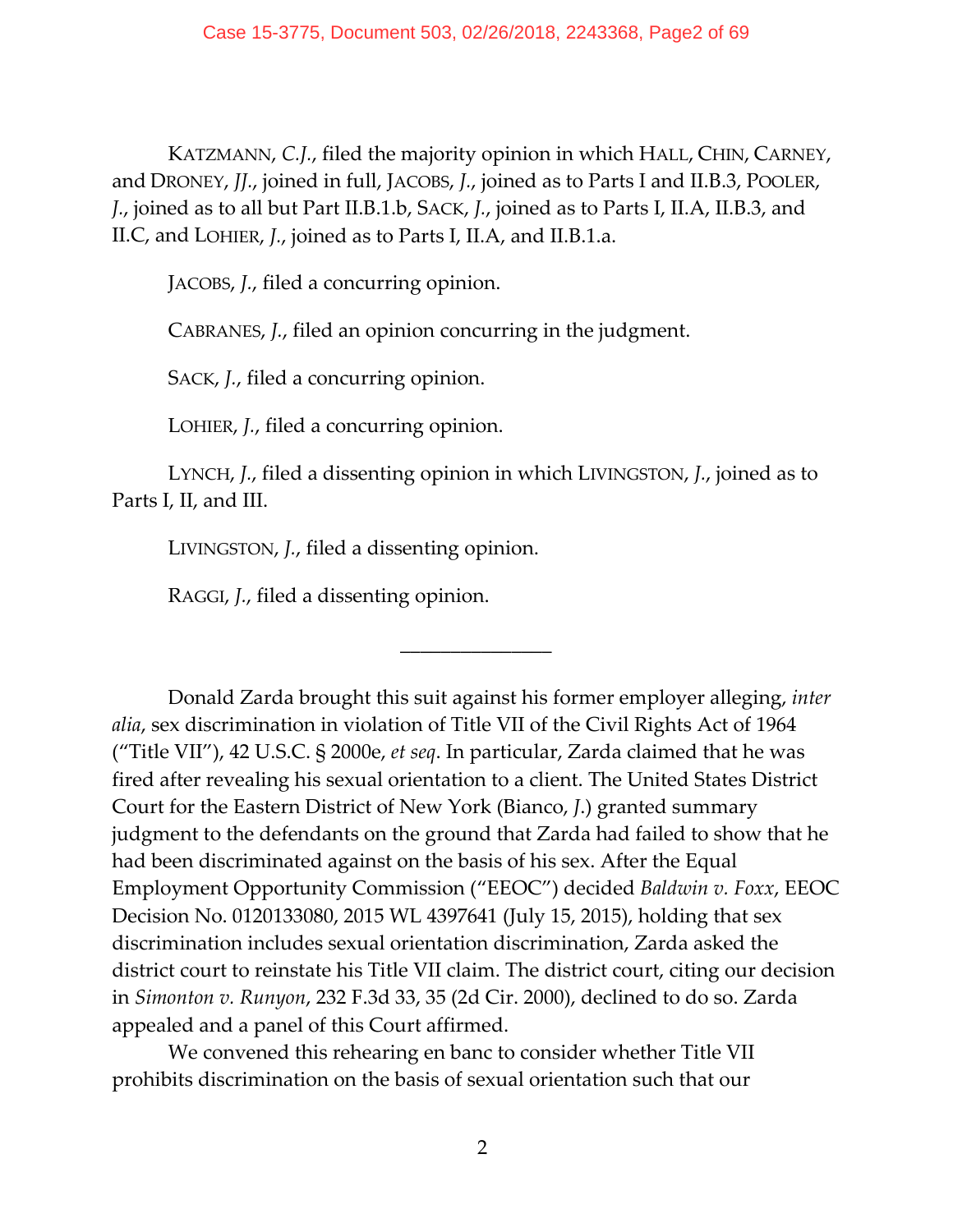precedents to the contrary should be overruled. We now hold that sexual orientation discrimination constitutes a form of discrimination "because of . . . sex," in violation of Title VII, and overturn *Simonton* and *Dawson v. Bumble & Bumble*, 398 F.3d 211, 217–23 (2d Cir. 2005), to the extent they held otherwise. We therefore **VACATE** the district court's judgment on the Title VII claim and **REMAND** for further proceedings consistent with this opinion. We **AFFIRM** the judgment of the district court in all other respects.

\_\_\_\_\_\_\_\_\_\_\_\_\_\_\_

GREGORY ANTOLLINO, New York, NY (Stephen Bergstein, Bergstein & Ullrich, LLP, Chester, NY, *on the brief*), *for Plaintiffs‐ Appellants*.

SAUL D. ZABELL, Zabell & Associates, P.C., Bohemia, NY, *for Defendants‐Appellees*.

JEREMY HOROWITZ (James L. Lee, Deputy General Counsel, Jennifer S. Goldstein, Associate General Counsel, and Anne Noel Occhialino, Senior Appellate Attorney, *on the brief*), Equal Employment Opportunity Commission, Washington, DC, *for Amicus Curiae* Equal Employment Opportunity Commission, *in support of Plaintiffs‐Appellants*.

GREGORY R. NEVINS (Michael D.B. Kavey, Attorney at Law, Brooklyn, NY; Omar Gonzalez‐Pagan and Sharon M. McGowan, *on the brief*), Lambda Legal Defense and Education Fund, Inc., New York, NY, *for Amicus Curiae* Lambda Legal Defense and Education Fund, Inc., Atlanta, GA, *in support of Plaintiffs‐Appellants.* 

HASHIM M. MOOPPAN (Chad A. Readler and Tom Wheeler, Acting Assistant Attorneys General, Charles W. Scarborough and Stephen R. Marcus, Attorneys, *on the brief*), United States Department of Justice, Washington, DC, *for Amicus Curiae* United States of America, *in support of Defendants‐Appellees*.

ADAM K. MORTARA, Bartlit Beck Herman Palenchar & Scott LLP,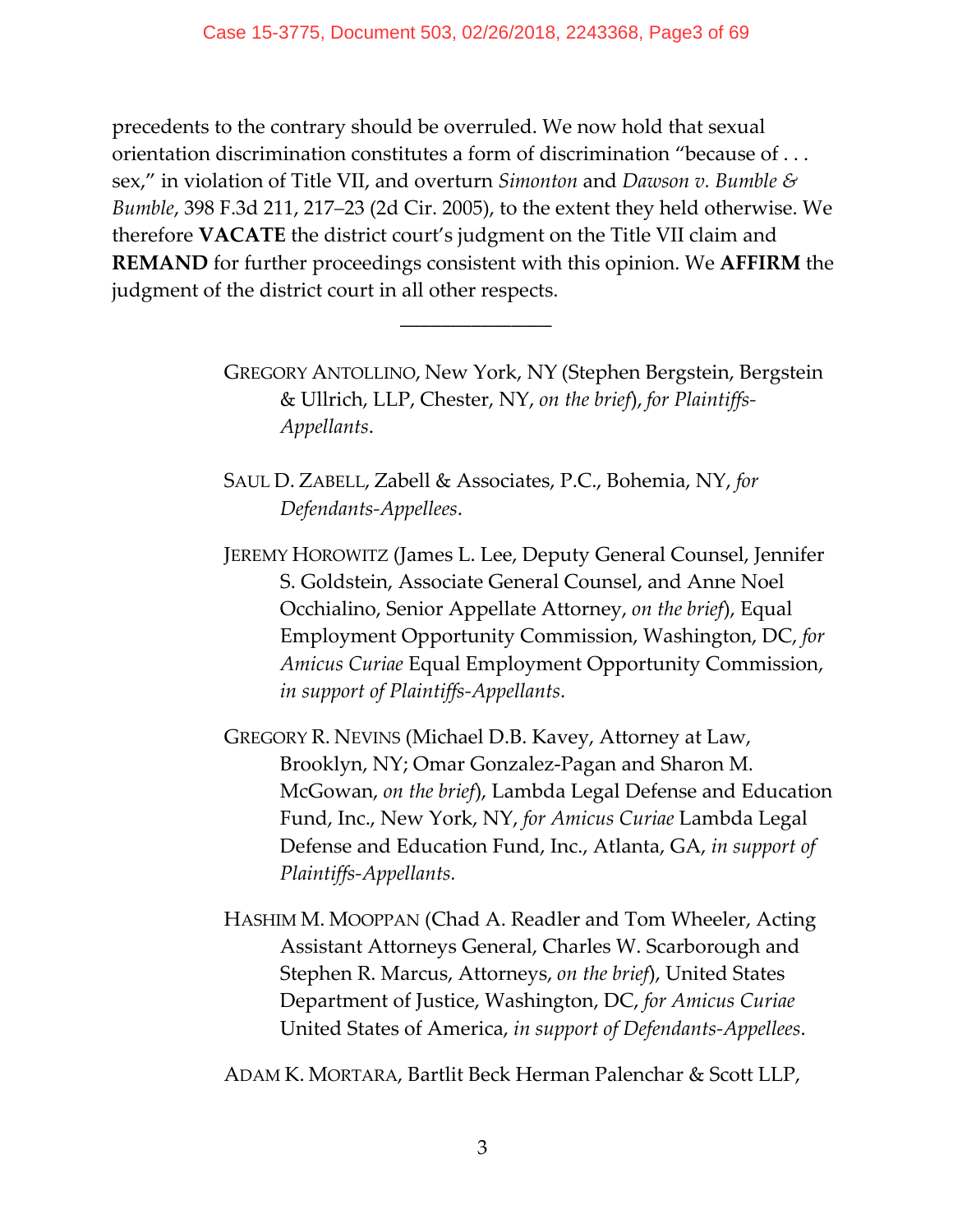Chicago, IL, *court‐appointed Amicus Curiae in support of Defendants‐Appellees*.

- Erin Beth Harrist and Christopher Dunn, New York Civil Liberties Union Foundation, New York, NY; Fatima Goss Graves, National Women's Law Center, Washington, DC; Ria Tabacco Mar, Leslie Cooper, James D. Esseks, Lenora M. Lapidus, and Gillian L. Thomas, American Civil Liberties Union Foundation, New York, NY, *for Amici Curiae* American Civil Liberties Union; New York Civil Liberties Union; National Women's Law Center; 9to5, National Association of Working Women; A Better Balance; California Women's Law Center; Equal Rights Advocates; Feminist Majority Foundation; Gender Justice; Legal Voice; National Organization for Women (NOW) Foundation; National Partnership for Women & Families; Southwest Women's Law Center; Women Employed; Women's Law Center of Maryland, Inc.; and Women's Law Project, *in support of Plaintiffs‐Appellants*.
- Richard E. Casagrande, Robert T. Reilly, Wendy M. Star, and Christopher Lewis, New York State United Teachers, Latham, NY, *for Amicus Curiae* New York State United Teachers, *in support of Plaintiffs‐Appellants*.
- Richard Blum and Heidi Cain, The Legal Aid Society, New York, NY, *for Amicus Curiae* The Legal Aid Society, *in support of Plaintiffs‐Appellants*.
- Alice O'Brien, Eric A. Harrington, and Mary E. Deweese, National Education Association, Washington, DC, *for Amicus Curiae* The National Education Association, *in support of Plaintiffs‐ Appellants*.
- Mary Bonauto, GLBTQ Legal Advocates & Defenders, Boston, MA; Christopher Stoll, National Center for Lesbian Rights, San Francisco, CA; Alan E. Shoenfeld, David M. Lehn, and Christopher D. Dodge, Wilmer Cutler Pickering Hale and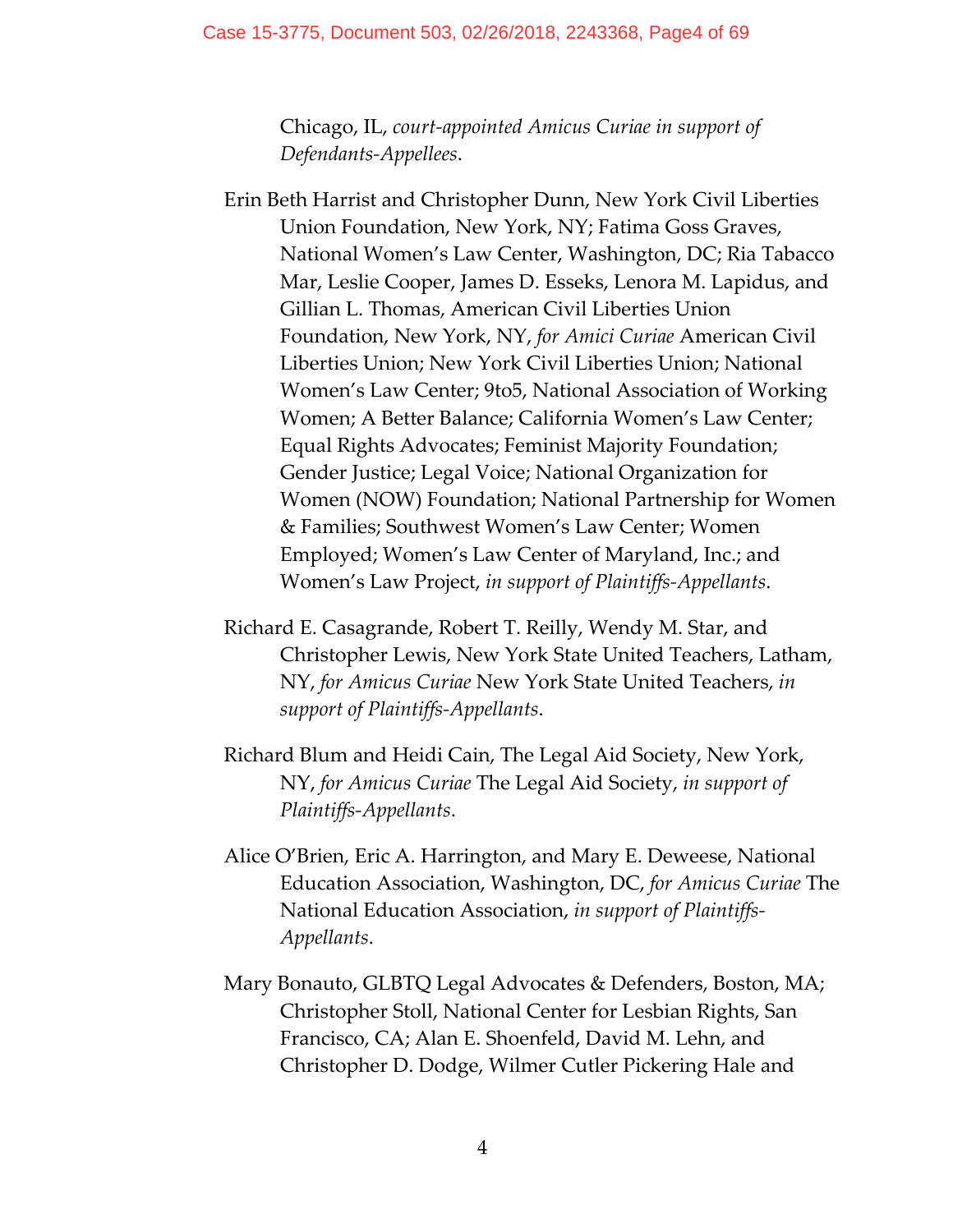Dorr LLP, New York, NY, Washington, DC, and Boston, MA, *for Amici Curiae* GLBTQ Legal Advocates & Defenders ("GLAD") and National Center for Lesbian Rights ("NCLR"), *in support of Plaintiffs‐Appellants*.

Thomas W. Burt, Microsoft Corporation, Redmond, WA; Sigismund L. Sapinski, Jr., Sun Life Financial (U.S.) Services Company, Inc., Windsor, CT; Todd Anten, Justin T. Reinheimer, and Cory D. Struble, Quinn Emanuel Urquhart & Sullivan, LLP, New York, NY, *for Amici Curiae* AdRoll, Inc.; Ben & Jerry's; Beterment; Boston Community Capital; Brandwatch; CBS Corporation; Citrix Systems, Inc.; City Winery; Davis Steadman Ford & Mace, LLC; DoorDash, Inc.; Dropbox, Inc.; Eastern Bank; Edelman; FiftyThree, Inc.; Freedom for All Americans Education Fund; Google Inc.; Greater Burlington Industrial Corporation; Gusto; Harvard Pilgrim Health Care, Inc.; IAC/InterActiveCorp; IHS Markit Ltd.; Indiegogo; INUS Group LLC; Johnston, Kinney & Zulaica LLP; Kargo; KEO Marketing Inc.; Kickstarter, PBC; Levi Strauss & Co.; Linden Lab; Lyft, Inc.; Mapbox, Inc.; National Gay & Lesbian Chamber of Commerce; OBOX Solutions; On 3 Public Relations; Physician's Computer Company; Pinterest; Puma Springs Vineyards; Quora Inc.; S&P Global Inc.; Salesforce; Shutterstock, Inc.; Spotify; Thumbtack; TodayTix; Trust Company of Vermont; Vermont Gynecology; Viacom, Inc.; and Wealthfront Inc., *in support of Plaintiffs‐Appellants*.

- Peter T. Barbur, Cravath, Swaine & Moore LLP, New York, NY, *for Amici Curiae* Sen. Jeffrey A. Merkley, Sen. Tammy Baldwin, Sen. Cory A. Booker, and Rep. David N. Cicilline, *in support of Plaintiffs‐Appellants*.
- Matthew Skinner, LGBT Bar Association of Greater New York ("LeGaL"), New York, NY, *for Amici Curiae* LGBT Bar Association of Greater New York ("LeGaL"), Anti‐Defamation League, Asian American Bar Association of New York,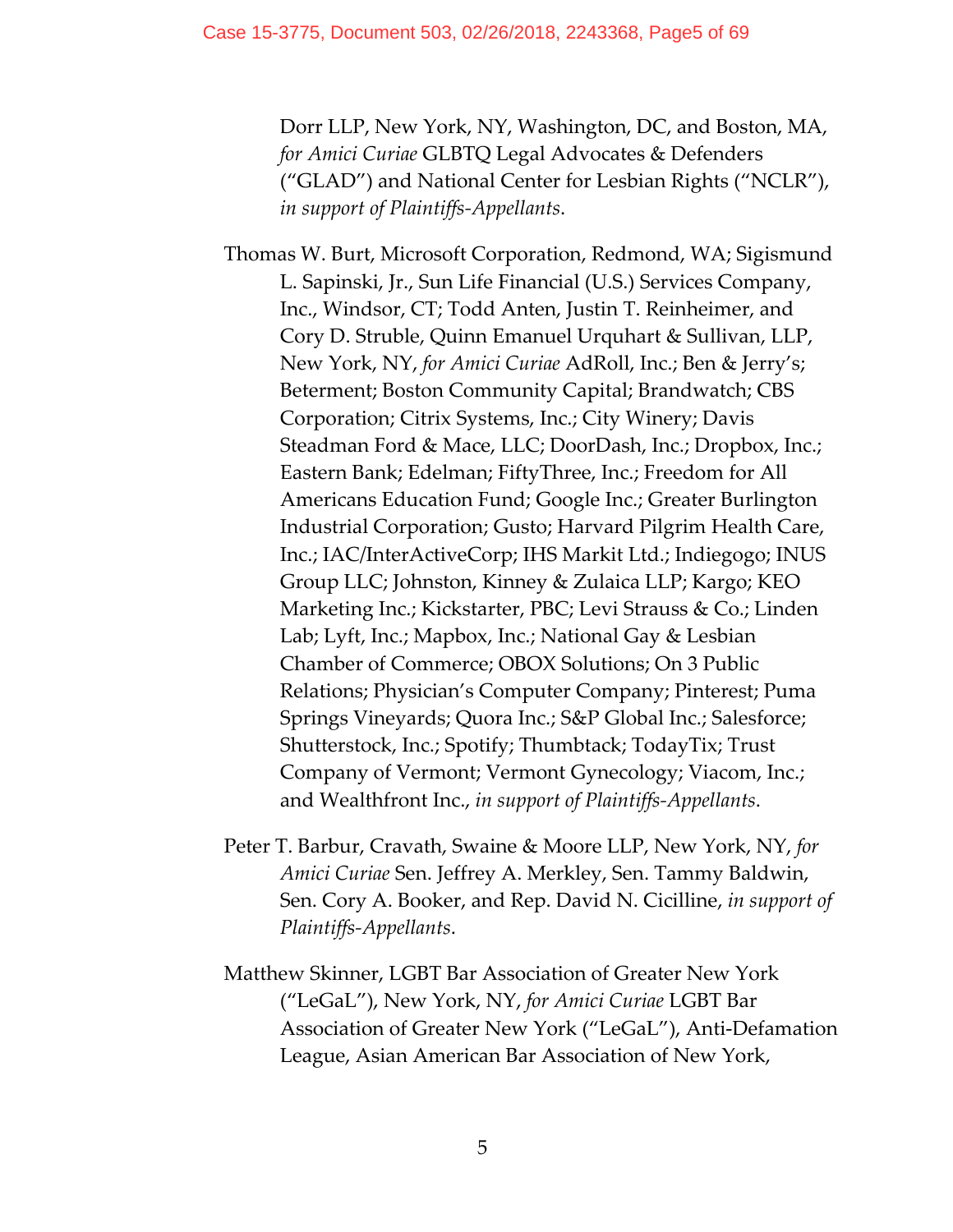Association of the Bar of the City of New York, Bay Area Lawyers for Individual Freedom, Hispanic National Bar Association, Legal Aid at Work, National Queer Asian Pacific Islander Alliance, New York County Lawyers' Association, and Women's Bar Association of the State of New York, *in support of Plaintiffs‐Appellants*.

- Eric T. Schneiderman, Attorney General, Barbara D. Underwood, Solicitor General, Steven C. Wu, Deputy Solicitor General, Andrew W. Amend, Senior Assistant Solicitor General of Counsel, State of New York, New York, NY; George Jepsen, Attorney General, State of Connecticut, Hartford, CT; Thomas J. Donovan, Jr., Attorney General, State of Vermont, Montpelier, VT, *for Amici Curiae* State of New York, State of Connecticut, and State of Vermont, *in support of Plaintiffs‐ Appellants*.
- Joseph W. Miller, U.S. Justice Foundation, Ramona, CA; William J. Olson, Herbert W. Titus, Robert J. Olson, and Jeremiah L. Morgan, William J. Olson, P.C., Vienna, VA, *for Amici Curiae* Conservative Legal Defense and Education Fund, Public Advocate of the United States, and United States Justice Foundation, *in support of Defendants‐Appellees*.
- Kimberlee Wood Colby, Christian Legal Society, Springfield, VA, *for Amici Curiae* Christian Legal Society and National Association of Evangelicals, *in support of Defendants‐Appellees*.

KATZMANN, *Chief Judge*:

Donald Zarda,<sup>1</sup> a skydiving instructor, brought a sex discrimination claim

\_\_\_\_\_\_\_\_\_\_\_\_\_\_\_

<sup>1</sup> Zarda died in a BASE jumping accident after the district court awarded partial summary judgment but prior to trial on the remaining claims. The executors of his estate have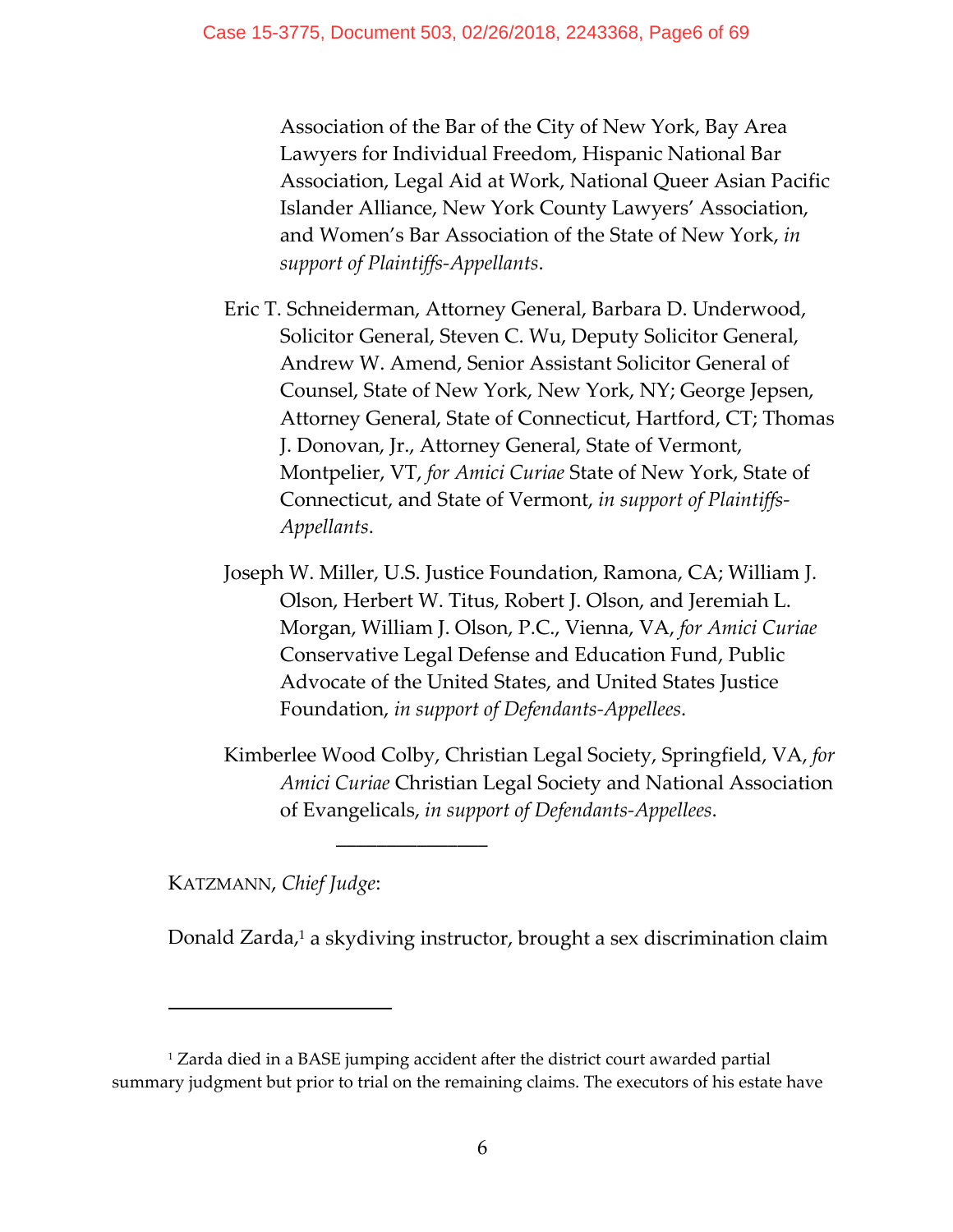under Title VII of the Civil Rights Act of 1964 ("Title VII") alleging that he was fired from his job at Altitude Express, Inc., because he failed to conform to male sex stereotypes by referring to his sexual orientation. Although it is well-settled that gender stereotyping violates Title VII's prohibition on discrimination "because of . . . sex," we have previously held that sexual orientation discrimination claims, including claims that being gay or lesbian constitutes nonconformity with a gender stereotype, are not cognizable under Title VII.2 *See Simonton v. Runyon*, 232 F.3d 33, 35 (2d Cir. 2000); *see also Dawson v. Bumble & Bumble*, 398 F.3d 211, 217–23 (2d Cir. 2005).

At the time *Simonton* and *Dawson* were decided, and for many years since, this view was consistent with the consensus among our sister circuits and the position of the Equal Employment Opportunity Commission ("EEOC" or "Commission"). *See, e.g.*, *Kalich v. AT&T Mobility, LLC*, 679 F.3d 464, 471 (6th Cir. 2012); *Prowel v. Wise Bus. Forms, Inc.*, 579 F.3d 285, 289 (3d Cir. 2009); *Medina v.*

been substituted as plaintiffs. Zarda and the executors of his estate are referred to collectively as "Zarda" throughout this opinion.

<sup>2</sup> This opinion assumes *arguendo* that "sex" in Title VII "means biologically male or female," *Hively v. Ivy Tech Cmty. Coll. of Ind.*, 853 F.3d 339, 362 (7th Cir. 2017) (en banc) (Sykes, *J*., dissenting), and uses the terms "sex" and "gender" interchangeably, as do the Supreme Court and other circuits cited herein.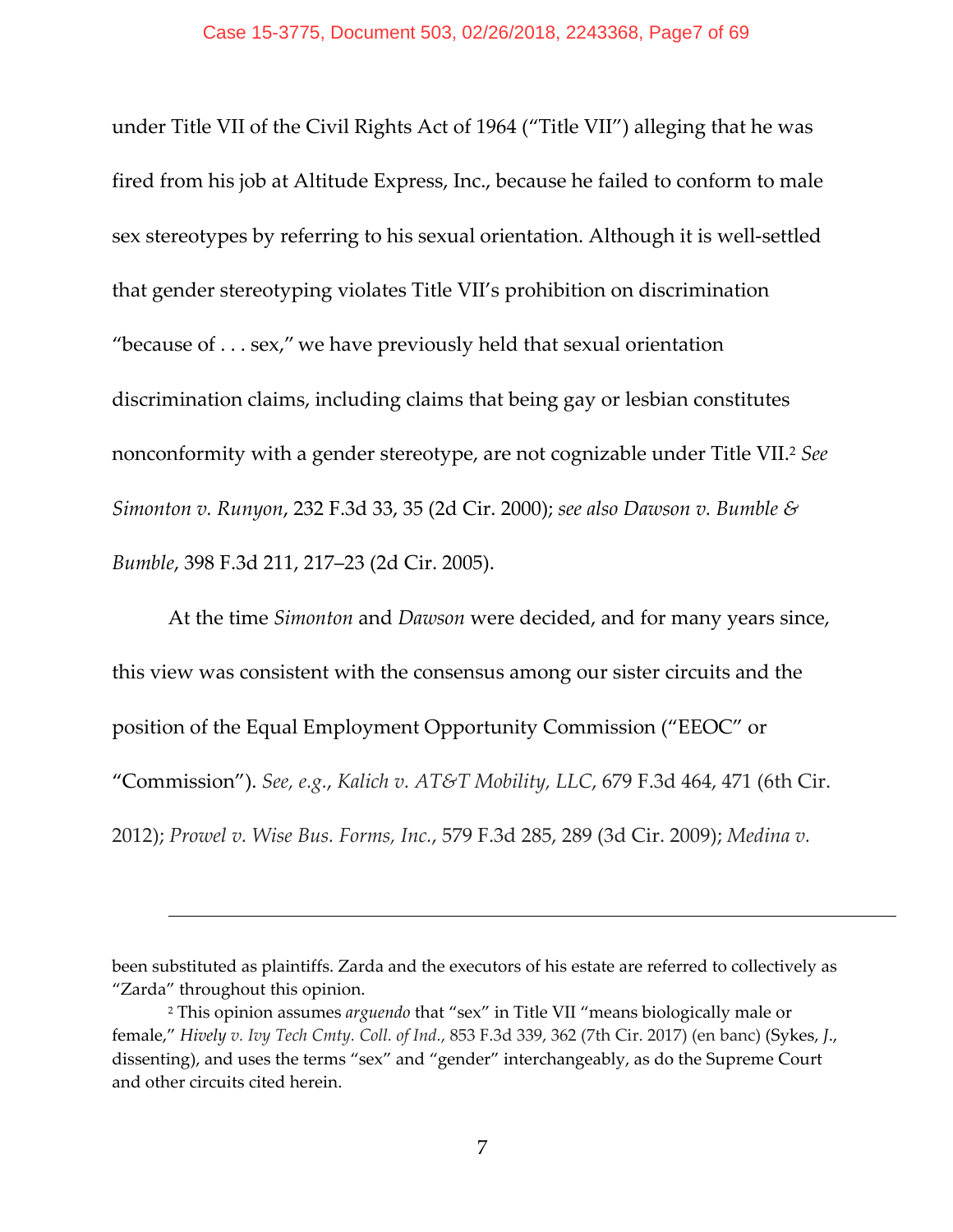*Income Support Div.*, 413 F.3d 1131, 1135 (10th Cir. 2005); *Hamner v. St. Vincent Hosp. & Health Care Ctr., Inc.*, 224 F.3d 701, 704 (7th Cir. 2000); *Higgins v. New Balance Athletic Shoe, Inc.*, 194 F.3d 252, 259 (1st Cir. 1999);3 *Wrightson v. Pizza Hut of Am., Inc.*, 99 F.3d 138, 143 (4th Cir. 1996); *Williamson v. A.G. Edwards & Sons, Inc.*, 876 F.2d 69, 70 (8th Cir. 1989) (per curiam); *Blum v. Gulf Oil Corp.*, 597 F.2d 936, 938 (5th Cir. 1979) (per curiam); *see also Johnson v. Frank*, EEOC Decision No. 01911827, 1991 WL 1189760, at \*3 (Dec. 19, 1991). But legal doctrine evolves and in 2015 the EEOC held, for the first time, that "sexual orientation is inherently a 'sex‐based consideration;' accordingly an allegation of discrimination based on sexual orientation is necessarily an allegation of sex discrimination under Title VII." *Baldwin v. Foxx*, EEOC Decision No. 0120133080, 2015 WL 4397641, at \*5 (July 15, 2015) (quoting *Price Waterhouse v. Hopkins*, 490 U.S. 228, 242 (1989) (plurality opinion)). Since then, two circuits have revisited the question of whether claims of sexual orientation discrimination are viable under Title VII. In March 2017, a divided panel of the Eleventh Circuit declined to recognize such a

<sup>&</sup>lt;sup>3</sup> The First Circuit has since qualified *Higgins*, holding that a plaintiff may "bring[] sexplus claims under Title VII where, in addition to the sex‐based charge, the 'plus' factor is the plaintiff's status as a gay or lesbian individual." *Franchina v. City of Providence*, 881 F.3d 32, 54 (1st Cir. 2018).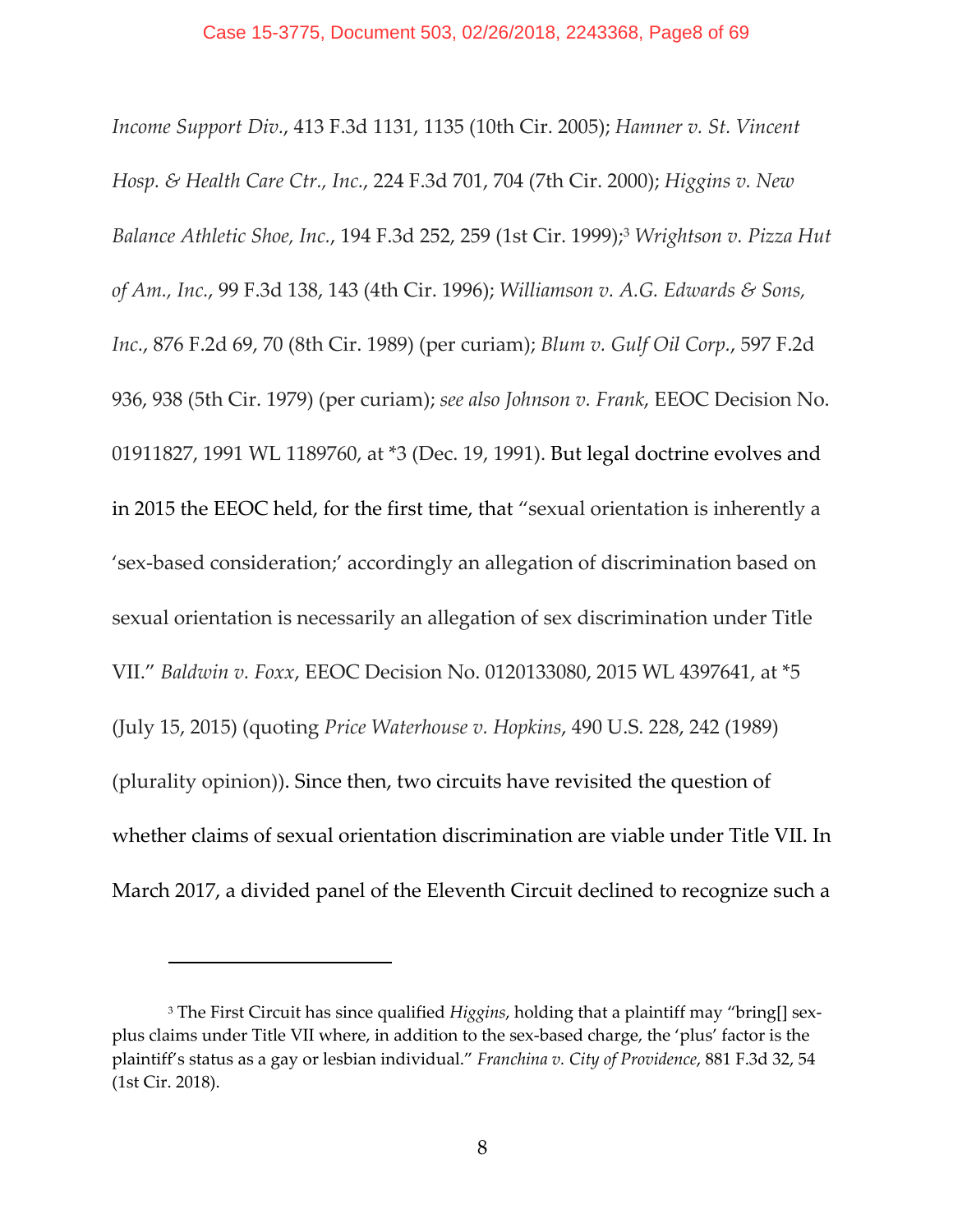claim, concluding that it was bound by *Blum*, 597 F.2d at 938, which "ha[s] not been overruled by a clearly contrary opinion of the Supreme Court or of [the Eleventh Circuit] sitting *en banc*." *Evans v. Ga. Reg'l Hosp.*, 850 F.3d 1248, 1257 (11th Cir.), *cert. denied*, 138 S. Ct. 557 (2017). One month later, the Seventh Circuit, sitting en banc, took "a fresh look at [its] position in light of developments at the Supreme Court extending over two decades" and held that "discrimination on the basis of sexual orientation is a form of sex discrimination." *Hively*, 853 F.3d at 340**–**41. In addition, a concurring opinion of this Court recently called "for the Court to revisit" this question, emphasizing the "changing legal landscape that has taken shape in the nearly two decades since *Simonton* issued," and identifying multiple arguments that support the conclusion that sexual orientation discrimination is barred by Title VII. *Christiansen v. Omnicom Grp., Inc.*, 852 F.3d 195, 202 (2d Cir. 2017) (Katzmann, *C.J.*, concurring) ("Christiansen and *amici* advance three arguments, none previously addressed by this Court . . . ."); *see also id.* at 204 ("Neither *Simonton* nor *Dawson* addressed [the but‐for] argument.").

Taking note of the potential persuasive force of these new decisions, we convened en banc to reevaluate *Simonton* and *Dawson* in light of arguments not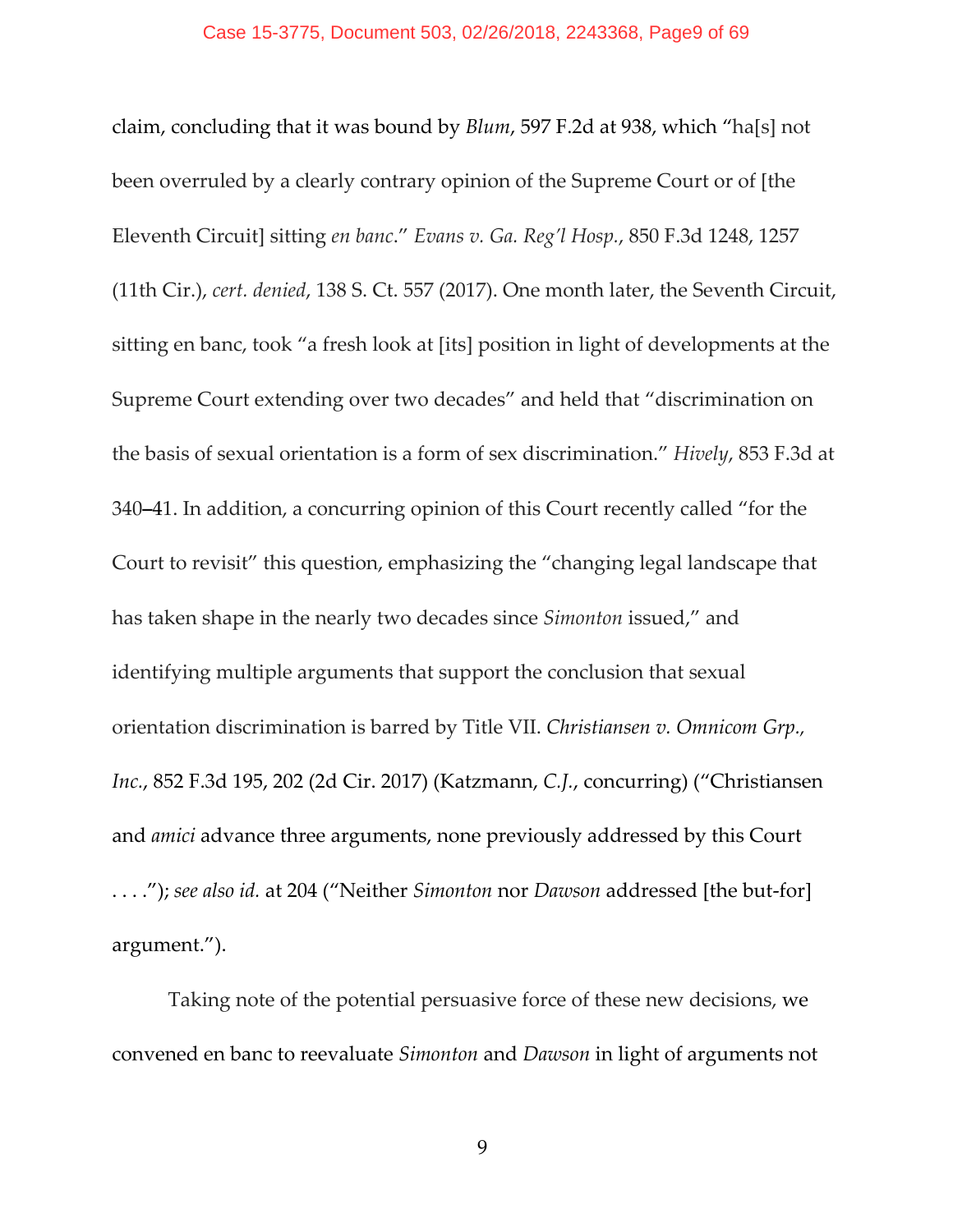previously considered by this Court. Having done so, we now hold that Title VII prohibits discrimination on the basis of sexual orientation as discrimination "because of  $\dots$  sex." To the extent that our prior precedents held otherwise, they are overruled.

We therefore **VACATE** the district court's judgment on Zarda's Title VII claim and **REMAND** for further proceedings consistent with this opinion. We **AFFIRM** the judgment of the district court in all other respects.

### **BACKGROUND**

The facts and procedural history of this case are discussed in detail in our prior panel decision. *See Zarda v. Altitude Express*, 855 F.3d 76, 79–81 (2d Cir. 2017). We recite them only as necessary to address the legal question under consideration.

In the summer of 2010, Donald Zarda, a gay man, worked as a sky‐diving instructor at Altitude Express. As part of his job, he regularly participated in tandem skydives, strapped hip‐to‐hip and shoulder‐to‐shoulder with clients. In an environment where close physical proximity was common, Zarda's coworkers routinely referenced sexual orientation or made sexual jokes around clients, and Zarda sometimes told female clients about his sexual orientation to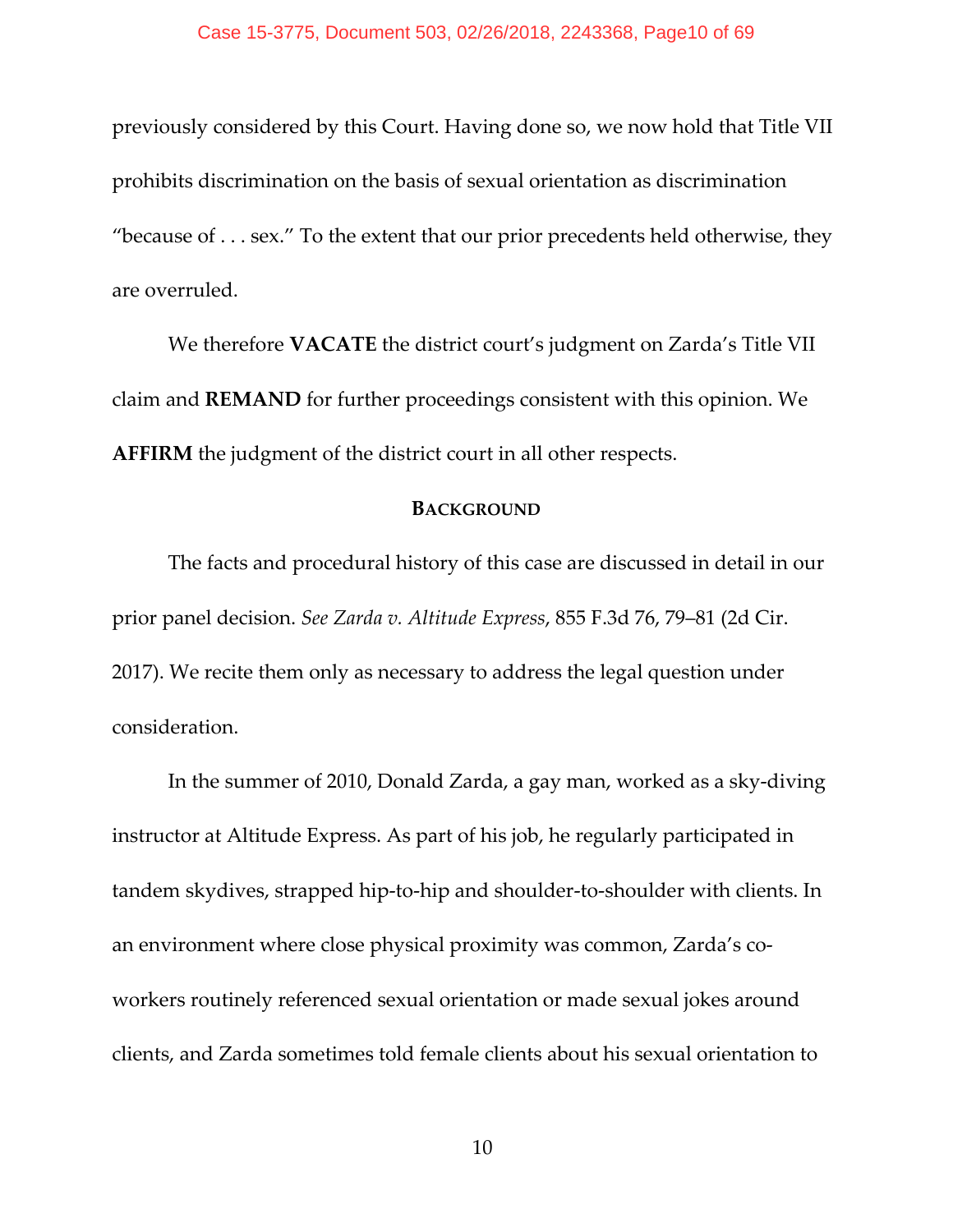assuage any concern they might have about being strapped to a man for a tandem skydive. That June, Zarda told a female client with whom he was preparing for a tandem skydive that he was gay "and ha[d] an ex‐husband to prove it." J.A. 400 ¶ 23. Although he later said this disclosure was intended simply to preempt any discomfort the client may have felt in being strapped to the body of an unfamiliar man, the client alleged that Zarda inappropriately touched her and disclosed his sexual orientation to excuse his behavior. After the jump was successfully completed, the client told her boyfriend about Zarda's alleged behavior and reference to his sexual orientation; the boyfriend in turn told Zarda's boss, who fired shortly Zarda thereafter. Zarda denied inappropriately touching the client and insisted he was fired solely because of his reference to his sexual orientation.

One month later, Zarda filed a discrimination charge with the EEOC concerning his termination. Zarda claimed that "in addition to being discriminated against because of [his] sexual orientation, [he] was also discriminated against because of [his] gender." Special Appendix ("S.A.") 3. In particular, he claimed that "[a]ll of the men at [his workplace] made light of the intimate nature of being strapped to a member of the opposite sex," but that he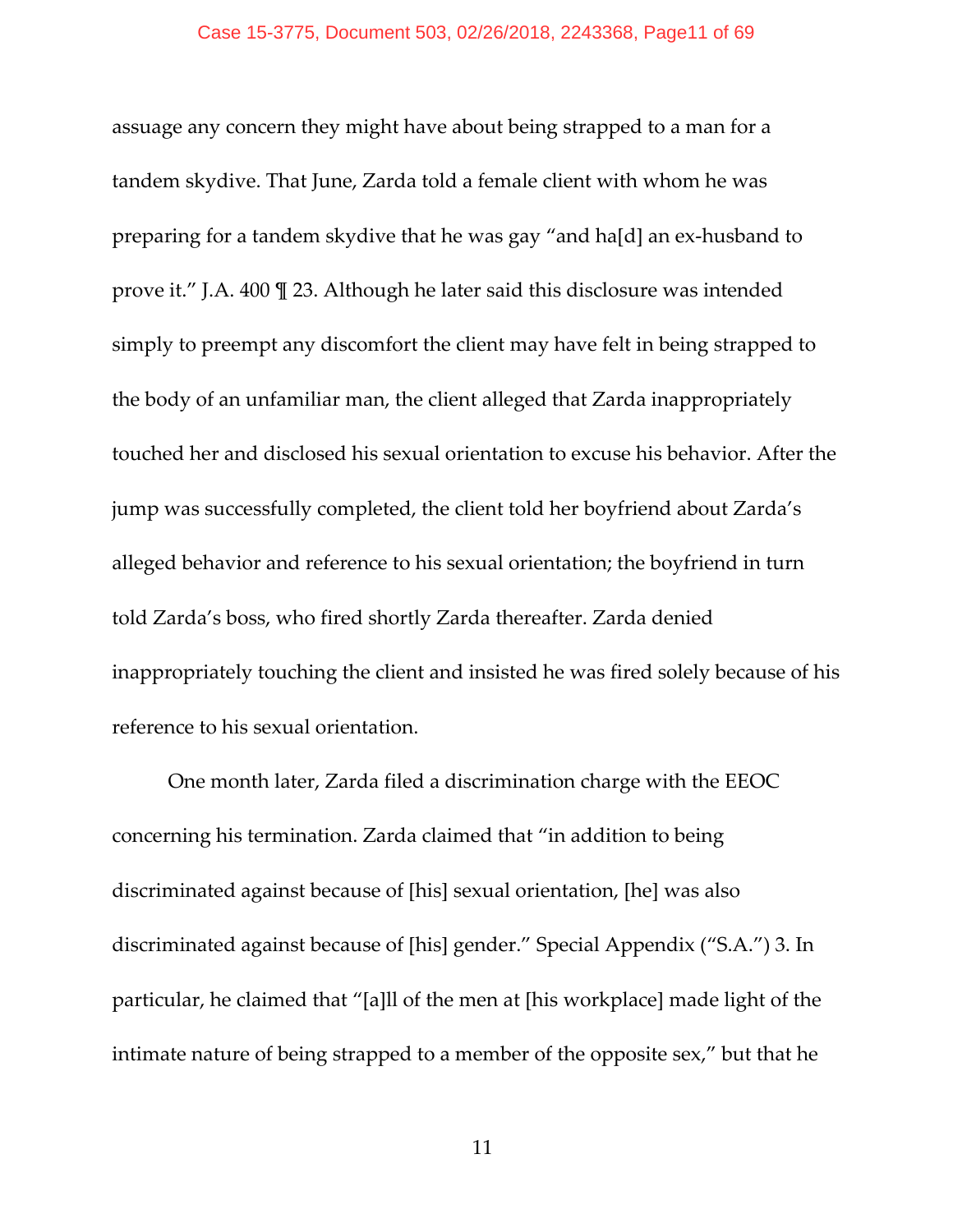#### Case 15-3775, Document 503, 02/26/2018, 2243368, Page12 of 69

was fired because he "honestly referred to [his] sexual orientation and did not conform to the straight male macho stereotype." S.A. 5.

In September 2010, Zarda brought a lawsuit in federal court alleging, *inter alia*, sex stereotyping in violation of Title VII and sexual orientation discrimination in violation of New York law. Defendants moved for summary judgment arguing that Zarda's Title VII claim should be dismissed because, although "Plaintiff testifie[d] repeatedly that he believe[d] the reason he was terminated [was] because of his sexual orientation . . . [,] under Title VII, a gender stereotype cannot be predicated on sexual orientation." Dist. Ct. Dkt. No. 109 at 3 (citing *Simonton*, 232 F.3d at 35). In March 2014, the district court granted summary judgment to the defendants on the Title VII claim. As relevant here, the district court concluded that, although there was sufficient evidence to permit plaintiff to proceed with his claim for sexual orientation discrimination under New York law, plaintiff had failed to establish a prima facie case of gender stereotyping discrimination under Title VII.

While Zarda's remaining claims were still pending, the EEOC decided *Baldwin*, holding that "allegations of discrimination on the basis of sexual orientation necessarily state a claim of discrimination on the basis of sex." 2015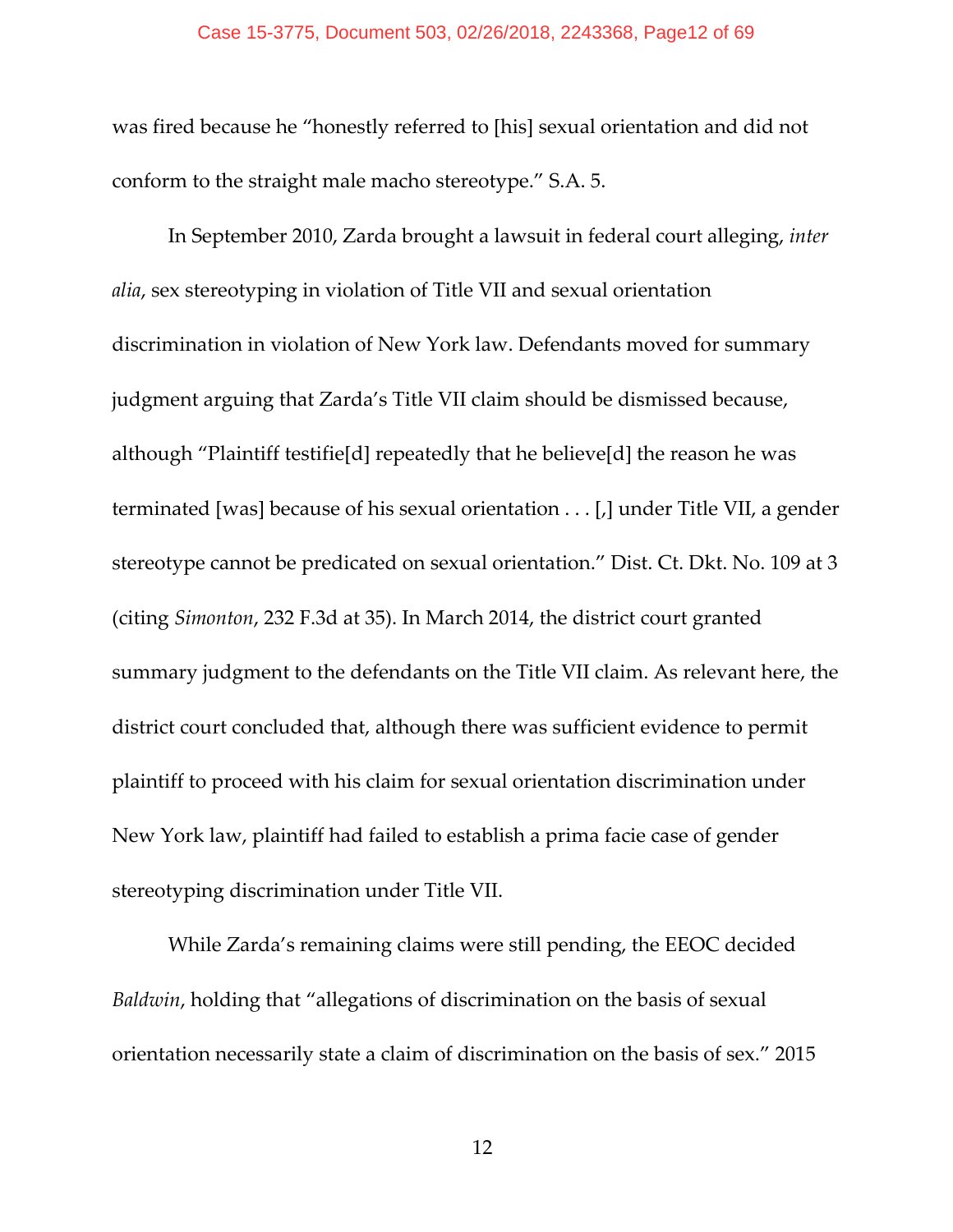WL 4397641 at \*10. The Commission identified three ways to illustrate what it described as the "inescapable link between allegations of sexual orientation discrimination and sex discrimination." *Id.* at \*5. First, sexual orientation discrimination, such as suspending a lesbian employee for displaying a photo of her female spouse on her desk while not suspending a man for displaying a photo of his female spouse, "is sex discrimination because it necessarily entails treating an employee less favorably because of the employee's sex." *Id.* Second, it is "associational discrimination" because "an employee alleging discrimination on the basis of sexual orientation is alleging that his or her employer took his or her sex into account by treating him or her differently for associating with a person of the same sex." *Id.* at \*6. Lastly, sexual orientation discrimination "necessarily involves discrimination based on gender stereotypes," most commonly "heterosexually defined gender norms." *Id.* at \*7–8 (internal quotation marks omitted). Shortly thereafter, Zarda moved to have his Title VII claim reinstated based on *Baldwin*. But, the district court denied the motion, concluding that *Simonton* remained binding precedent.

Zarda's surviving claims, which included his claim for sexual orientation discrimination under New York law, went to trial, where defendants prevailed.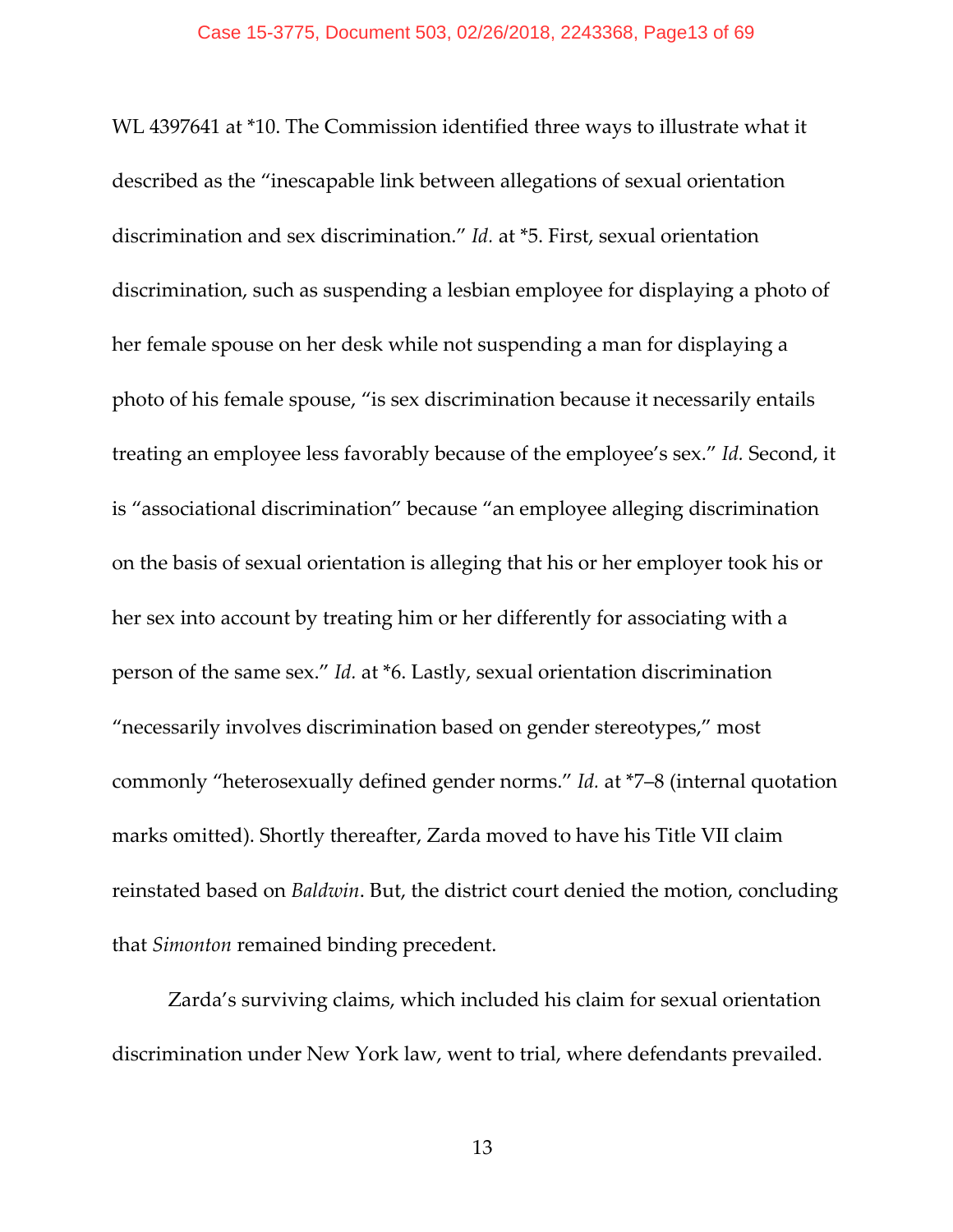### Case 15-3775, Document 503, 02/26/2018, 2243368, Page14 of 69

After judgment was entered for the defendants, Zarda appealed. As relevant here, Zarda argued that *Simonton* should be overturned because the EEOC's reasoning in *Baldwin* demonstrated that *Simonton* was incorrectly decided. By contrast, defendants argued that the court did not need to reach that issue because the jury found that they had not discriminated based on sexual orientation.

The panel held that "Zarda's [federal] sex‐discrimination claim [was] properly before [it] because [his state law claim was tried under] a higher standard of causation than required by Title VII." *Zarda*, 855 F.3d at 81. However, the panel "decline[d] Zarda's invitation to revisit our precedent," which "can only be overturned by the entire Court sitting in banc." *Id.* at 82. The Court subsequently ordered this rehearing en banc to revisit *Simonton* and *Dawson*'s holdings that claims of sexual orientation discrimination are not cognizable under Title VII.

### **DISCUSSION**

## **I. Jurisdiction**

We first address the defendants' challenge to our jurisdiction. Article III of the Constitution grants federal courts the authority to hear only "Cases" and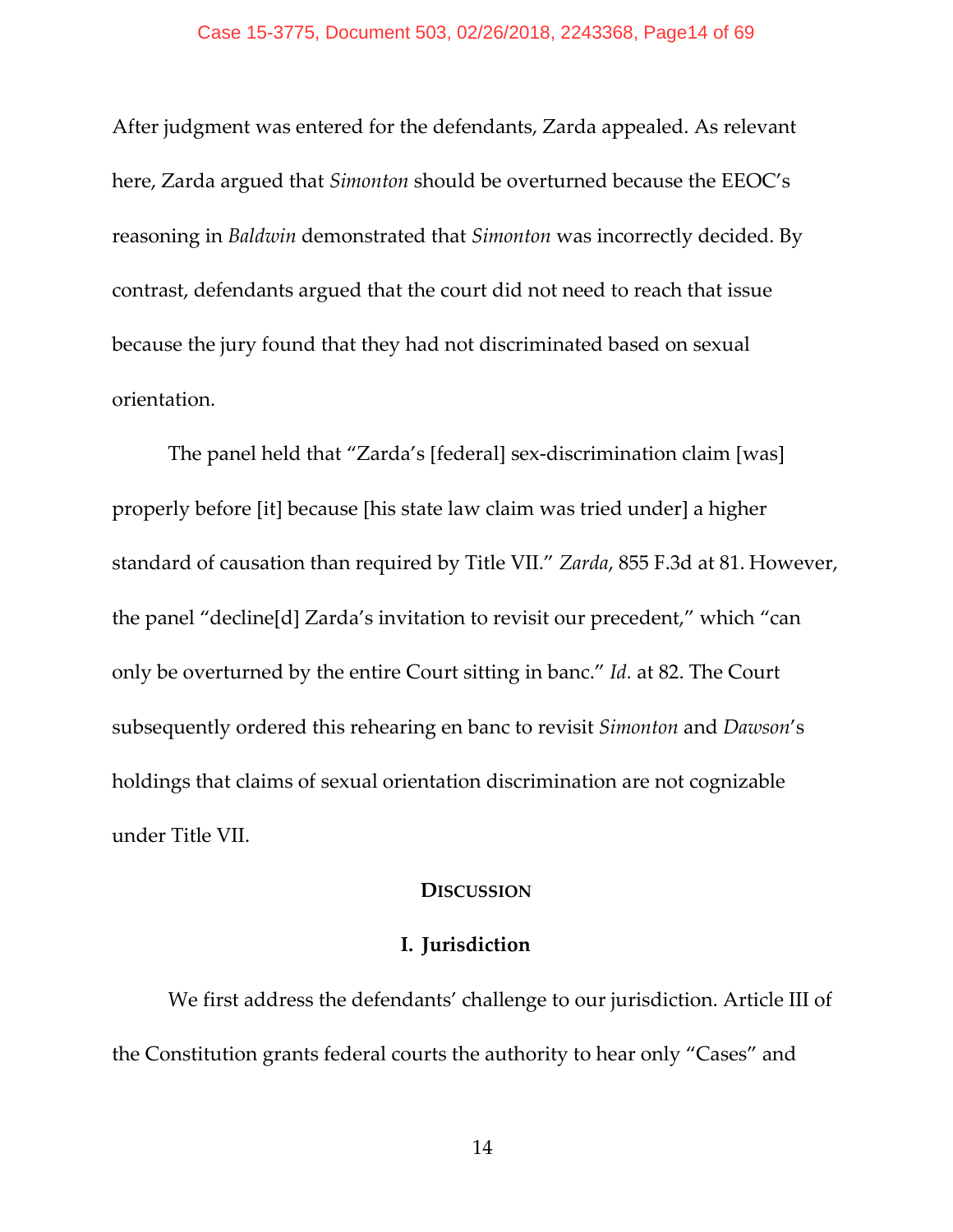"Controversies." U.S. Const. art. III, § 2, cl. 1. As a result, "a federal court has neither the power to render advisory opinions nor 'to decide questions that cannot affect the rights of litigants in the case before them.'" *Preiser v. Newkirk*, 422 U.S. 395, 401 (1975) (quoting *North Carolina v. Rice*, 404 U.S. 244, 246 (1971)). The defendants argue that any decision on the merits would be an advisory opinion because Zarda did not allege sexual orientation discrimination in his EEOC charge or his federal complaint and therefore the question of whether Title VII applies to sexual orientation discrimination is not properly before us.

Irrespective of whether defendants' argument is actually jurisdictional,<sup>4</sup> its factual premises are patently contradicted by both the record and the position defendants advanced below. Zarda's EEOC complaint explained that he was "making this charge because, in addition to being discriminated against because of [his] sexual orientation, [he] was also discriminated against because of [his] gender." S.A. 3.5 Zarda specified that his supervisor "was hostile to any

<sup>4</sup> This Court has squarely held that failure to present a Title VII claim to the EEOC before filing suit in federal court "is not a jurisdictional prerequisite, but only a precondition to bringing a Title VII action that can be waived by the parties or the court." *Francis v. City of New York*, 235 F.3d 763, 768 (2d Cir. 2000) (alterations and internal quotation marks omitted).

<sup>&</sup>lt;sup>5</sup> The full quotation is, "I am not making this charge on the grounds that I was discriminated on the grounds of my sexual orientation. Rather, I am making this charge because, in addition to being discriminated against because of my sexual orientation, I was also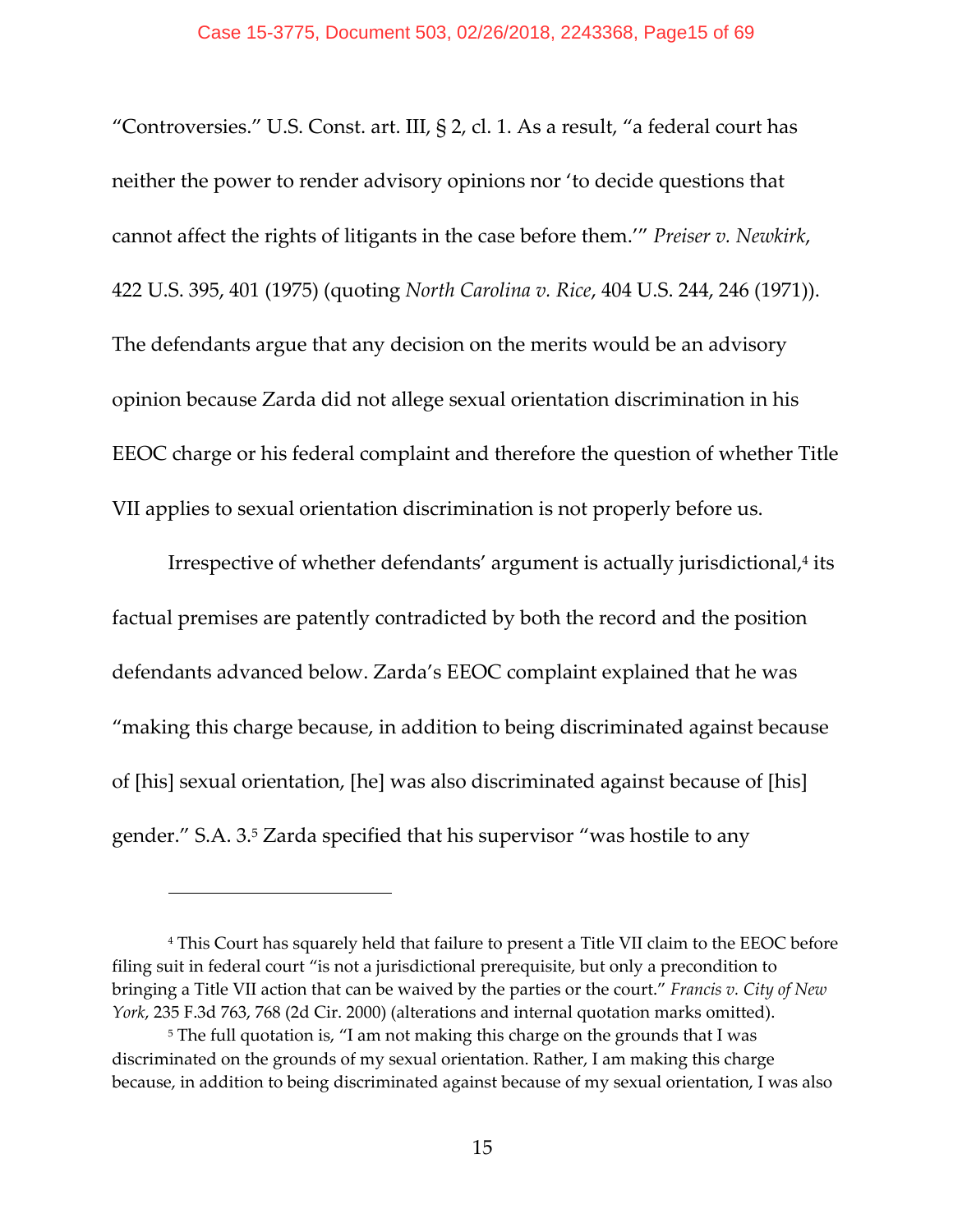expression of [his] sexual orientation that did not conform to sex stereotypes," and alleged that he "was fired . . . because . . . [he] honestly referred to [his] sexual orientation and did not conform to the straight male macho stereotype." S.A. 3, 5. Zarda repeated this claim in his federal complaint, contending that he was "an openly gay man" who was "discharge[ed] because of a homophobic customer" and "because his behavior did not conform to sex stereotypes," in violation of Title VII. J.A. 65, 69, 75.

Defendants plainly understood Zarda's complaint to have raised a claim for sexual orientation discrimination under Title VII. In their motion for summary judgment, defendants argued that Zarda's claim "relies on the fact that Plaintiff is homosexual, not that he failed to comply with male gender norms. Thus, Plaintiff[] merely attempts to bring a defective sexual orientation claim

discriminated against because of my gender." S.A. 3. Although inartful and perhaps even confusing, the best interpretation of this statement, read in the context of the entire charge, is that Zarda alleged that the sexual orientation discrimination he experienced was a subset of gender discrimination. Even if otherwise, the governing rule is that "[c]laims not raised in an EEOC complaint . . . may be brought in federal court if they are reasonably related to the claim filed with the agency." *Williams v. N.Y.C. Hous. Auth.*, 458 F.3d 67, 70 (2d Cir. 2006) (internal quotation marks omitted). A claim is considered reasonably related if the alleged conduct "would fall within the scope of the EEOC investigation which can reasonably be expected to grow out of the charge that was made." *Id.* (internal quotation marks omitted). Because Zarda's charge gave the Commission "adequate notice to investigate discrimination on both bases," it is irrelevant whether Zarda's EEOC complaint unequivocally alleged sexual orientation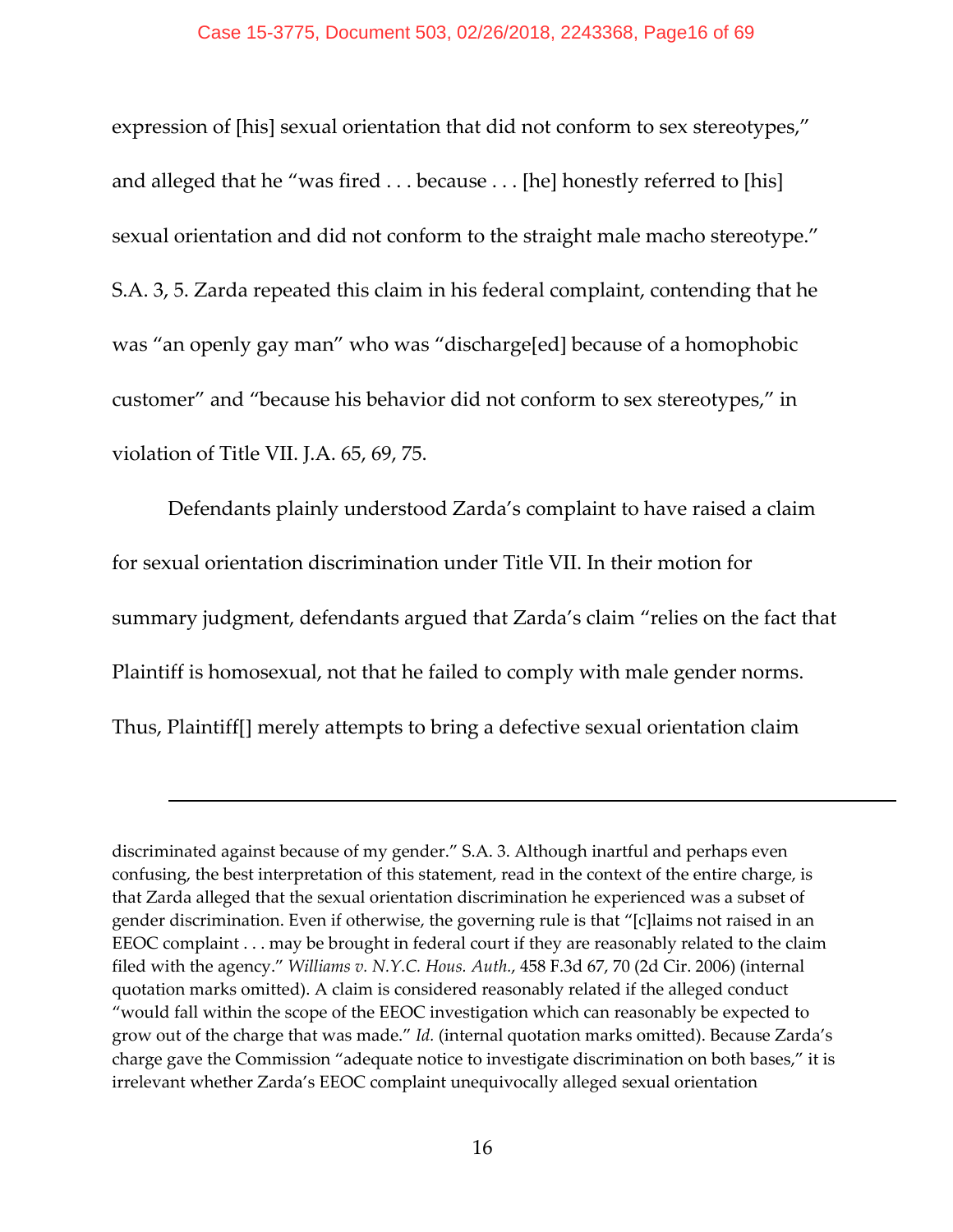under Title VII, which is legally invalid." Dist. Ct. Dkt. No. 109 at 9 (citing *Dawson*, 398 F.3d at 221). The district court ultimately agreed.

Having interpreted Zarda's Title VII claim as one for sexual orientation discrimination for purposes of insisting that the claim be dismissed, defendants cannot now argue that there is no sexual orientation claim to prevent this Court from reviewing the basis for the dismissal. Both defendants and the district court clearly understood that Zarda had alleged sexual orientation discrimination under Title VII. As a result, Zarda's Title VII claim is neither unexhausted nor unpled, and so it may proceed.**<sup>6</sup>**

## **II. Sexual Orientation Discrimination**

# **A. The Scope of Title VII**

"In passing Title VII, Congress made the simple but momentous

announcement that sex, race, religion, and national origin are not relevant to the

<u> Andreas Andreas Andreas Andreas Andreas Andreas Andreas Andreas Andreas Andreas Andreas Andreas Andreas Andr</u>

discrimination. *Id.* (internal quotation marks omitted).

<sup>6</sup> Defendants' additional argument, which is that the executors of Zarda's estate lack standing to pursue this action, is premised on the representation that the sexual orientation claim under Title VII was not raised before the district court so the estate may not now raise that claim on the deceased plaintiff's behalf. Because we find that the sexual orientation claim was properly raised, we need not address this argument.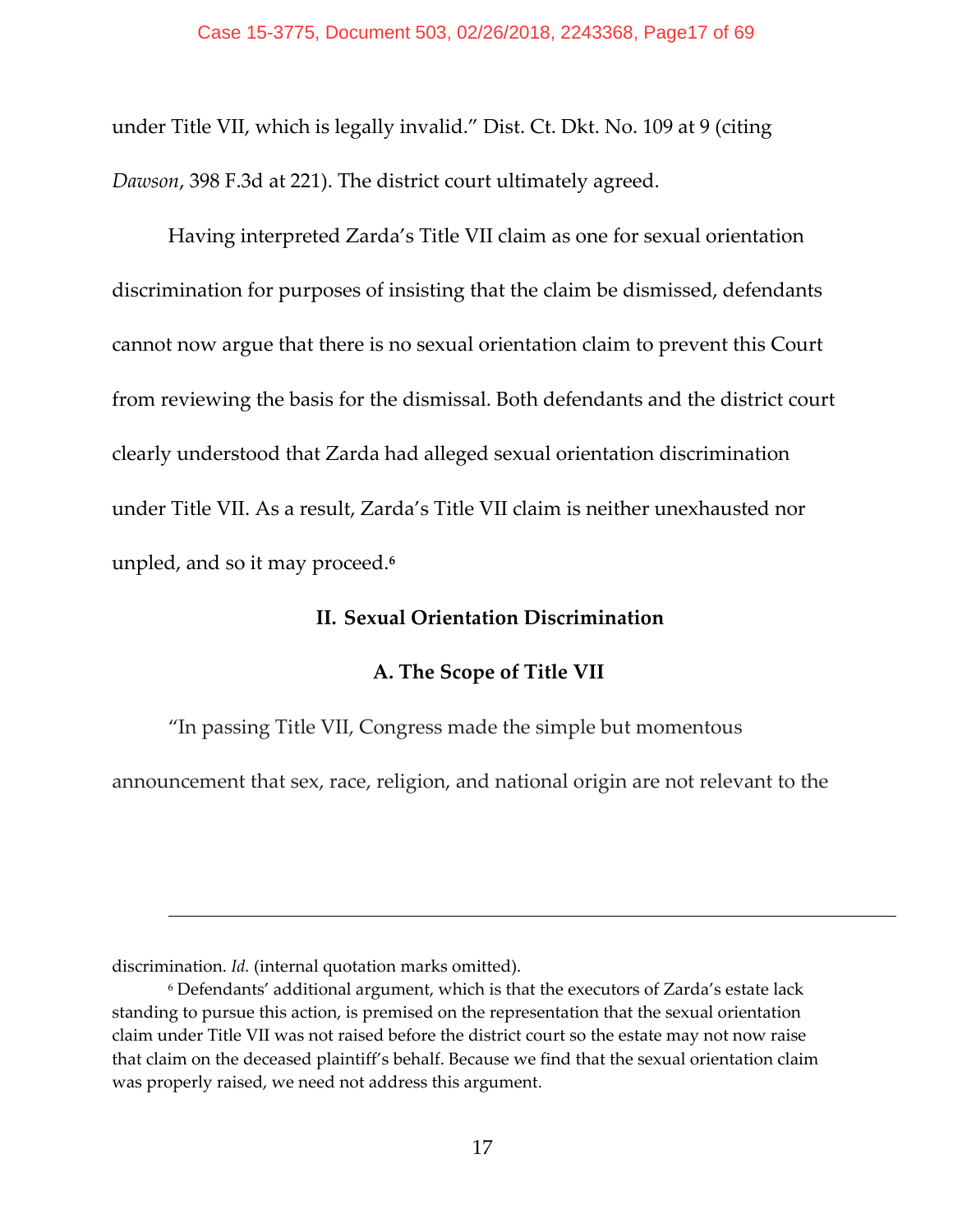selection, evaluation, or compensation of employees." *Price Waterhouse*, 490 U.S.

at 239. The text of Title VII provides, in relevant part:

It shall be an unlawful employment practice for an employer . . . to fail or refuse to hire or to discharge . . . or otherwise to discriminate against any individual with respect to his [or her] compensation, terms, conditions, or privileges of employment, because of such individual's race, color, religion, sex, or national origin . . . .

42 U.S.C. § 2000e‐2(a)(1). This "broad rule of workplace equality," *Harris v. Forklift Sys., Inc.*, 510 U.S. 17, 22 (1993), "strike[s] at the entire spectrum of disparate treatment" based on protected characteristics, *L.A. Dep't of Water & Power v. Manhart,* 435 U.S. 702, 707 n.13 (1978) (quoting *Sprogis v. United Air Lines, Inc.*, 444 F.2d 1194, 1198 (7th Cir. 1971)), "regardless of whether the discrimination is directed against majorities or minorities," *Trans World Airlines, Inc. v. Hardison*, 432 U.S. 63, 71–72 (1977). As a result, we have stated that "Title VII should be interpreted broadly to achieve equal employment opportunity." *Huntington Branch, N.A.A.C.P. v. Town of Huntington*, 844 F.2d 926, 935 (2d Cir. 1988) (citing *Griggs v. Duke Power Co.*, 401 U.S. 424, 429–36 (1971)).

In deciding whether Title VII prohibits sexual orientation discrimination, we are guided, as always, by the text and, in particular, by the phrase "because of . . . sex." However, in interpreting this language, we do not write on a blank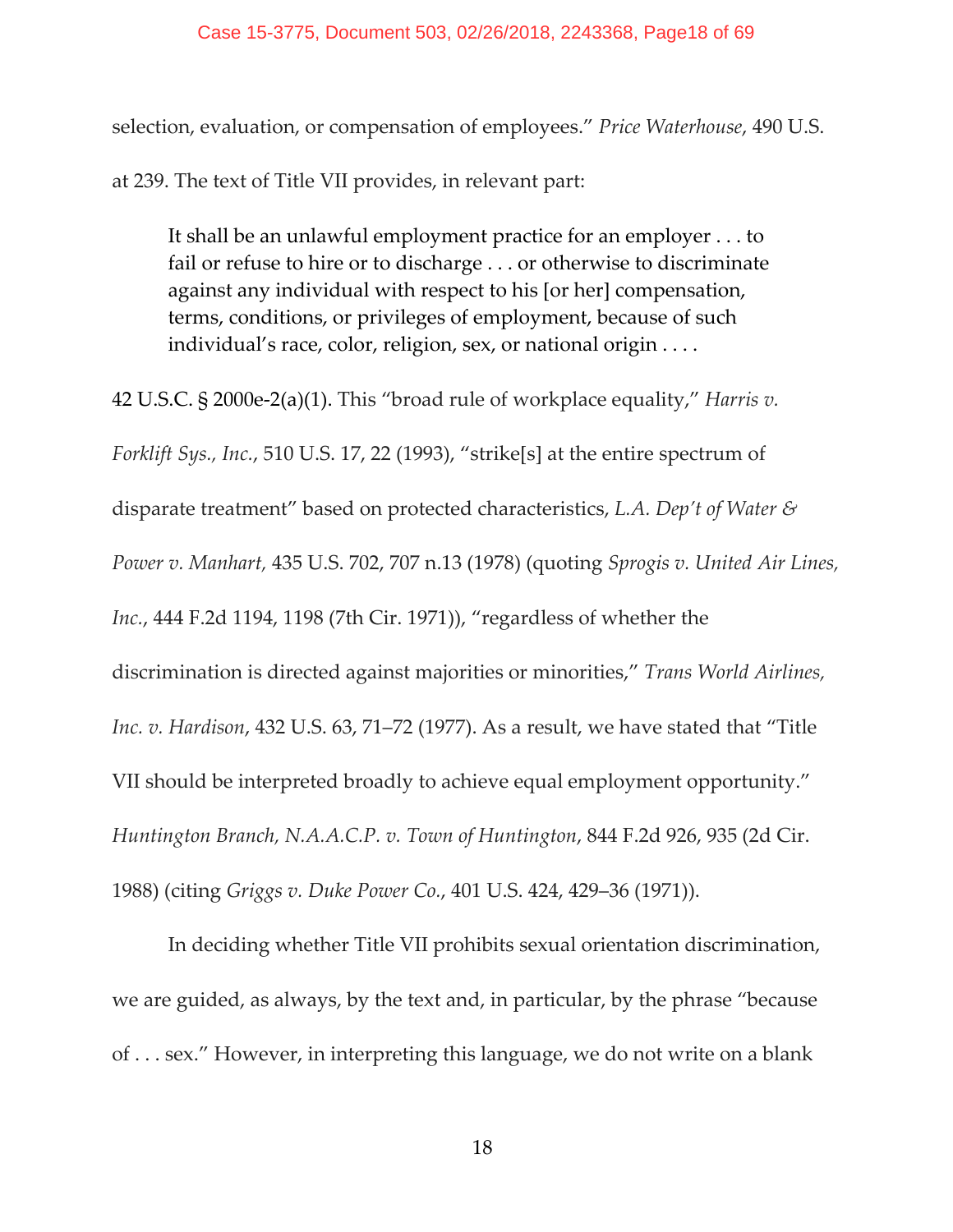### Case 15-3775, Document 503, 02/26/2018, 2243368, Page19 of 69

slate. Instead, we must construe the text in light of the entirety of the statute as well as relevant precedent. As defined by Title VII, an employer has engaged in "impermissible consideration of . . . sex . . . in employment practices" when "sex . . . was a motivating factor for any employment practice," irrespective of whether the employer was also motivated by "other factors." 42 U.S.C. § 2000e-2(m). Accordingly, the critical inquiry for a court assessing whether an employment practice is "because of . . . sex" is whether sex was "a motivating factor." *Rivera v. Rochester Genesee Reg'l Transp. Auth.*, 743 F.3d 11, 23 (2d Cir. 2014).

Recognizing that Congress intended to make sex "irrelevant" to employment decisions, *Griggs*, 401 U.S. at 436, the Supreme Court has held that Title VII prohibits not just discrimination based on sex itself, but also discrimination based on traits that are a function of sex, such as life expectancy, *Manhart,* 435 U.S. at 711, and non‐conformity with gender norms, *Price Waterhouse*, 490 U.S. at 250–51. As this Court has recognized, "any meaningful regime of antidiscrimination law must encompass such claims" because, if an employer is "'[f]ree to add non-sex factors, the rankest sort of discrimination'" could be worked against employees by using traits that are associated with sex as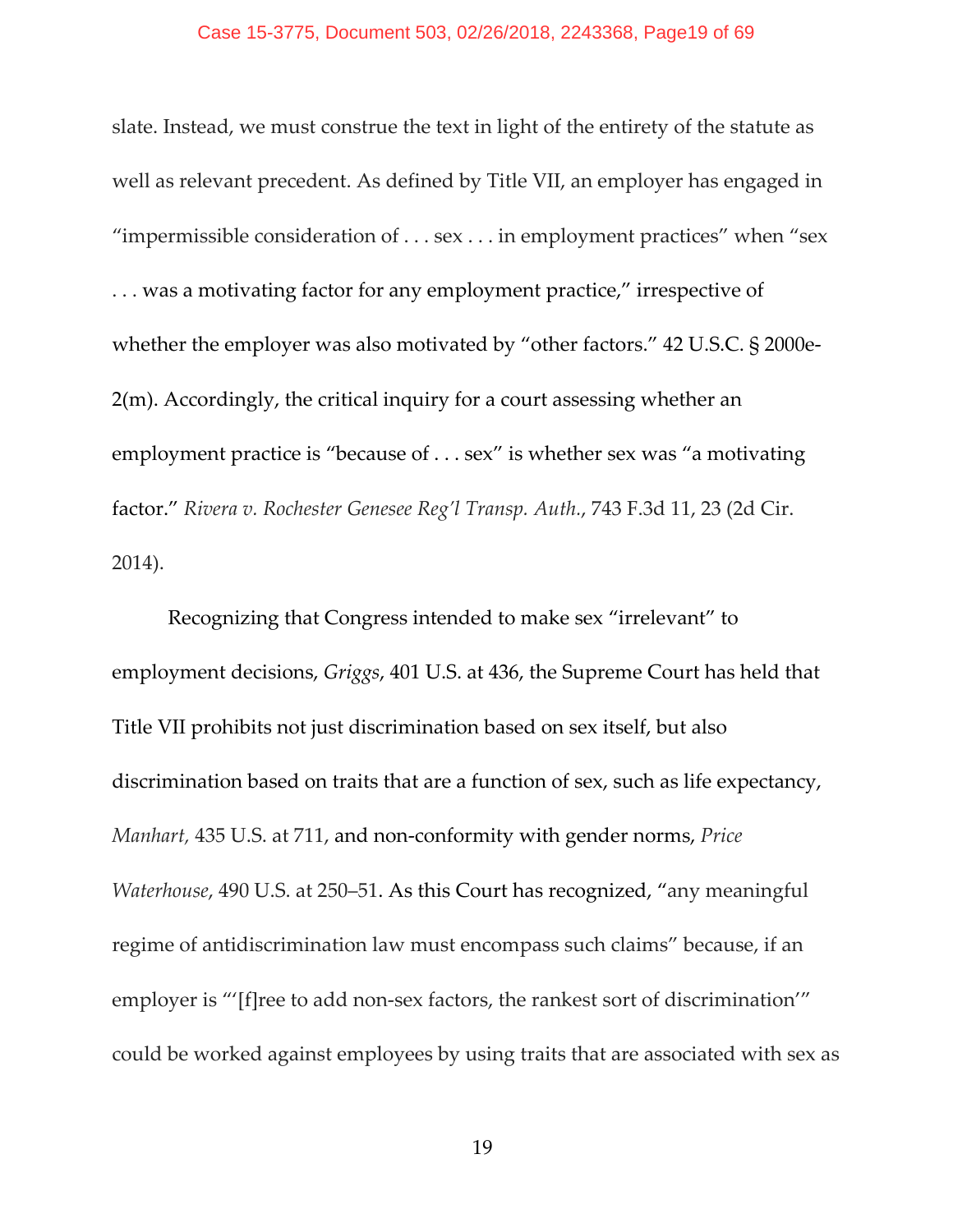a proxy for sex. *Back v. Hastings on Hudson Union Free Sch. Dist.*, 365 F.3d 107, 119 n.9 (2d Cir. 2004) (quoting *Phillips v. Martin Marietta Corp.*, 416 F.2d 1257, 1260 (5th Cir. 1969) (Brown, *C.J.*, dissenting from denial of rehearing en banc)). Applying Title VII to traits that are a function of sex is consistent with the Supreme Court's view that Title VII covers not just "the principal evil[s] Congress was concerned with when it enacted" the statute in 1964, but also "reasonably comparable evils" that meet the statutory requirements. *Oncale v. Sundowner Offshore Servs., Inc*., 523 U.S. 75, 79 (1998).

With this understanding in mind, the question before us is whether an employee's sex is necessarily a motivating factor in discrimination based on sexual orientation. If it is, then sexual orientation discrimination is properly understood as "a subset of actions taken on the basis of sex." *Hively*, 853 F.3d at 343.7

**B. Sexual Orientation Discrimination as a Subset of Sex Discrimination** We now conclude that sexual orientation discrimination is motivated, at

<sup>7</sup> Importantly, Title VII protection does not hinge on whether sexual orientation discrimination is "synonymous with sex discrimination." *Hively*, 853 F.3d at 363 (Sykes, *J.*, dissenting). While synonyms are coextensive, sex discrimination obviously encompasses more than sexual orientation discrimination, including sexual harassment and other recognized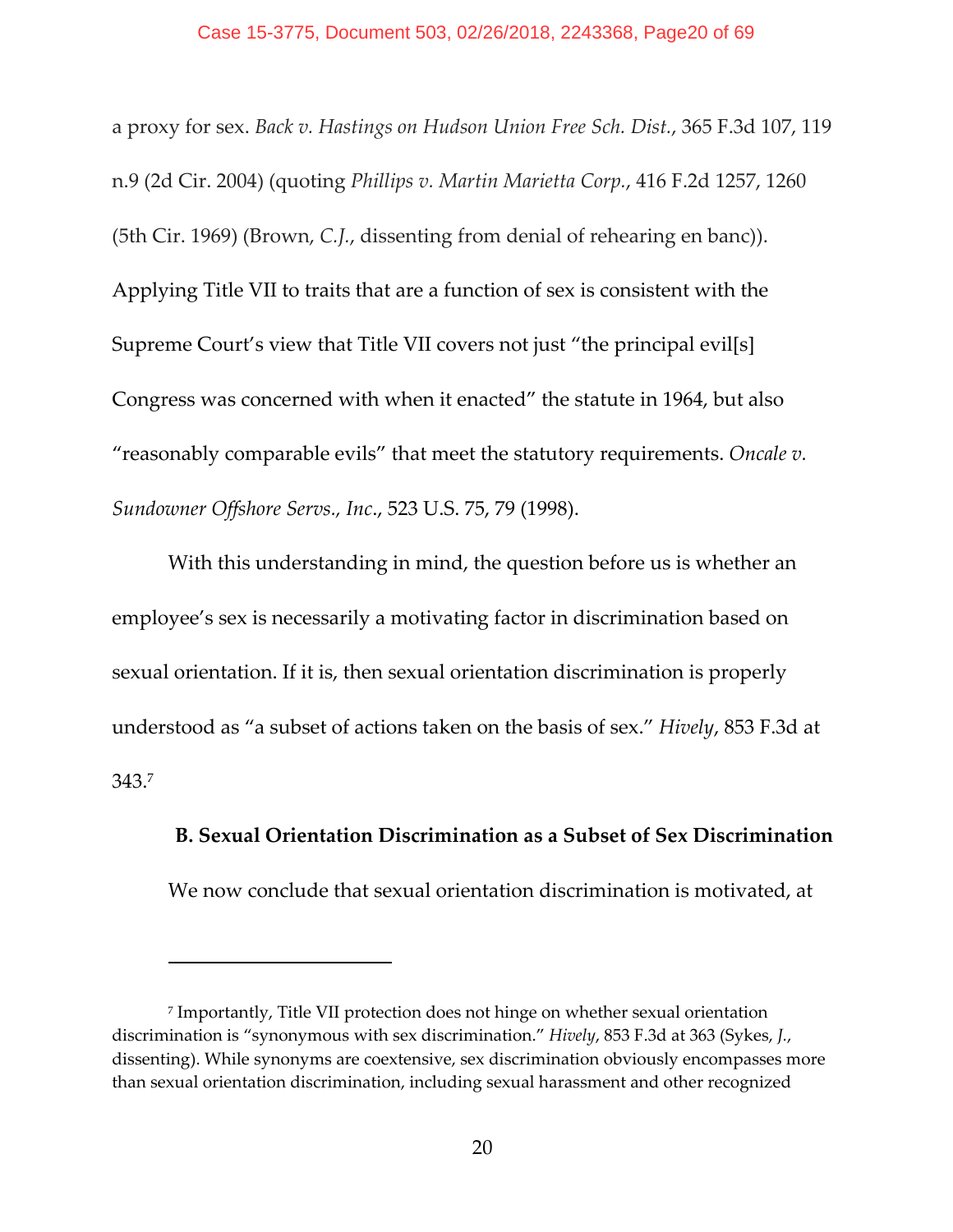least in part, by sex and is thus a subset of sex discrimination. Looking first to the text of Title VII, the most natural reading of the statute's prohibition on discrimination "because of . . . sex" is that it extends to sexual orientation discrimination because sex is necessarily a factor in sexual orientation. This statutory reading is reinforced by considering the question from the perspective of sex stereotyping because sexual orientation discrimination is predicated on assumptions about how persons of a certain sex can or should be, which is an impermissible basis for adverse employment actions. In addition, looking at the question from the perspective of associational discrimination, sexual orientation discrimination—which is motivated by an employer's opposition to romantic association between particular sexes—is discrimination based on the employee's own sex.

# **1. Sexual Orientation as a Function of Sex**

# **a. "Because of . . . sex"**

We begin by considering the nature of sexual orientation discrimination. The term "sexual orientation" refers to "[a] person's predisposition or inclination toward sexual activity or behavior with other males or females" and is

subsets of sex discrimination.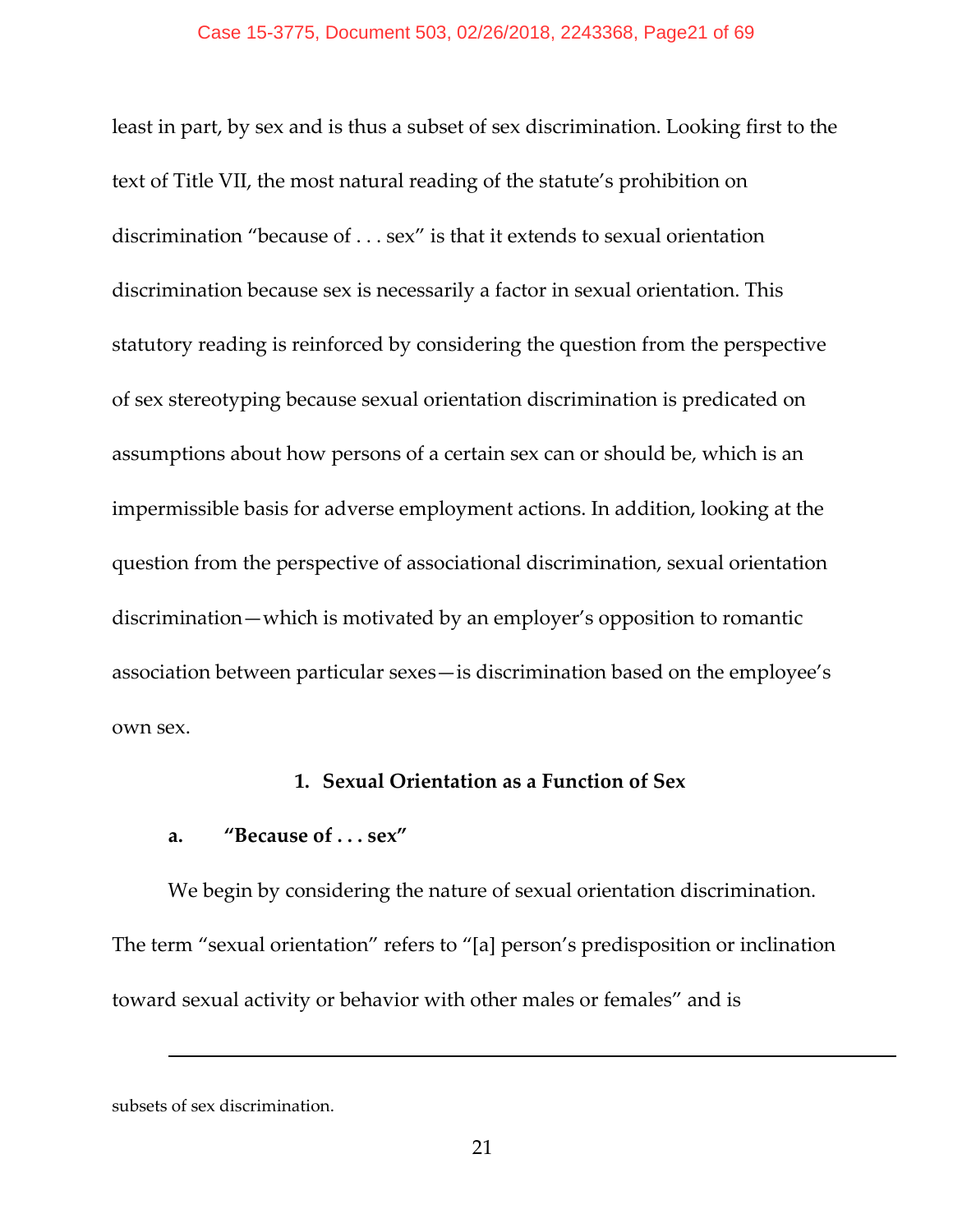commonly categorized as "heterosexuality, homosexuality, or bisexuality." *See Sexual Orientation*, Black's Law Dictionary (10th ed. 2014). To take one example, "homosexuality" is "characterized by sexual desire for a person of the same sex." *Homosexual*, *id.; see also Heterosexual*, *id.* ("Of, relating to, or characterized by sexual desire for a person of the opposite sex."); *Bisexual*, *id.* ("Of, relating to, or characterized by sexual desire for both males and females."). To operationalize this definition and identify the sexual orientation of a particular person, we need to know the sex of the person and that of the people to whom he or she is attracted. *Hively*, 853 F.3d at 358 (Flaum, *J.*, concurring) ("One cannot consider a person's homosexuality without also accounting for their sex: doing so would render 'same' [sex] . . . meaningless."). Because one cannot fully define a person's sexual orientation without identifying his or her sex, sexual orientation is a function of sex. Indeed sexual orientation is doubly delineated by sex because it is a function of both a person's sex and the sex of those to whom he or she is attracted. Logically, because sexual orientation is a function of sex and sex is a protected characteristic under Title VII, it follows that sexual orientation is also protected. *See id.* ("[D]iscriminating against [an] employee because they are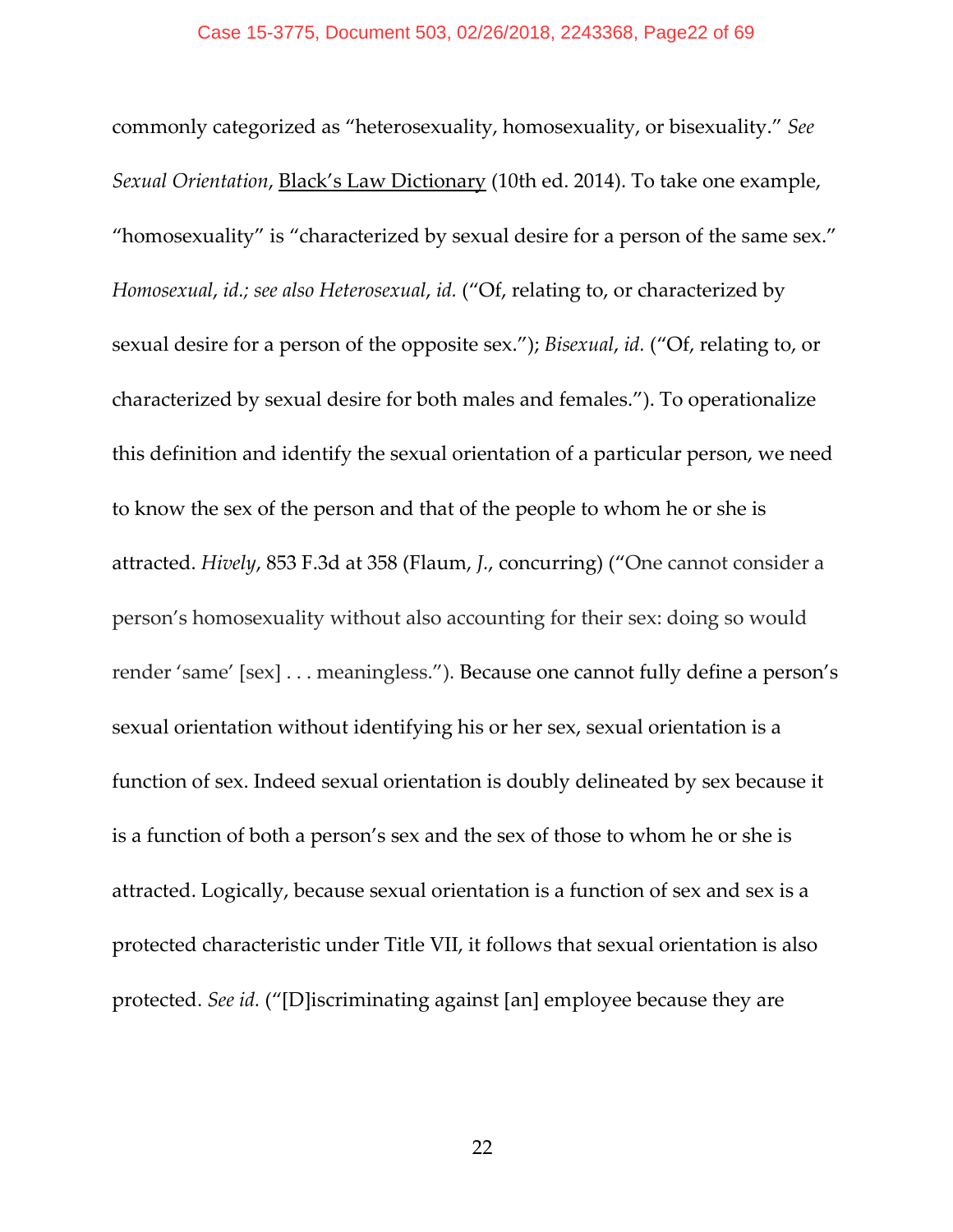homosexual constitutes discriminating against an employee because of (A) the employee's sex, *and* (B) their sexual attraction to individuals of the *same sex*.").<sup>8</sup>

Choosing not to acknowledge the sex‐dependent nature of sexual orientation, certain *amici* contend that employers discriminating on the basis of sexual orientation can do so without reference to sex.9 In support of this assertion, they point to *Price Waterhouse*, where the Supreme Court observed that one way to discern the motivation behind an employment decision is to consider whether, "if we asked the employer at the moment of the decision what its reasons were and if we received a truthful response, one of those reasons would be" the applicant or employee's sex. 490 U.S. at 250. Relying on this language, these *amici* argue that a "truthful" response to an inquiry about why an employee was fired would be "I fired him because he is gay," not "I fired him because he is a man." But this semantic sleight of hand is not a defense; it is a

<sup>8</sup> The lead dissent rejects this "linguistic argument," Lynch, *J.*, Dissenting Op. at 29 (hereinafter "Lead Dissent"), and advocates that Title VII's prohibition must be understood in the context of the prejudices and popular movements animating national politics at the time the statute was enacted, particularly concerns about the sexual exploitation of women, *id.* at 15–28. But the dissent's account does not and cannot rebut the fact that sexual orientation is a sexdependent trait.

<sup>9</sup> Notably, the government concedes that "as a logical matter . . . [y]ou could view sexual orientation as a subset of sex," however the government also insists that it could be "view[ed] . . . as a distinct category." Oral Arg. Tr. at 53:17‐20.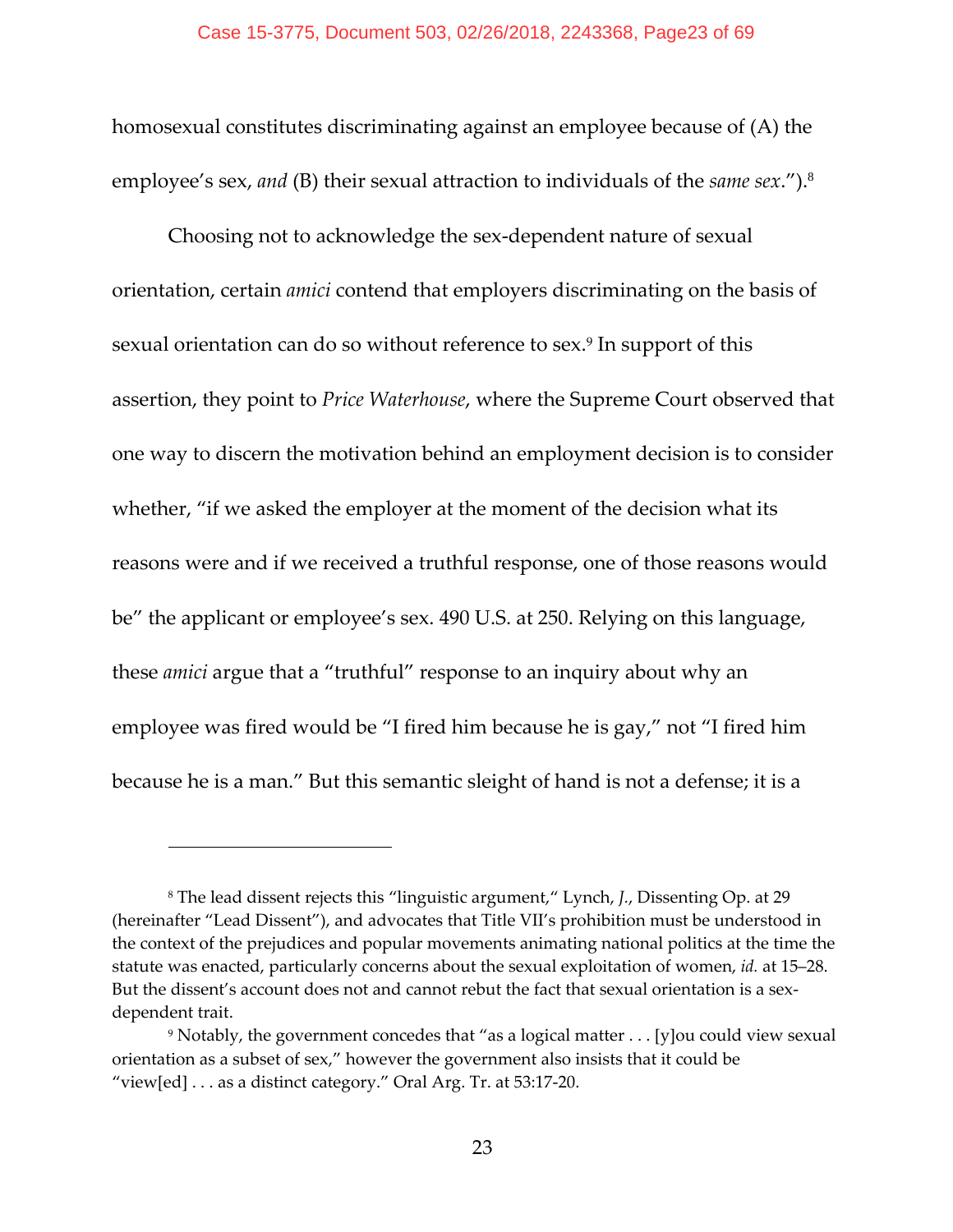distraction. The employer's failure to reference gender directly does not change the fact that a "gay" employee is simply a man who is attracted to men. For purposes of Title VII, firing a man because he is attracted to men is a decision motivated, at least in part, by sex. More broadly, were this Court to credit *amici*'s argument, employers would be able to rebut a discrimination claim by merely characterizing their action using alternative terminology. Title VII instructs courts to examine employers' motives, not merely their choice of words. *See* 42 U.S.C. § 2000e‐2(m). As a result, firing an employee because he is "gay" is a form of sex discrimination.10

The argument has also been made that it is not "even remotely plausible that in 1964, when Title VII was adopted, a reasonable person competent in the English language would have understood that a law banning employment discrimination 'because of sex' also banned discrimination because of sexual orientation[.]" *Hively*, 853 F.3d at 362 (Sykes, *J*., dissenting). Even if that were so, the same could also be said of multiple forms of discrimination that are indisputably prohibited by Title VII, as the Supreme Court and lower courts

<sup>&</sup>lt;sup>10</sup> Lest there be any doubt, this Court's holding that sexual orientation discrimination is a subset of sex discrimination encompasses discrimination based on a person's attraction to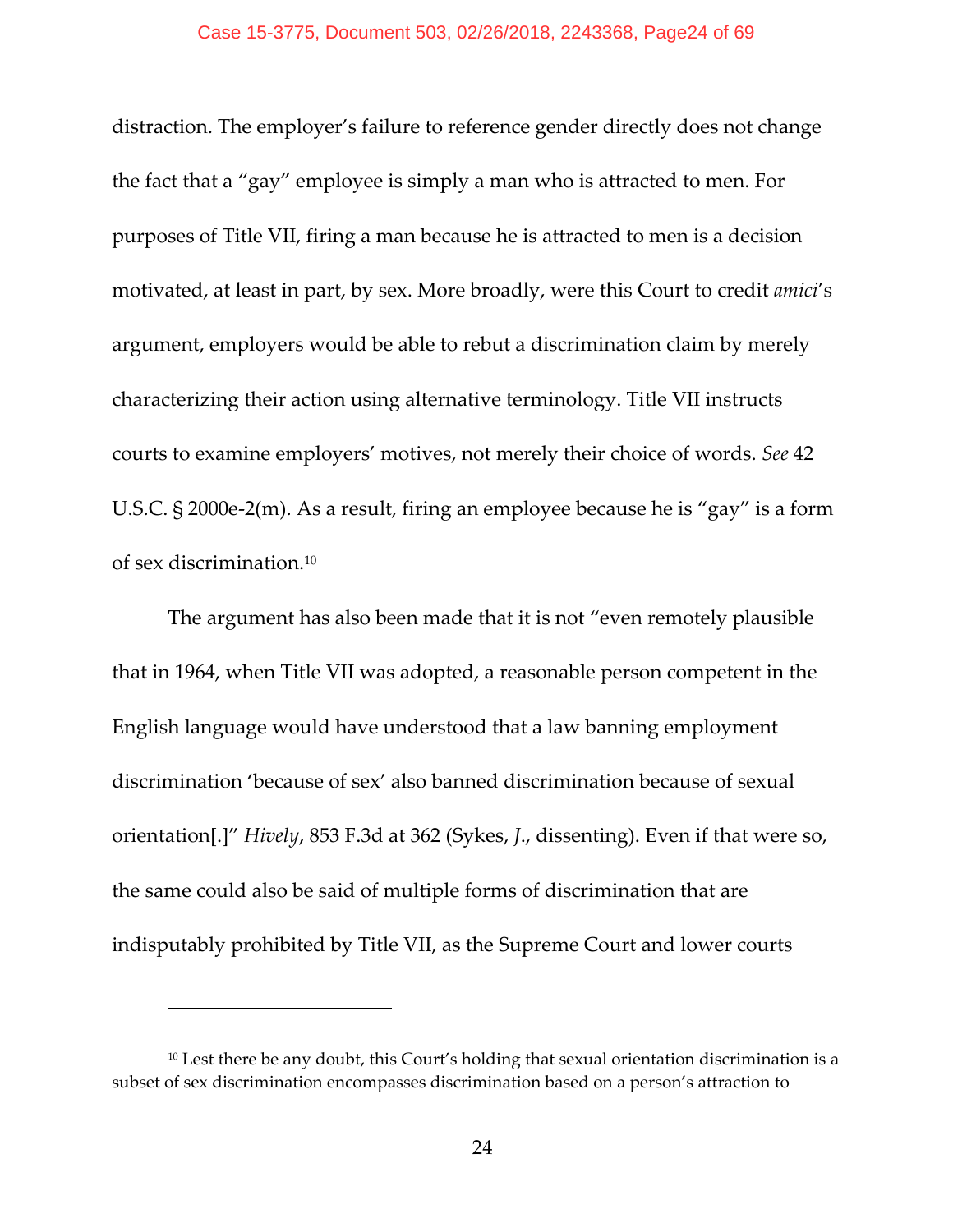### Case 15-3775, Document 503, 02/26/2018, 2243368, Page25 of 69

have determined. Consider, for example, sexual harassment and hostile work environment claims, both of which were initially believed to fall outside the scope of Title VII's prohibition.

In 1974, a district court dismissed a female employee's claim for sexual harassment reasoning that "[t]he substance of [her] complaint [was] that she was discriminated against, not because she was a woman, but because she refused to engage in a sexual affair with her supervisor." *Barnes v. Train*, No. 1828‐73, 1974 WL 10628, at \*1 (D.D.C. Aug. 9, 1974). The district court concluded that this conduct, although "inexcusable," was "not encompassed by [Title VII]." *Id.* The D.C. Circuit reversed. Unlike the district court, it recognized that the plaintiff "became the target of her supervisor's sexual desires *because she was a woman*." *Barnes v. Costle*, 561 F.2d 983, 990 (D.C. Cir. 1977) (emphasis added). As a result the D.C. Circuit held that "gender cannot be eliminated from [plaintiff's formulation of her claim] and that formulation advances a prima facie case of sex discrimination within the purview of Title VII" because "it is enough that gender is a factor contributing to the discrimination." *Id*. Today, the Supreme Court and lower courts "uniformly" recognize sexual harassment claims as a violation of

people of the opposite sex, same sex, or both.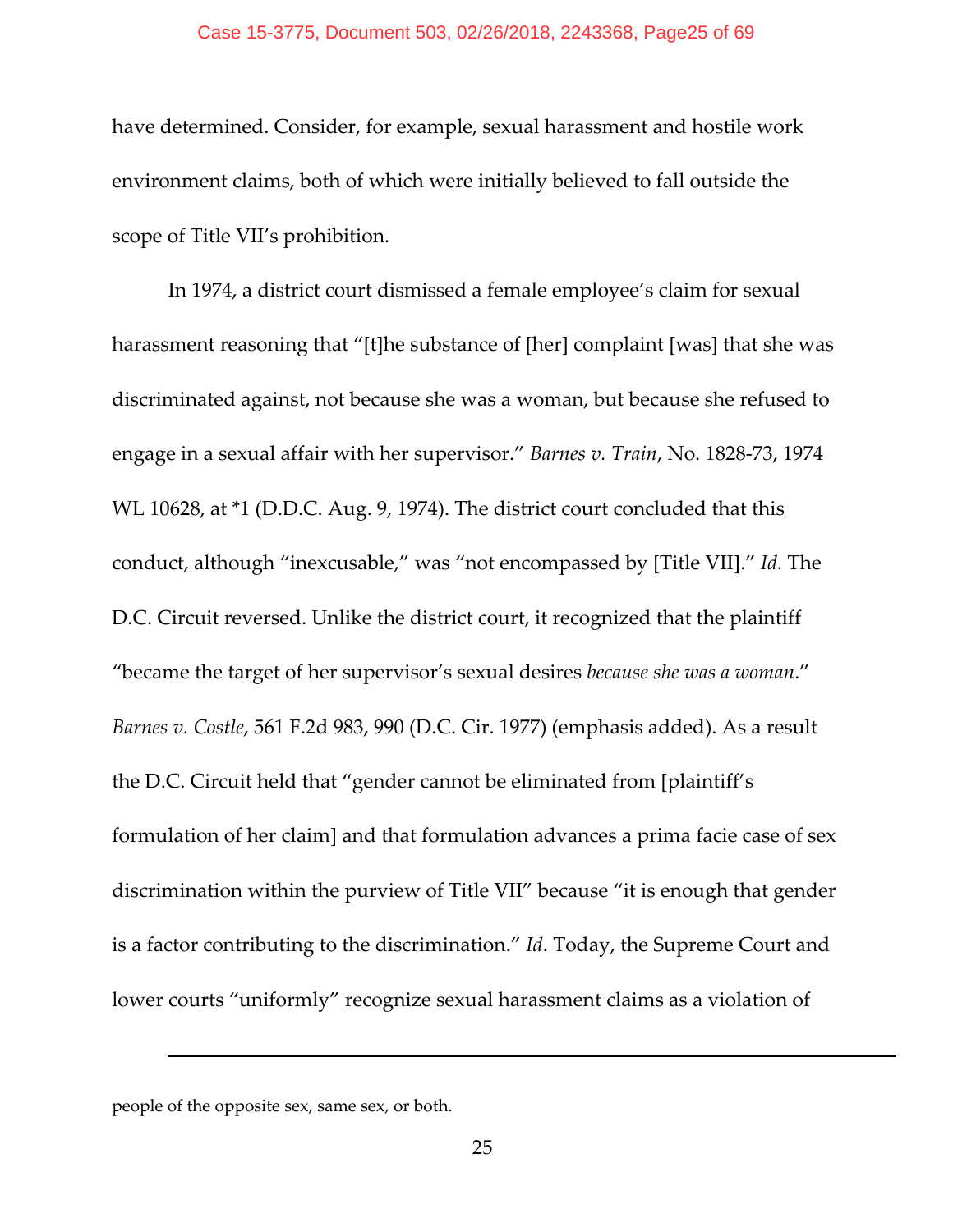Title VII, *see, e.g.*, *Meritor Sav. Bank, FSB v. Vinson*, 477 U.S. 57, 66–67 (1986), notwithstanding the fact that, as evidenced by the district court decision in *Barnes*, this was not necessarily obvious from the face of the statute.

The Supreme Court has also acknowledged that a "hostile work environment," although it "do[es] not appear in the statutory text," *Burlington Indus., Inc. v. Ellerth*, 524 U.S. 742, 752 (1998), violates Title VII by affecting the "psychological aspects of the workplace environment," *Meritor*, 477 U.S. at 64 (internal quotation marks omitted). As Judge Goldberg, one of the early proponents of hostile work environment claims, explained in a case involving national origin discrimination,

[Title VII's] language evinces a Congressional intention to define discrimination in the broadest possible terms. Congress chose neither to enumerate specific discriminatory practices, nor to elucidate in extenso the parameter of such nefarious activities. Rather, it pursued the path of wisdom by being unconstrictive, knowing that constant change is the order of our day and that the seemingly reasonable practices of the present can easily become the injustices of the morrow.

*Rogers v. E.E.O.C.*, 454 F.2d 234, 238 (5th Cir. 1971). Stated differently, because Congress could not anticipate the full spectrum of employment discrimination that would be directed at the protected categories, it falls to courts to give effect to the broad language that Congress used. *See Pullman‐Standard v. Swint*, 456 U.S.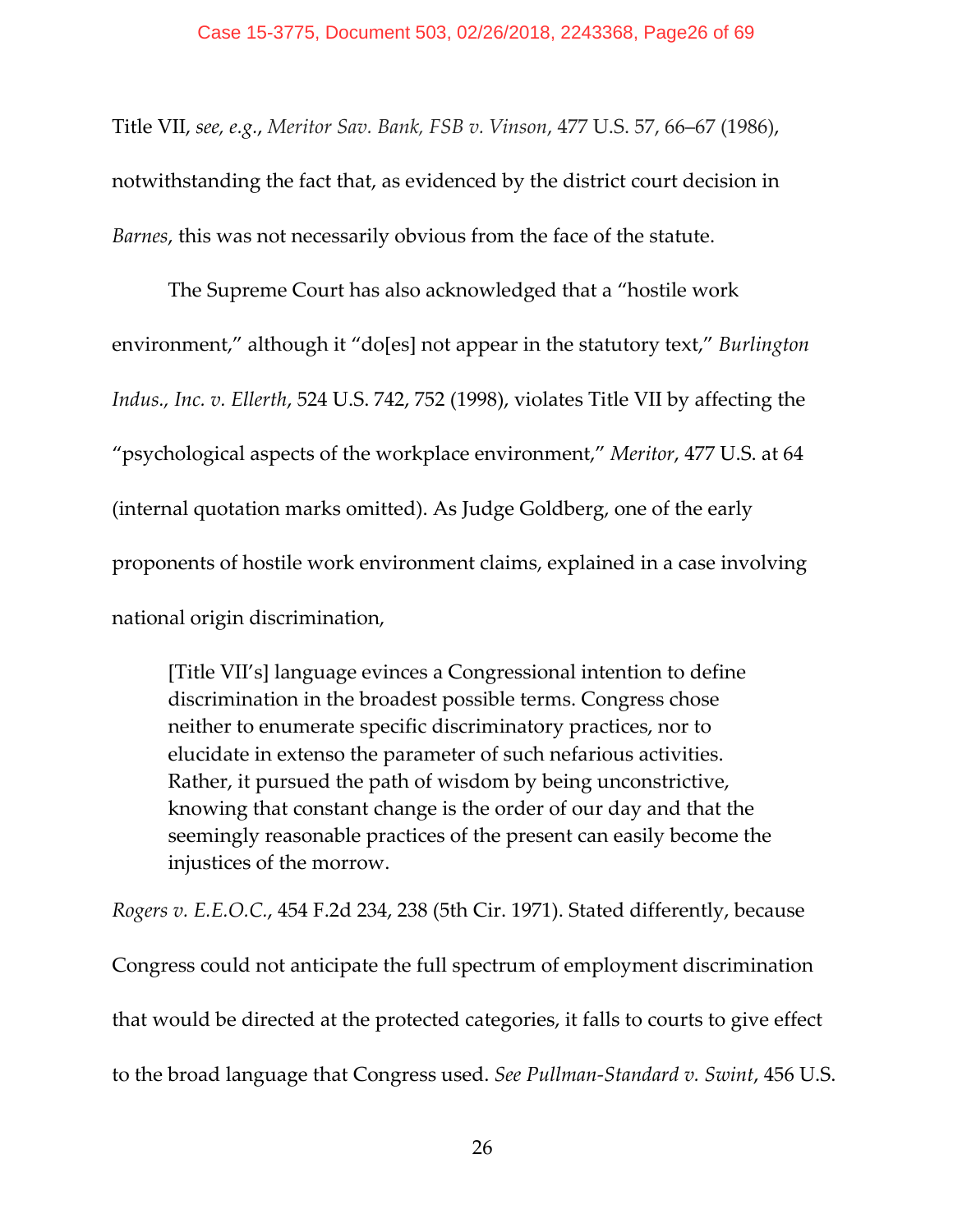273, 276 (1982) ("Title VII is a broad remedial measure, designed 'to assure equality of employment opportunities.'" (quoting *McDonnell Douglas Corp. v. Green*, 411 U.S. 792, 800 (1973))).

The Supreme Court gave voice to this principle of construction when it held that Title VII barred male‐on‐male sexual harassment, which "was assuredly not the principal evil Congress was concerned with when it enacted Title VII," *Oncale*, 523 U.S. at 79–80, and which few people in 1964 would likely have understood to be covered by the statutory text. But the Court was untroubled by these facts. "[S]tatutory prohibitions," it explained, "often go beyond the principal evil to cover reasonably comparable evils, and it is ultimately the provisions of our laws rather than the principal concerns of our legislators by which we are governed." *Id.* Applying this reasoning to the question at hand, the fact that Congress might not have contemplated that discrimination "because of . . . sex" would encompass sexual orientation discrimination does not limit the reach of the statute.

The dissent disagrees with this conclusion. It does not dispute our definition of the word "sex," Lead Dissent at 21, nor does it argue that this word had a different meaning in 1964. Instead, it charges us with "misconceiv[ing] the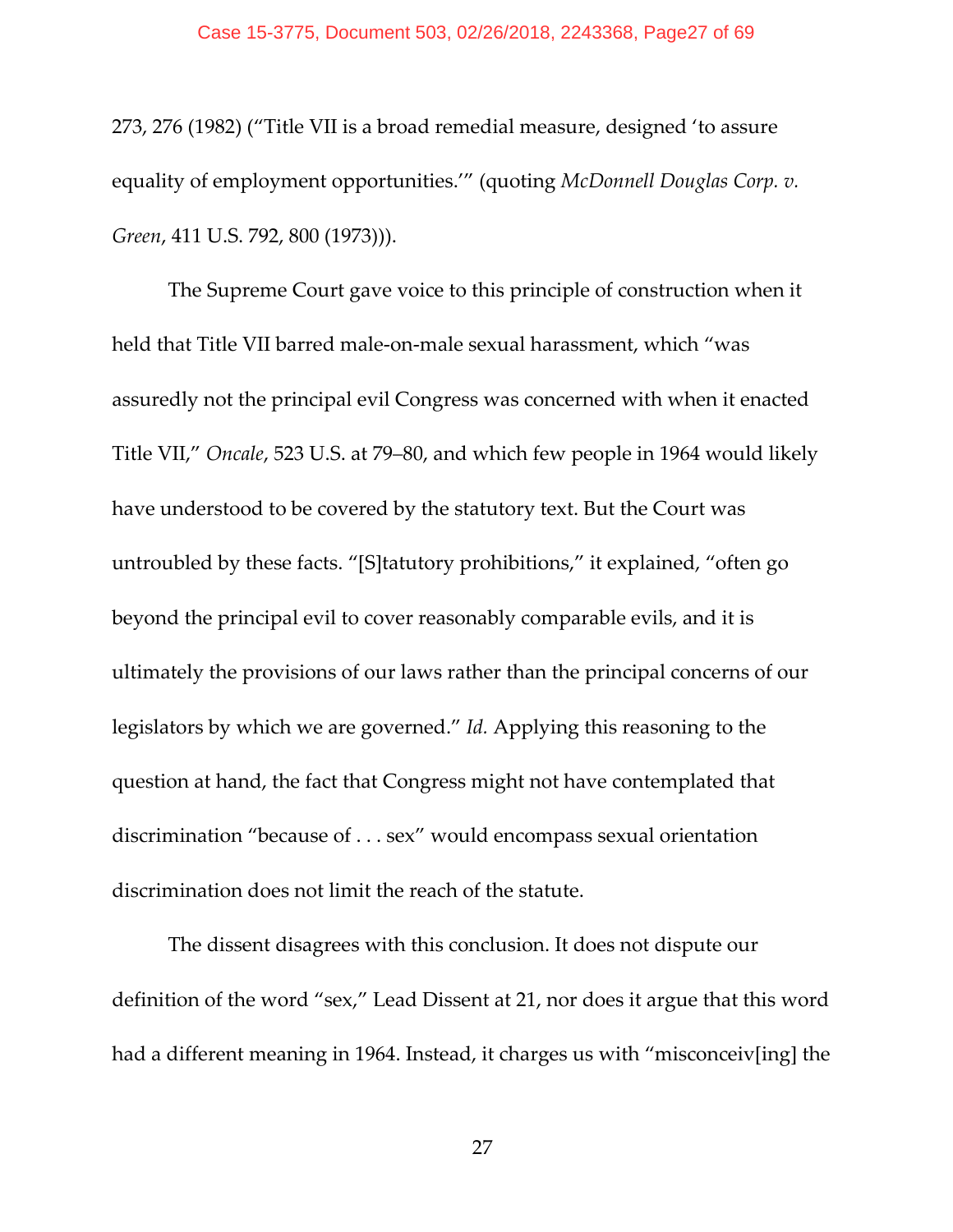fundamental public meaning of the language of" Title VII. *Id.* at 16 (emphasis omitted). According to the dissent, the drafters included "sex" in Title VII to "secure the rights of women to equal protection in employment," *id.* at 20, and had no intention of prohibiting sexual orientation discrimination, *id.* at 14–15. We take no position on the substance of the dissent's discussion of the legislative history or the zeitgeist of the 1960s, but we respectfully disagree with its approach to interpreting Title VII as well as its conclusion that sexual orientation discrimination is not a "reasonably comparable evil," *Oncale*, 523 U.S. at 79, to sexual harassment and male‐on‐male harassment. Although legislative history most certainly has its uses, in ascertaining statutory meaning in a Title VII case, *Oncale* specifically rejects reliance on "the principal concerns of our legislators," *id.* at 79–80—the centerpiece of the dissent's statutory analysis. Rather, *Oncale* instructs that the text is the lodestar of statutory interpretation, emphasizing that we are governed "by the provisions of our laws." *Id.* The text before us uses broad language, prohibiting discrimination "because of . . . sex," which Congress defined as making sex "a motivating factor." 42 U.S.C. §§ 2000e‐2(a)(1), 2000e‐ 2(m). We give these words their full scope and conclude that, because sexual orientation discrimination is a function of sex, and is comparable to sexual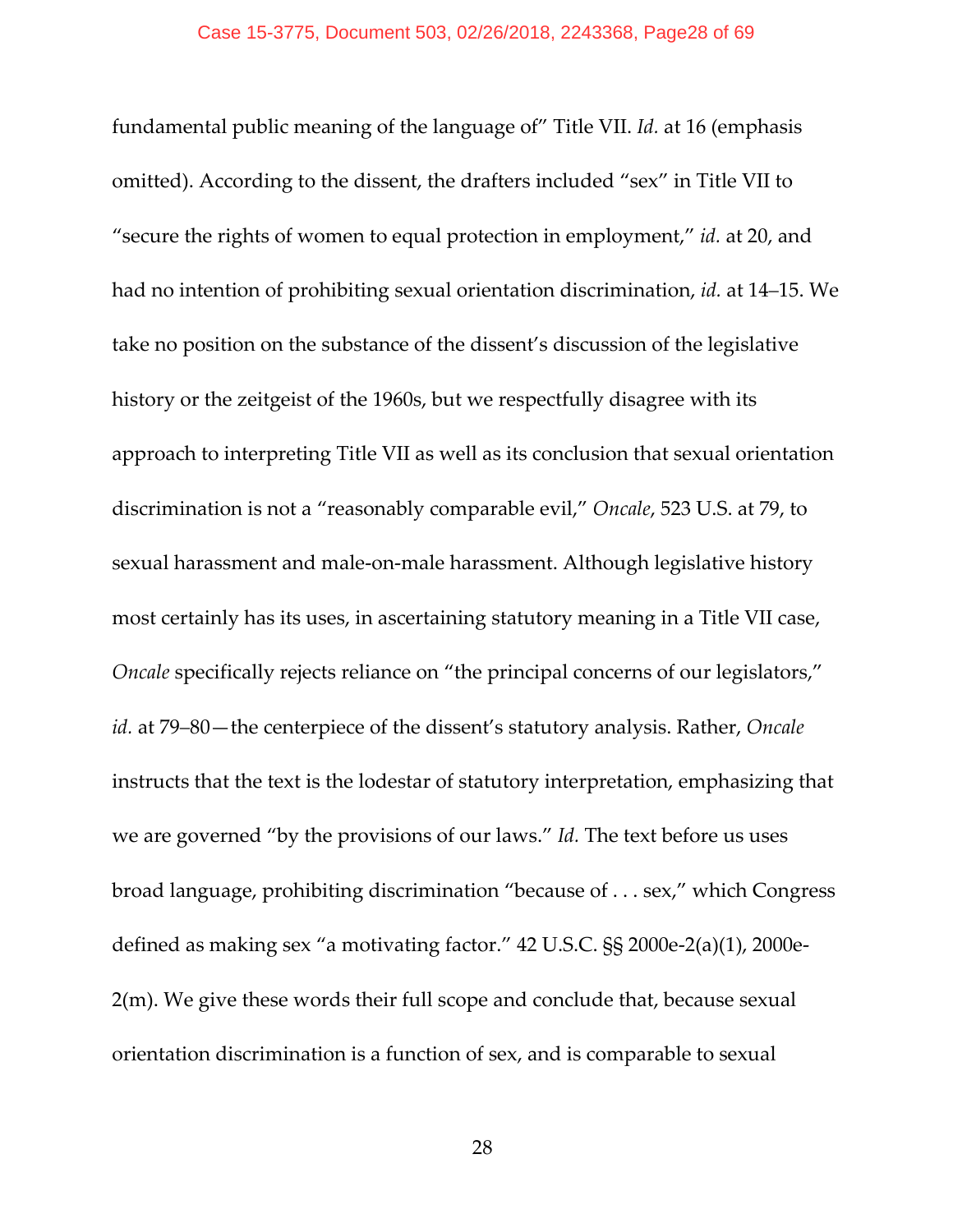harassment, gender stereotyping, and other evils long recognized as violating Title VII, the statute must prohibit it.<sup>11</sup>

# **b. "But for" an Employee's Sex**

Our conclusion is reinforced by the Supreme Court's test for determining whether an employment practice constitutes sex discrimination. This approach, which we call the "comparative test," determines whether the trait that is the basis for discrimination is a function of sex by asking whether an employee's treatment would have been different "but for that person's sex." *Manhart*, 435 U.S. at 711 (internal quotation marks omitted). To illustrate its application to sexual orientation, consider the facts of the recent Seventh Circuit case addressing a Title VII claim brought by Kimberly Hively, a lesbian professor who alleged that she was denied a promotion because of her sexual orientation. *Hively*, 853 F.3d at 341 (majority). Accepting that allegation as true at the motionto‐dismiss stage, the Seventh Circuit compared Hively, a female professor

<sup>&</sup>lt;sup>11</sup> This holding is easily operationalized. A standard jury instruction in a Title VII case alleging sex discrimination informs the jury that a plaintiff has the burden of proving, by a preponderance of the evidence, that the defendant intentionally discriminated against the plaintiff because of sex, meaning that the plaintiff's sex was a motivating factor in the defendant's decision to take the alleged adverse employment action against the plaintiff. *See* 42 U.S.C. §§ 2000e‐2(a)(1), 2000e‐2(m). In a case alleging sexual orientation discrimination under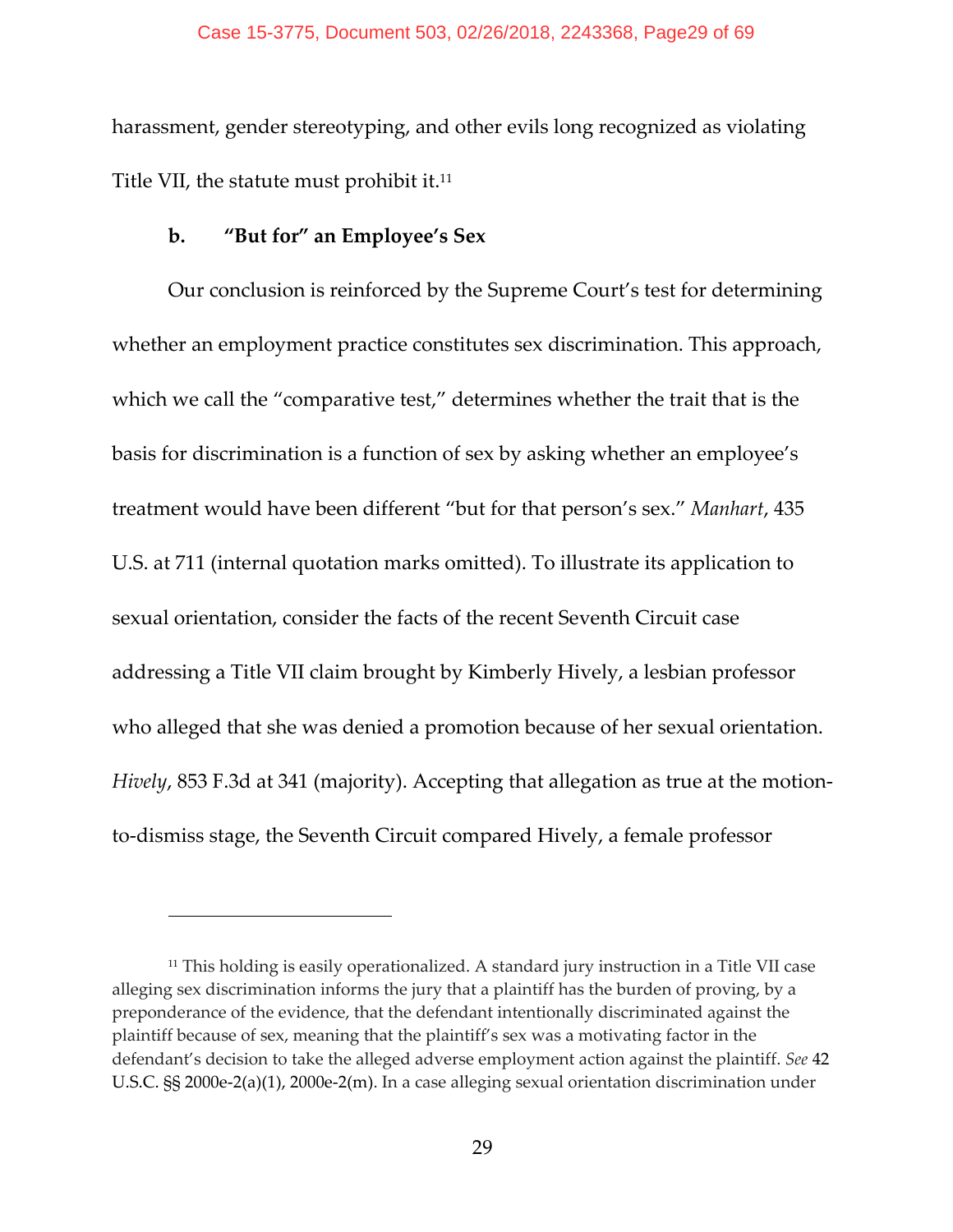### Case 15-3775, Document 503, 02/26/2018, 2243368, Page30 of 69

attracted to women (who was denied a promotion), with a hypothetical scenario in which Hively was a male who was attracted to women (and received a promotion). *Id.* at 345. Under this scenario, the Seventh Circuit concluded that, as alleged, Hively would not have been denied a promotion but for her sex, and therefore sexual orientation is a function of sex. From this conclusion, it follows that sexual orientation discrimination is a subset of sex discrimination. *Id.*

The government,<sup>12</sup> drawing from the dissent in *Hively*, argues that this is an improper comparison. According to this argument, rather than "hold[ing] everything constant except the plaintiff's sex" the *Hively* majority's comparison changed "two variables—the plaintiff's sex and sexual orientation." 853 F.3d at 366 (Sykes, *J.*, dissenting).In other words, the Seventh Circuit compared a lesbian woman with a heterosexual man. As an initial matter, this observation helpfully illustrates that sexual orientation is a function of sex. In the comparison, changing Hively's sex changed her sexual orientation. Case in point.

Title VII, an instruction should add that "because of sex" includes actions taken because of sexual orientation.

<sup>12</sup> Both the Department of Justice and the EEOC have filed *amicus* briefs in this case, the former in support of defendants and the latter in support of Zarda. Because EEOC attorneys represent only the Commission, 42 U.S.C. § 2000e-4(b)(2), while the Department of Justice has litigating authority on behalf of the United States, 28 U.S.C. § 517, this opinion refers to the Department of Justice as "the government."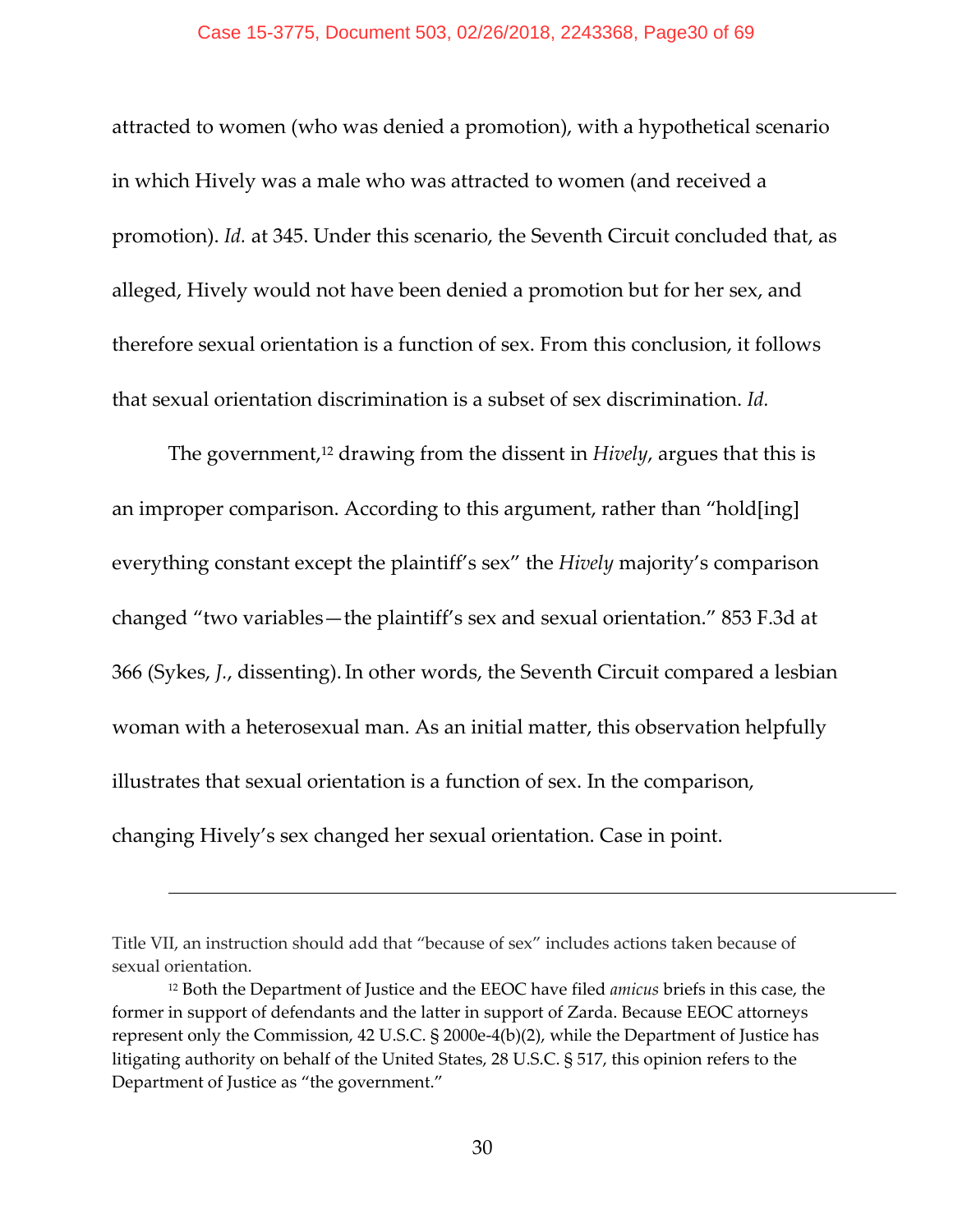But the real issue raised by the government's critique is the proper application of the comparative test. In the government's view, the appropriate comparison is not between a woman attracted to women and a man attracted to women; it's between a woman and a man, both of whom are attracted to people of the same sex. Determining which of these framings is correct requires understanding the purpose and operation of the comparative test. Although the Supreme Court has not elaborated on the role that the test plays in Title VII jurisprudence, based on how the Supreme Court has employed the test, we understand that its purpose is to determine when a trait other than sex is, in fact, a proxy for (or a function of) sex. To determine whether a trait is such a proxy, the test compares a female and a male employee who both exhibit the trait at issue. In the comparison, the trait is the control, sex is the independent variable, and employee treatment is the dependent variable.

To understand how the test works in practice, consider *Manhart*. There, the Supreme Court evaluated the Los Angeles Department of Water's requirement that female employees make larger pension contributions than their male colleagues. 435 U.S. at 704–05. This requirement was based on mortality data indicating that female employees outlived male employees by several years and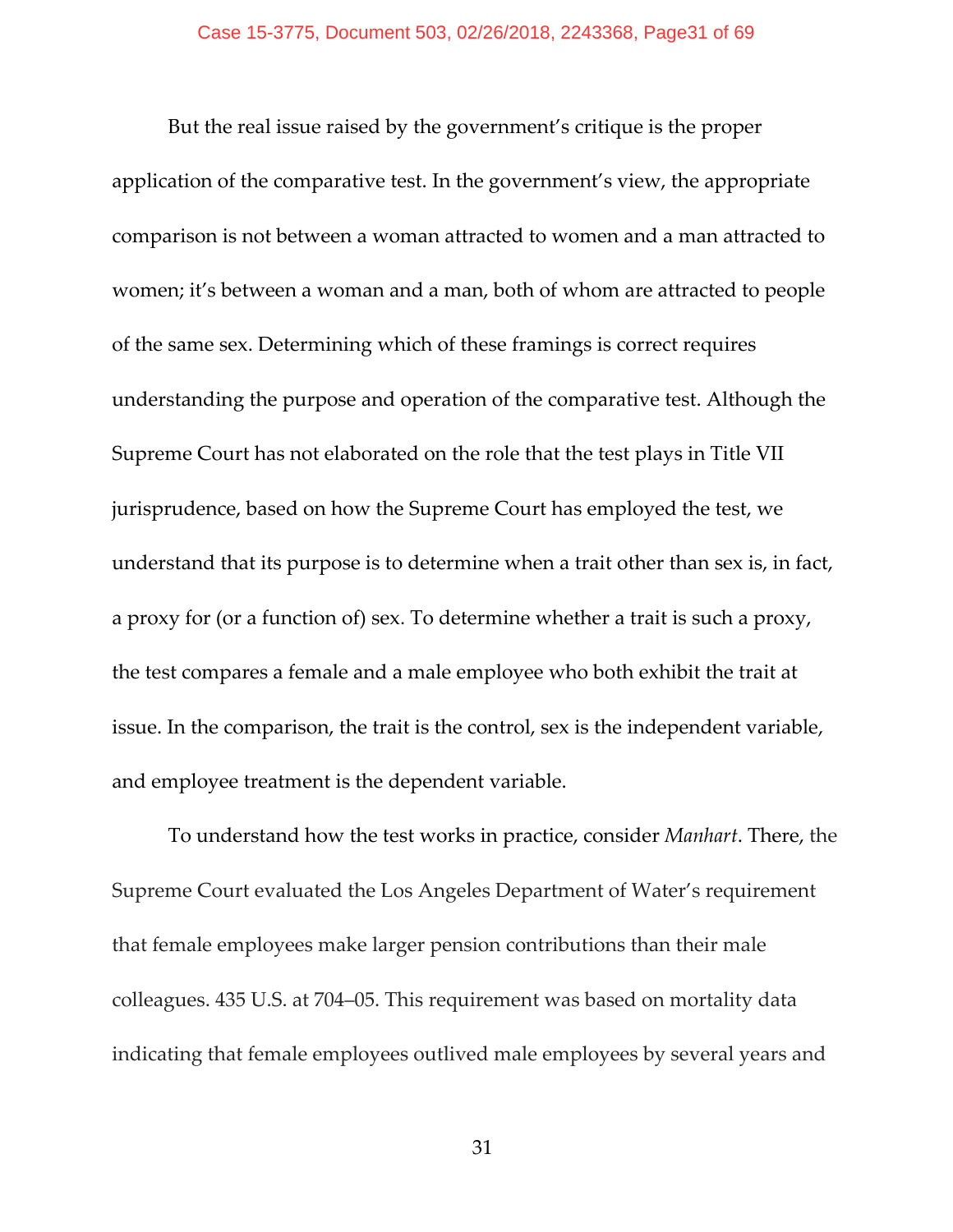the employer insisted that "the different contributions exacted from men and women were based on the factor of longevity rather than sex." *Id.* at 712. Applying "the simple test of whether the evidence shows treatment of a person in a manner which *but for* that person's sex would be different," the Court compared a woman and a man, both of whose pension contributions were based on life expectancy, and asked whether they were required to make different contributions. *Id.* at 711 (internal quotation marks omitted). Importantly, because life expectancy is a sex‐dependent trait, changing the sex of the employee (the independent variable) necessarily affected the employee's life expectancy and thereby changed how they were impacted by the pension policy (the dependent variable). After identifying this correlation, the Court concluded that life expectancy was simply a proxy for sex and therefore the pension policy constituted discrimination "because of . . . sex." *Id.*

We can also look to the Supreme Court's decision in *Price Waterhouse.* Although that case did not quote *Manhart*'s "but for" language, it involved a similar inquiry: in determining whether discrimination based on particular traits was rooted in sex stereotypes, the Supreme Court asked whether a female accountant would have been denied a promotion based on her aggressiveness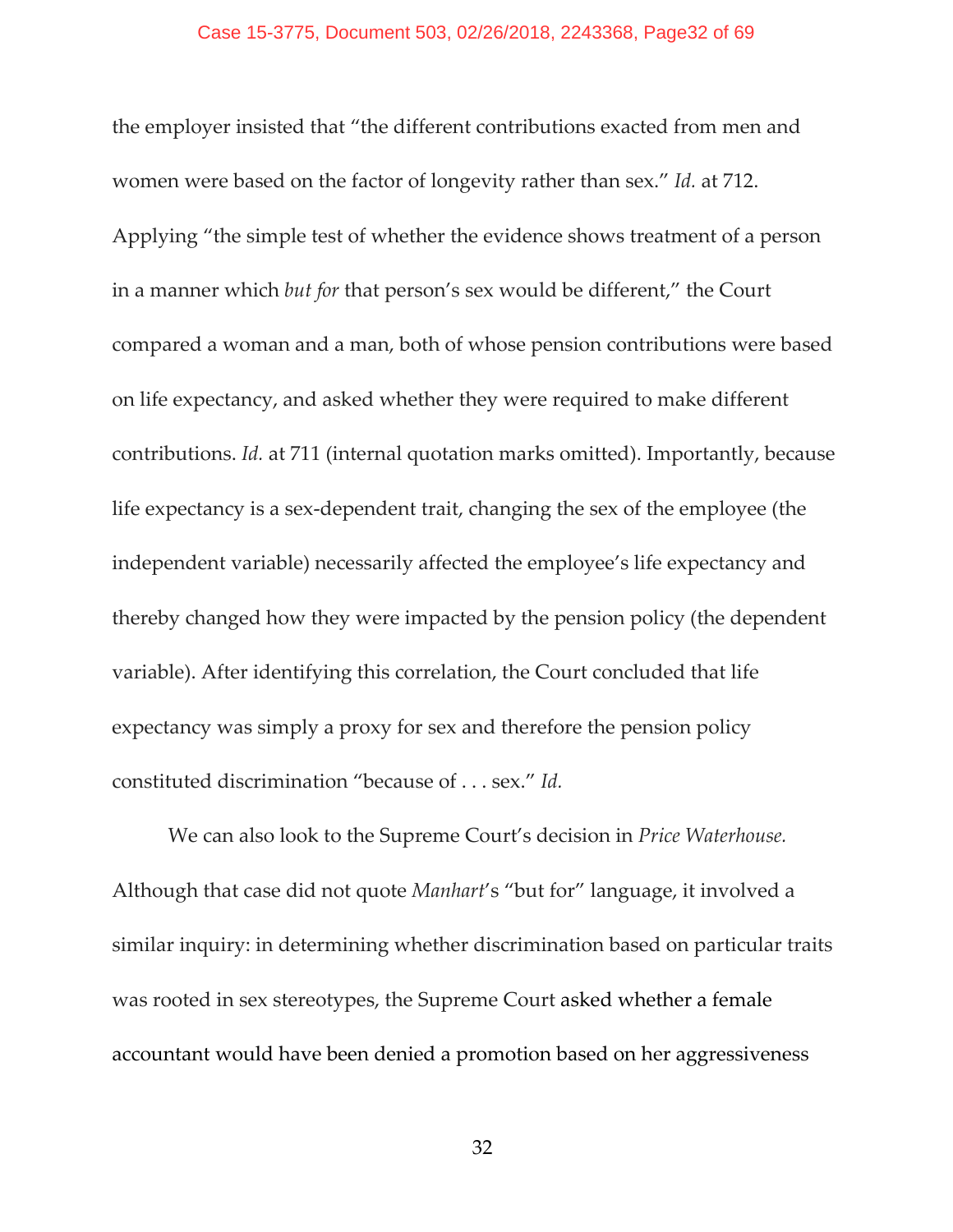### Case 15-3775, Document 503, 02/26/2018, 2243368, Page33 of 69

and failure to wear jewelry and makeup "if she had been a man." 490 U.S. at 258. Otherwise said, the Supreme Court compared a man and a woman who exhibited the plaintiff's traits and asked whether they would have experienced different employment outcomes. Notably, being aggressive and not wearing jewelry or makeup is consistent with gender stereotypes for men. Therefore, by changing the plaintiff's gender, the Supreme Court also changed the plaintiff's gender non‐conformity.

The government's proposed approach to *Hively*, which would compare a woman attracted to people of the same sex with a man attracted to people of the same sex, adopts the wrong framing. To understand why this is incorrect, consider the mismatch between the facts in the government's comparison and the allegation at issue: Hively did not allege that her employer discriminated against women with same‐sex attraction but not men with same‐sex attraction. If she had, that would be classic sex discrimination against a subset of women. *See* Lead Dissent at 37 n.20. Instead, Hively claimed that her employer discriminated on the basis of sexual orientation. To address that allegation, the proper question is whether sex is a "motivating factor" in sexual orientation discrimination, *see* 42 U.S.C. § 2000e‐2(m), or, said more simply, whether sexual orientation is a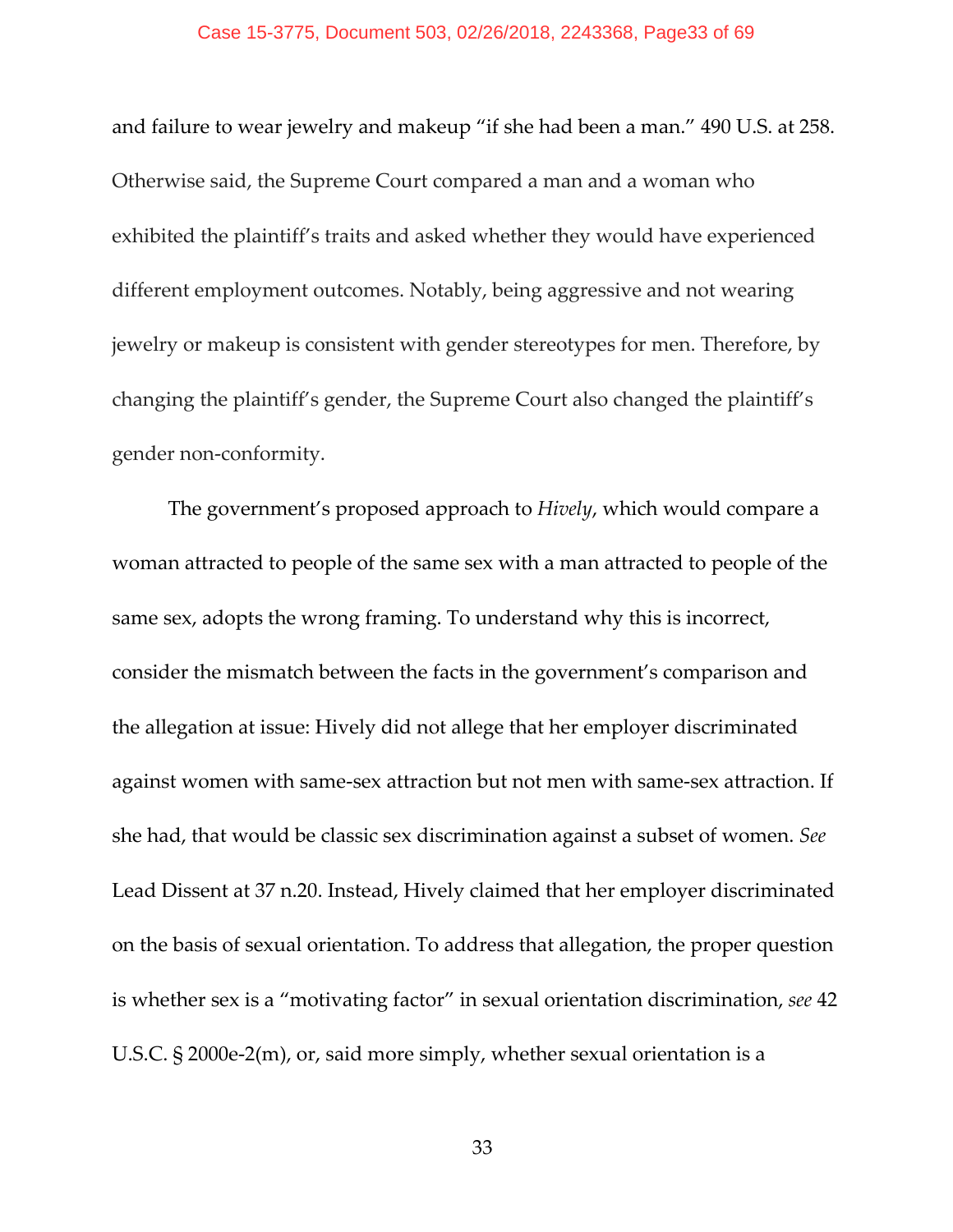function of sex.13 But, contrary to the government's suggestion, this question cannot be answered by comparing two people with the same sexual orientation. That would be equivalent to comparing the gender non‐conforming female plaintiff in *Price Waterhouse* to a gender non‐conforming man; such a comparison would not illustrate whether a particular stereotype is sex dependent but only whether the employer discriminates against gender non-conformity in only one gender. Instead, just as *Price Waterhouse* compared a gender non‐conforming woman to a gender conforming man, both of whom were aggressive and did not wear makeup or jewelry, the *Hively* court properly determined that sexual orientation is sex dependent by comparing a woman and a man with two different sexual orientations, both of whom were attracted to women.

The government further counters that the comparative test produces false positives in instances where it is permissible to impose different terms of employment on men and women because "the sexes are not similarly situated."

 $13$  The lead dissent trivializes the role of sex as a motivating factor by suggesting that an employer who discriminates on the basis of sexual orientation is merely "noticing" an employee's gender. Lead Dissent at 46. This argument, which implies that an employee's sexual orientation is the primary motivating factor while his or her sex is merely collateral, cannot be squared with the Supreme Court's case law. For example, in *Manhart*, the employer's argument that it was motivated by employee's life expectancy could not save its policy because,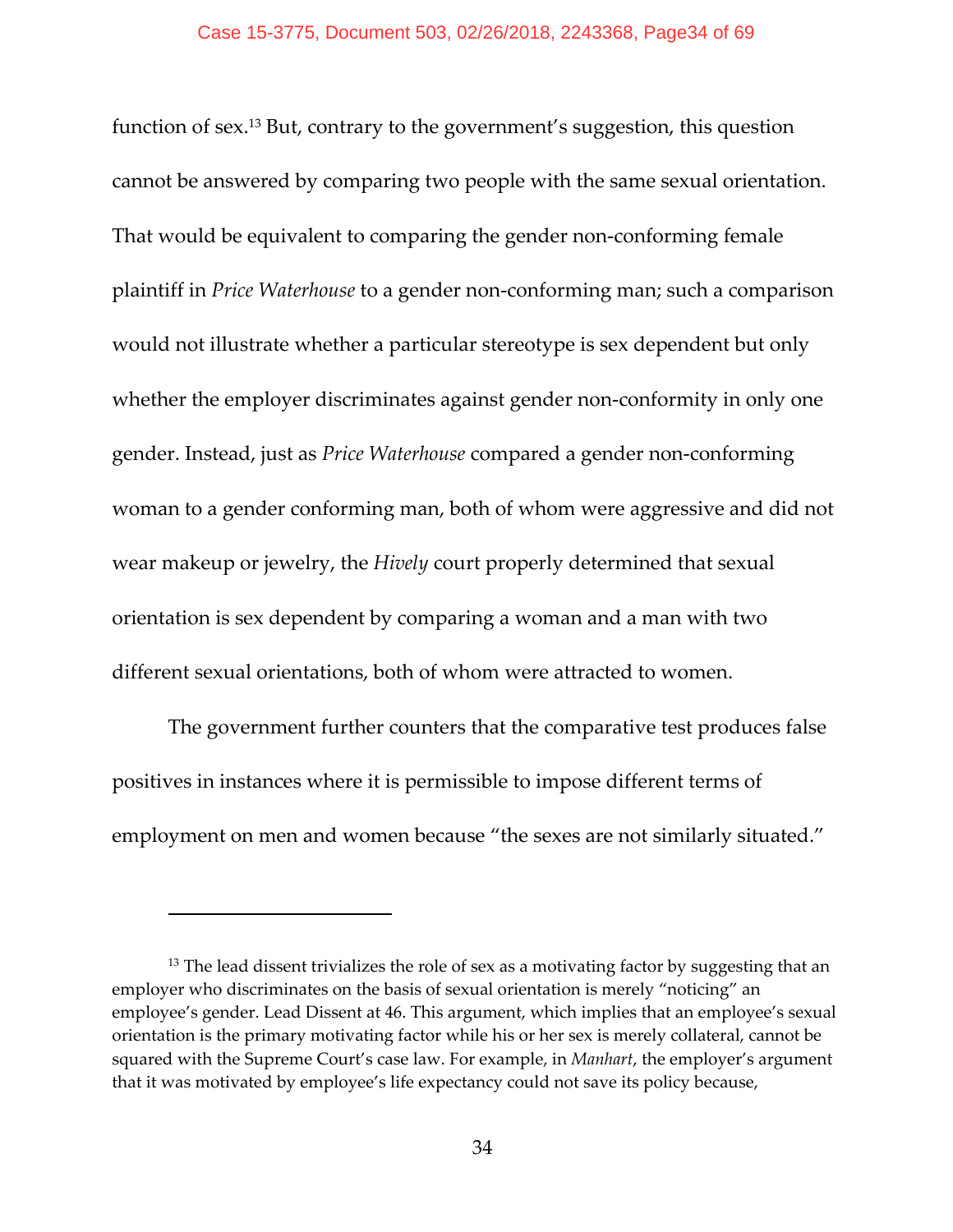Gov. Br. at 16–17 (quoting *Michael M. v. Superior Court of Sonoma Cty.*, 450 U.S. 464, 469 (1981)).14 For example, the government posits that courts have rejected the comparative test when assessing employer policies regarding sex‐segregated bathrooms and different grooming standards for men and women. Similarly, the lead dissent insists that our holding would preclude such policies if "[t]aken to its logical conclusion." Lead Dissent at 35. Both criticisms are misplaced.

A plaintiff alleging disparate treatment based on sex in violation of Title VII must show two things: (1) that he was "discriminate[d] against . . . with respect to his compensation, terms, conditions, or privileges of employment," and (2) that the employer discriminated "because of . . . sex." 42 U.S.C. § 2000e‐ 2(a)(1). The comparative test addresses the second prong of that test; it reveals whether an employment practice is "because of . . . sex" by asking whether the

irrespective of the employer's intention or what it claimed to notice, life expectancy was a function of sex. 435 U.S. at 712–13.

<sup>14</sup> Ironically, the quoted language from *Michael M.* references instances where men and women are differently situated *because of the discrimination* borne by women—the fact that they are assigned parental responsibility at the moment an infant is born, are generally paid less than men, and are excluded from positions that are necessary for subsequent promotions. 450 U.S. at 469 (collecting cases reflecting "the special problems of women" (internal quotation marks omitted)). The *Michael M.* Court acknowledged that, when the sexes are not similarly situated because of discrimination, statutes may impose different standards in the interest of leveling the playing field. *Id.* However, Title VII commands equal treatment of sexes and neither the text of the statute nor *Michael M.* creates an exception permitting employers to engage in disparate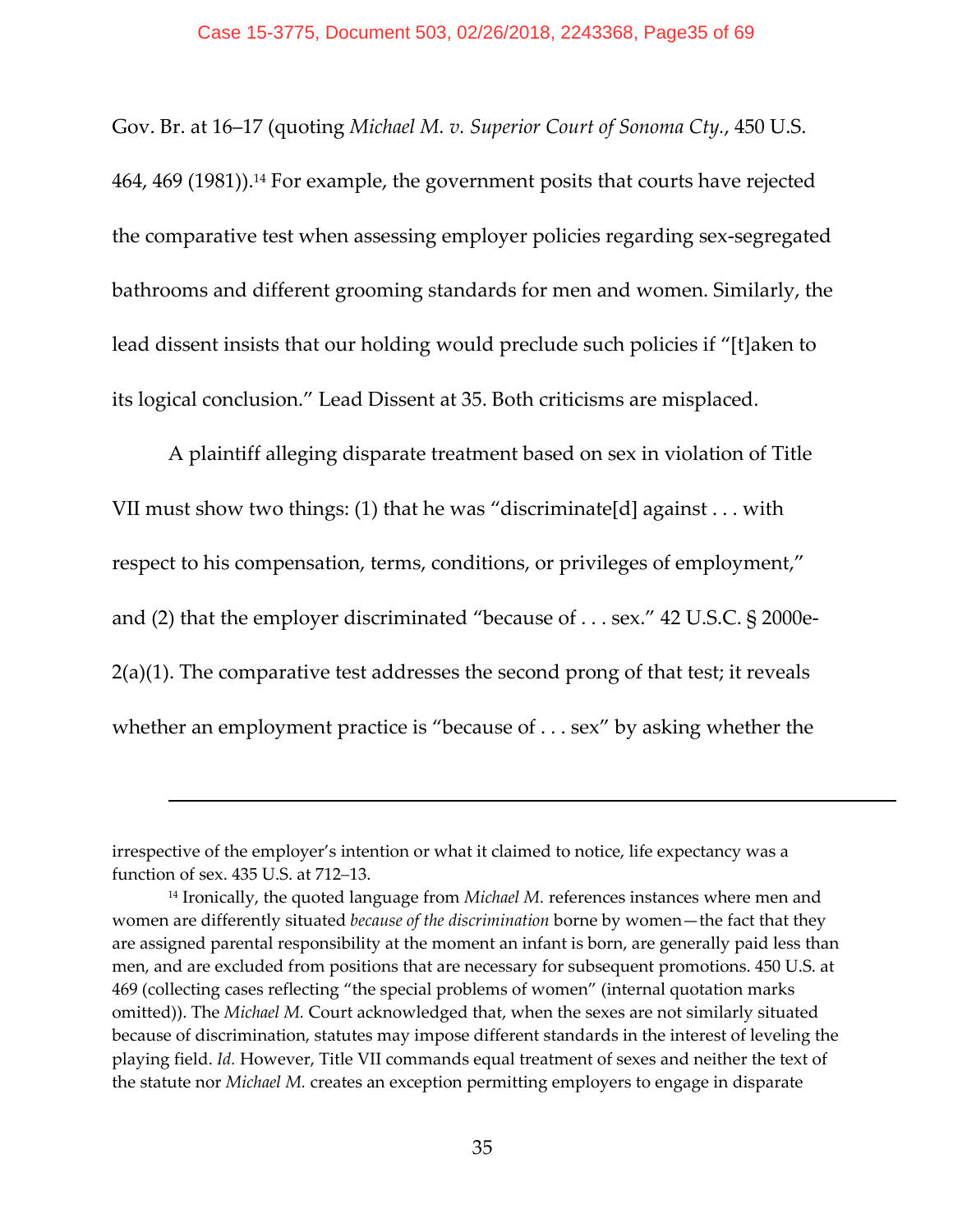trait at issue (life expectancy, sexual orientation, etc.) is a function of sex. In contrast, courts that have addressed challenges to the sex‐specific employment practices identified by the government have readily acknowledged that the policies are based on sex and instead focused their analysis on the first prong: whether the policies impose "disadvantageous terms or conditions of employment."15 *Harris*, 510 U.S. at 25 (Ginsburg, *J.*, concurring)*; see, e.g.*, *Jespersen v. Harrah's Operating Co.*, 444 F.3d 1104, 1109–10 (9th Cir. 2006) (upholding grooming standards that do not "place[] a greater burden on one gender than the other"); *Knott v. Mo. Pac. R.R. Co.*, 527 F.2d 1249, 1252 (8th Cir. 1975) (concluding that "slight differences in the appearance requirements for males and females have only a negligible effect on employment opportunities"); *Willingham v. Macon Tel. Publ'g Co.*, 507 F.2d 1084, 1092 (5th Cir. 1975) (same); *Dodge v. Giant Food, Inc.*, 488 F.2d 1333, 1336–37 (D.C. Cir. 1973) (holding that hair‐length regulations, like "the requirement that men and women use separate toilet

treatment of men and women simply because they exhibit biological differences.

<sup>15</sup> As alleged, Zarda's termination was plainly an adverse employment action that is covered by Title VII. *See* 42 U.S.C. § 2000e‐2(a)(1) ("It shall be an unlawful employment practice for an employer . . . to discharge . . . any individual because of such individual's . . . sex . . . .").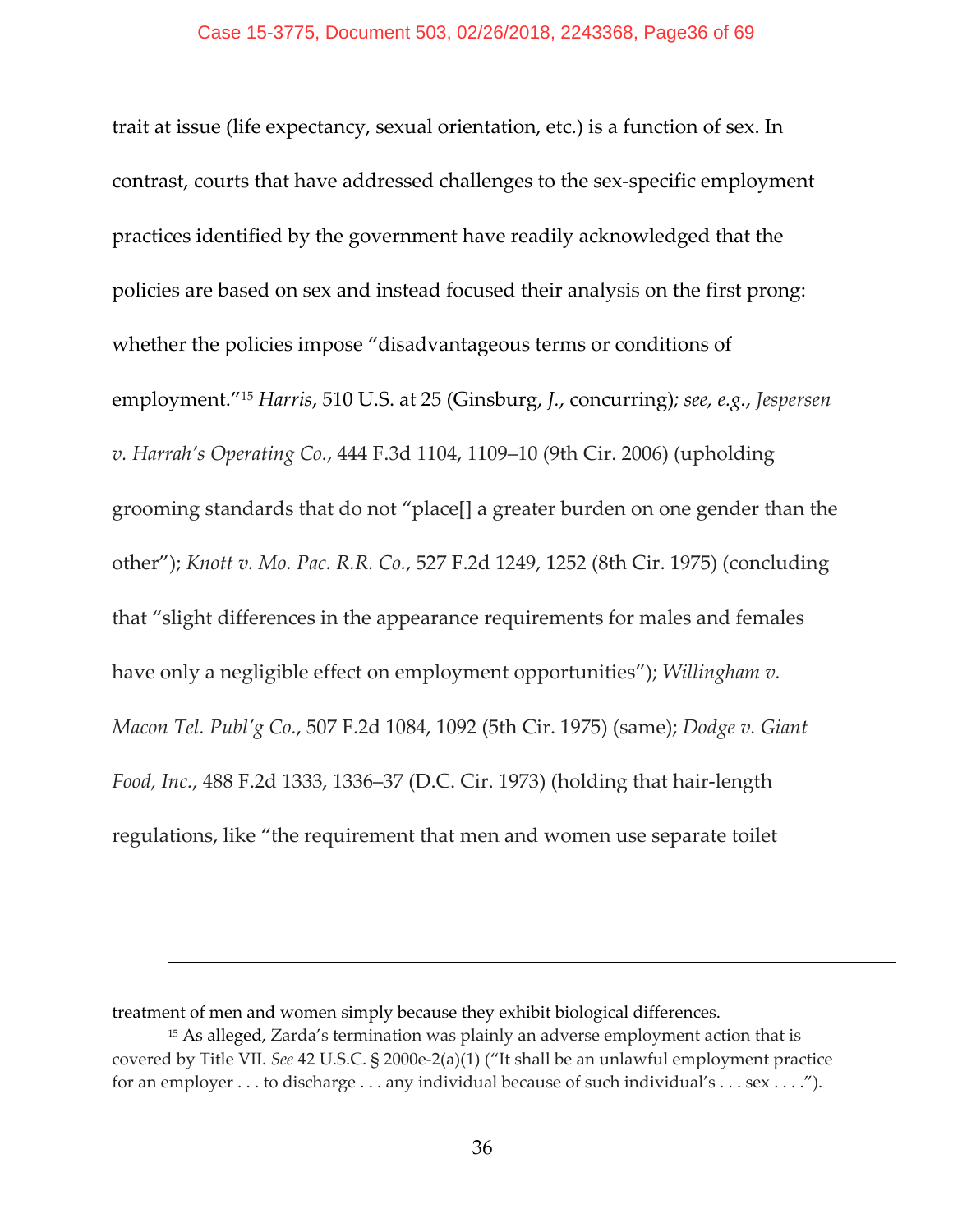facilities[,] . . . do not pose distinct employment disadvantages for one sex").16 Whether sex-specific bathroom and grooming policies impose disadvantageous terms or conditions is a separate question from this Court's inquiry into whether sexual orientation discrimination is "because of . . . sex," and has no bearing on the efficacy of the comparative test.

Having addressed the proper application of the comparative test, we conclude that the law is clear: To determine whether a trait operates as a proxy for sex, we ask whether the employee would have been treated differently "but for" his or her sex. In the context of sexual orientation, a woman who is subject to an adverse employment action because she is attracted to women would have been treated differently if she had been a man who was attracted to women. We can therefore conclude that sexual orientation is a function of sex and, by extension, sexual orientation discrimination is a subset of sex discrimination.17

<sup>16</sup> Arguably this approach is consistent with the Supreme Court's analysis in *Oncale*, which, after acknowledging that male-on-male harassment can be "because of . . . sex," qualified that not all remarks with "sexual content or connotations" rise to the level of discrimination. 523 U.S. at 79–80.

<sup>&</sup>lt;sup>17</sup> The lead dissent argues that this conclusion is out of sync with precedents prohibiting sexual harassment and hostile work environments because, while those cases addressed particular employment "practice[s]," today's decision extends protection to "an entirely different category of people." Lead Dissent at 22. But "persons discriminated against based on sexual orientation" is no more a new category than "persons discriminated against based on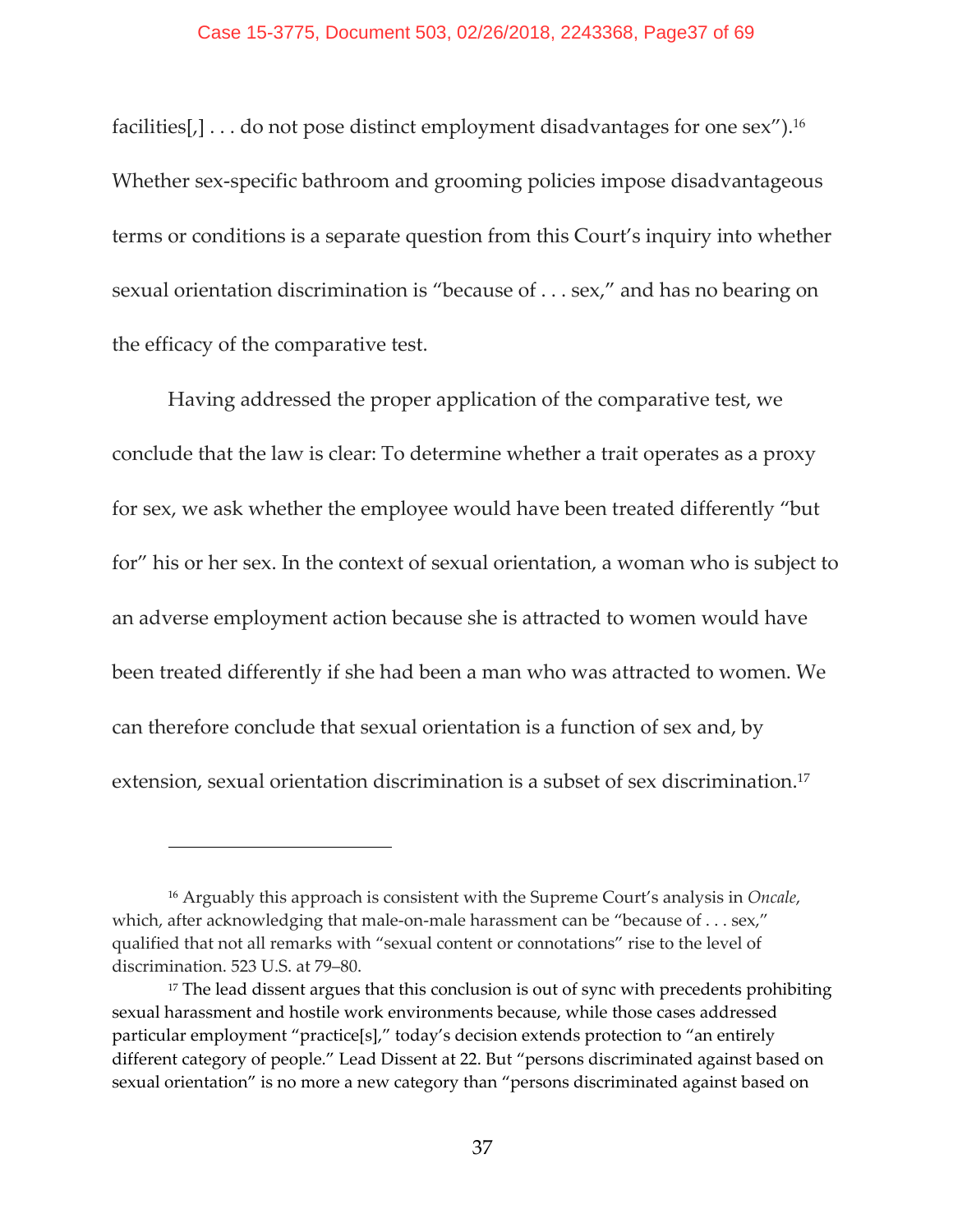# **2. Gender Stereotyping**

Viewing the relationship between sexual orientation and sex through the lens of gender stereotyping provides yet another basis for concluding that sexual orientation discrimination is a subset of sex discrimination. Specifically, this framework demonstrates that sexual orientation discrimination is almost invariably rooted in stereotypes about men and women.

Since 1978, the Supreme Court has recognized that "employment decisions cannot be predicated on mere 'stereotyped' impressions about the characteristics of males or females," because Title VII "strike[s] at the entire spectrum of disparate treatment of men and women resulting from sex stereotypes." *Manhart*, 435 U.S. at 707 & n.13. This is true of stereotypes about both how the sexes are and how they should be. *Price Waterhouse*, 490 U.S. at 250 ("[A]n employer who acts on the basis of a belief that a woman cannot . . . or must not [possess certain traits] has acted on the basis of gender."); *see also* Zachary R. Herz, Note, Price*'s Progress: Sex Stereotyping and Its Potential for Antidiscrimination Law*, 124 Yale L.J. 396, 405–06 (2014) (distinguishing between ascriptive stereotypes that "treat[] a

gender stereotypes." In both instances, a man or woman is discriminated against based on a trait that is a function of sex and their claims fall squarely within the ambit of a well‐recognized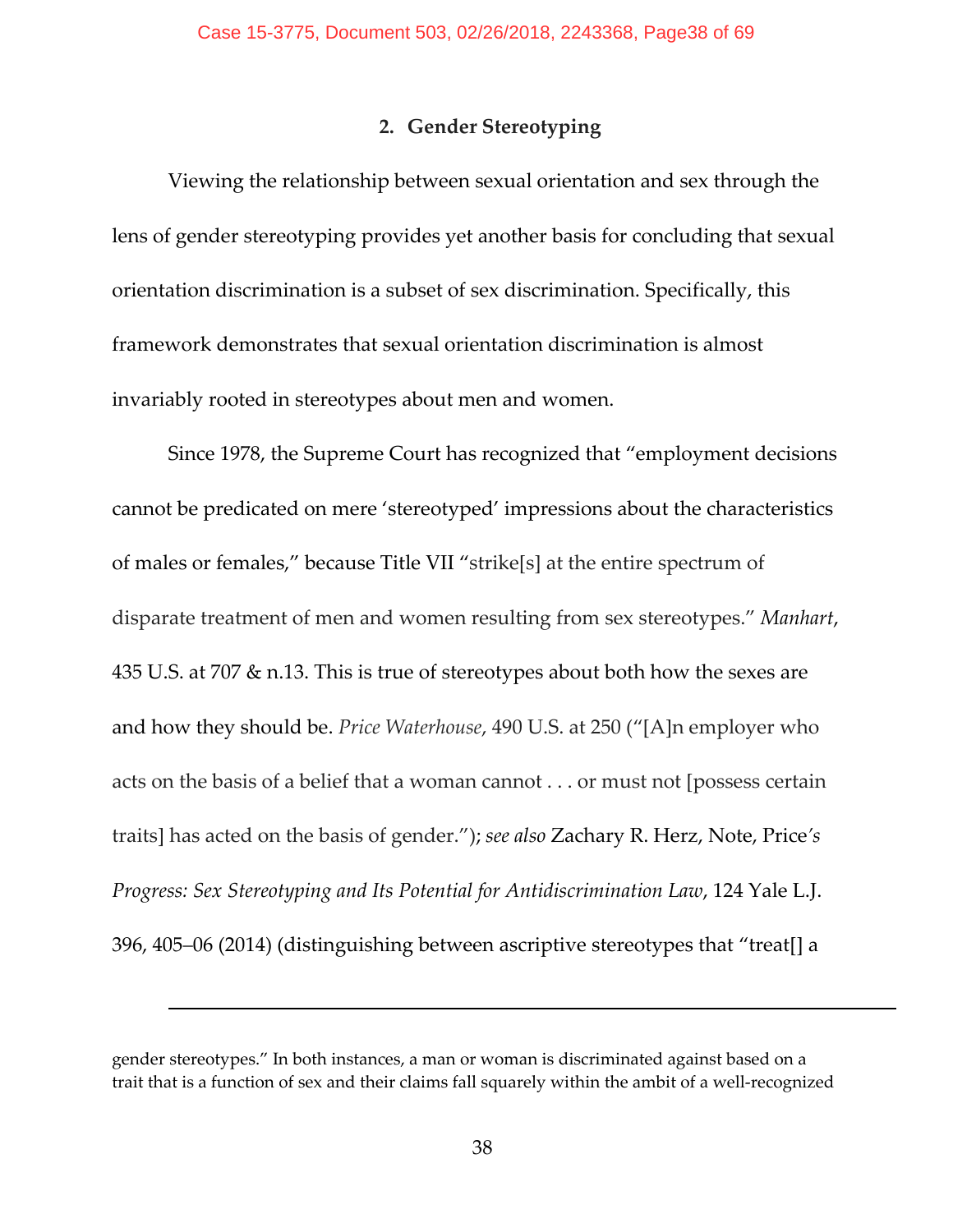### Case 15-3775, Document 503, 02/26/2018, 2243368, Page39 of 69

large group of people alike" and prescriptive stereotypes that speak to how members of a group should be).

In *Price Waterhouse*, the Supreme Court concluded that adverse employment actions taken based on the belief that a female accountant should walk, talk, and dress femininely constituted impermissible sex discrimination. *See* 490 U.S. at 250–52 (plurality); *see also id*. at 259 (White, *J*., concurring in the judgment); *id*. at 272–73 (O'Connor, *J*., concurring in the judgment).18 Similarly, *Manhart* stands for the proposition that "employment decisions cannot be predicated on mere 'stereotyped' impressions about the characteristics of males or females," and held that female employees could not, by virtue of their status as women, be discriminated against based on the gender stereotype that women generally outlive men. 435 U.S. at 707–08, 711. Under these principles, employees

category: "persons discriminated against based on sex."

<sup>18</sup> One *amicus* and the lead dissent interpret dicta in *Price Waterhouse* as establishing that sex stereotyping is discriminatory only when it pertains to traits that are required for the employee's job. *See* 490 U.S. at 251 (observing that "[a]n employer who objects to aggressiveness in women but whose positions require this trait places women in an intolerable and impermissible catch 22: out of a job if they behave aggressively and out of a job if they do not"). We think this narrow reading is an inaccurate statement of *Price Waterhouse*, which did not indicate that stereotyping is impermissible *only* when the stereotyped trait is required for the plaintiff's job, and it is directly contradicted by *Manhart*'s holding that discriminating against women based on their longer life expectancy, which was certainly not an employment requirement, violated Title VII. 435 U.S. at 710–11.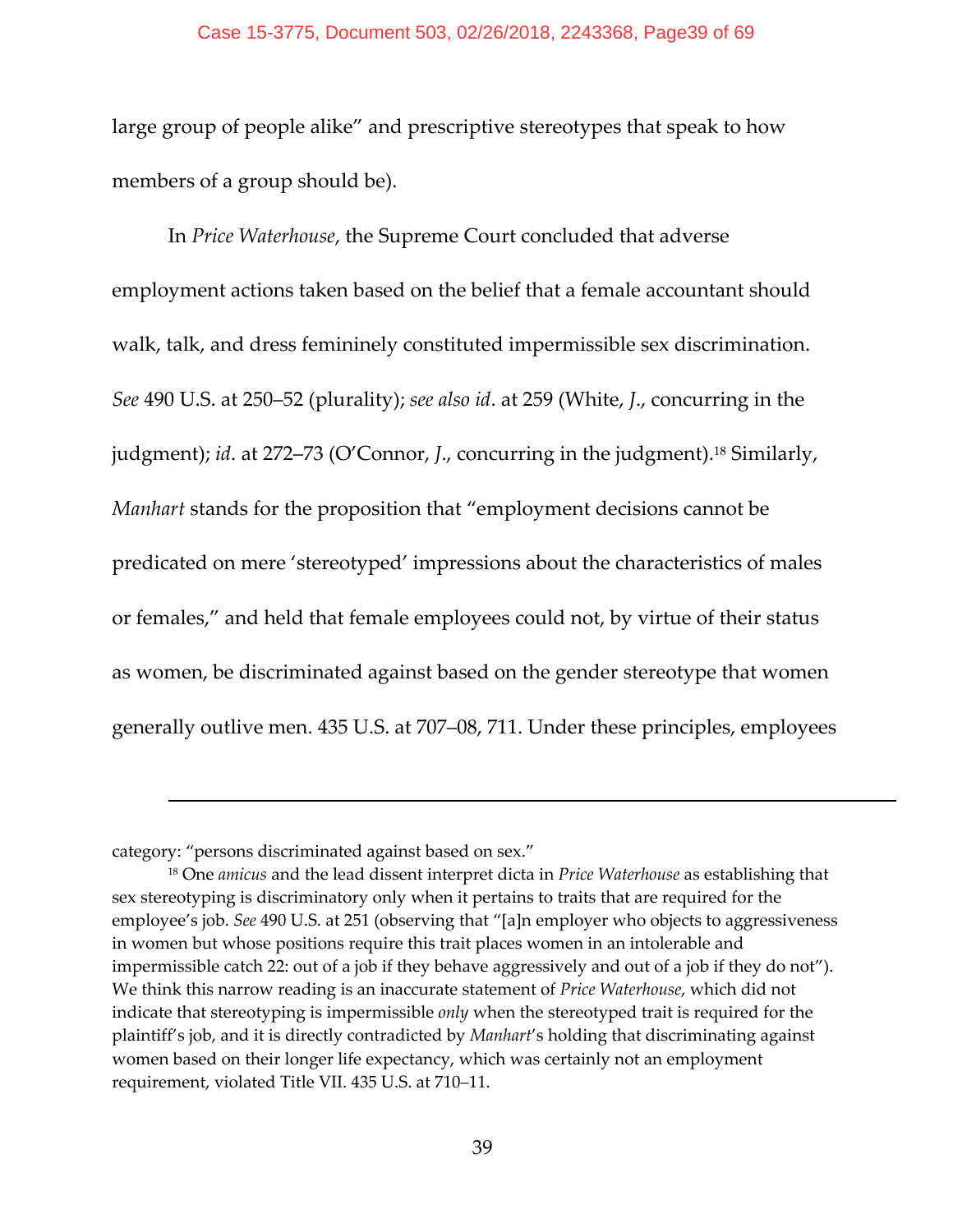who experience adverse employment actions as a result of their employer's generalizations about members of their sex, *id.* at 708, or "as a result of their employer's animus toward their exhibition of behavior considered to be stereotypically inappropriate for their gender may have a claim under Title VII," *Dawson*, 398 F.3d at 218.

Accepting that sex stereotyping violates Title VII, the "crucial question" is "[w]hat constitutes a gender‐based stereotype." *Back*, 365 F.3d at 119–20. As demonstrated by *Price Waterhouse*, one way to answer this question is to ask whether the employer who evaluated the plaintiff in "sex-based terms would have criticized her as sharply (or criticized her at all) if she had been a man." 490 U.S. at 258. Similarly, this Court has observed that the question of whether there has been improper reliance on sex stereotypes can sometimes be answered by considering whether the behavior or trait at issue would have been viewed more or less favorably if the employee were of a different sex. *See Back*, 365 F.3d at 120 n.10 (quoting *Doe ex rel. Doe v. City of Belleville,* 119 F.3d 563, 581–82 (7th Cir. 1997)).19

<sup>&</sup>lt;sup>19</sup> In this respect, discerning whether a stereotype is based on sex is closely aligned with the comparative test articulated in *Manhart*, which can illustrate both (1) whether a trait is a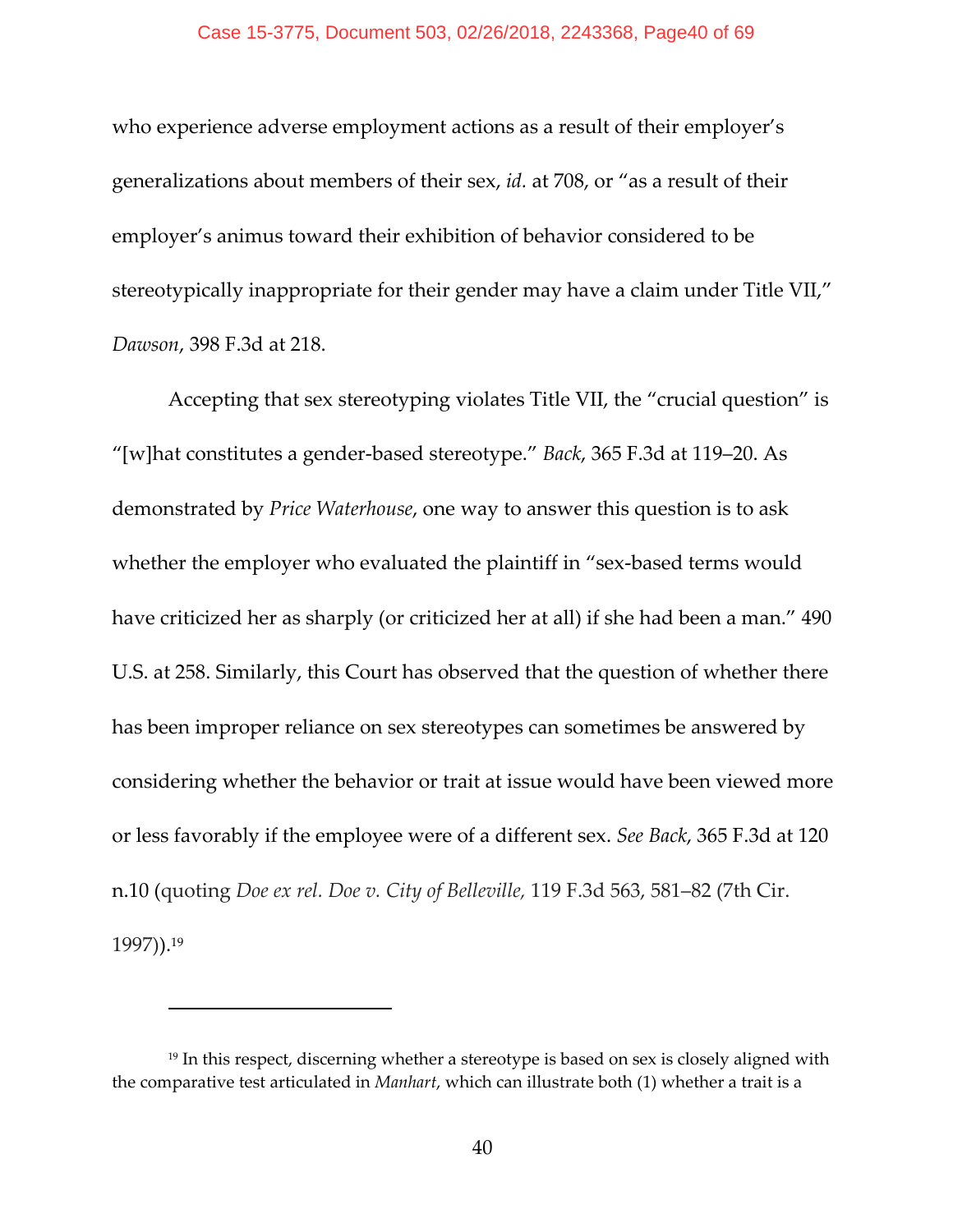Applying *Price Waterhouse*'s reasoning to sexual orientation, we conclude that when, for example, "an employer . . . acts on the basis of a belief that [men] cannot be [attracted to men], or that [they] must not be," but takes no such action against women who are attracted to men, the employer "has acted on the basis of gender." *Cf.* 490 U.S. at 250.20 This conclusion is consistent with *Hively*'s holding that same‐sex orientation "represents the ultimate case of failure to conform" to gender stereotypes, 853 F.3d at 346 (majority), and aligns with numerous district courts' observation that "stereotypes about homosexuality are directly related to our stereotypes about the proper roles of men and women. . . . The gender stereotype at work here is that 'real' men should date women, and not other men," *Centola v. Potter*, 183 F. Supp. 2d 403, 410 (D. Mass. 2002); *see also, e.g.,*

function of sex and (2) whether assumptions about that trait reflect a gender stereotype.

<sup>20</sup> Some *amici* insist that stereotypes are mere evidence of discrimination and that stereotyping does not, by itself, constitute sex discrimination. Beyond establishing an adverse employment action, a Title VII plaintiff must always adduce evidence that an employer discriminated "because of" a protected trait and the Court agrees that sex stereotyping is legally relevant as "evidence that gender played a part" in a particular employment decision. *Price Waterhouse*, 490 U.S. at 251 (emphasis omitted). But, *Price Waterhouse*'s reference to the evidentiary value of stereotyping in no way undercuts it conclusion that an employer may not "evaluate employees by assuming or insisting that they match[] the stereotype associated with their group." *Id.* And, just as the Supreme Court concluded that "an employer who acts on the basis of a belief that a woman cannot be aggressive, or that she must not be, has acted on the basis of gender," *id.* at 250, this Court concludes that an employer who acts on the basis of a belief that an employee cannot or should not have a particular sexual orientation has acted on the basis of sex.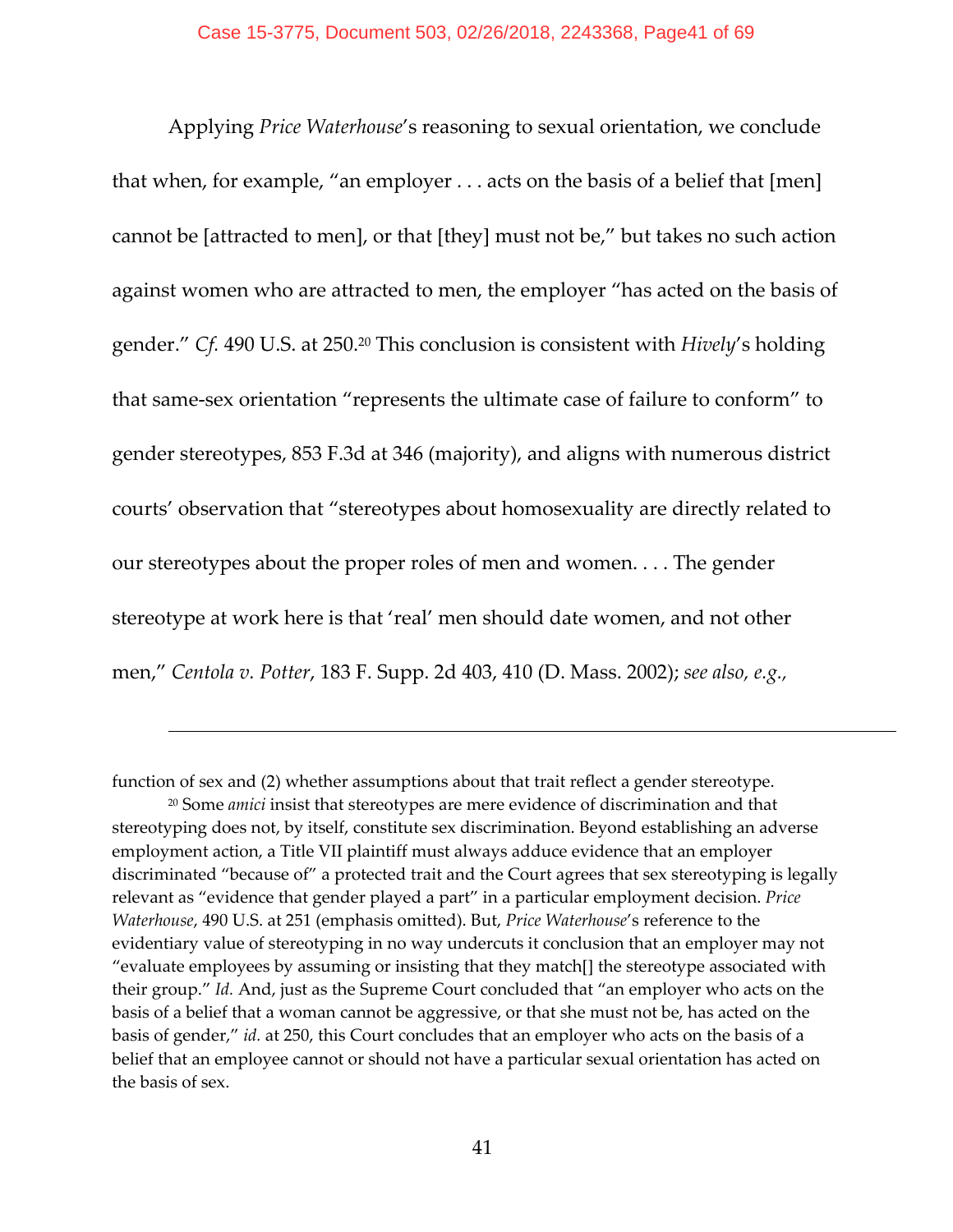*Boutillier v. Hartford Pub. Sch.*, 221 F. Supp. 3d 255, 269 (D. Conn. 2016); *Videckis v. Pepperdine Univ.*, 150 F. Supp. 3d 1151, 1160 (C.D. Cal. 2015); *Terveer v. Billington*, 34 F. Supp. 3d 100, 116 (D.D.C. 2014); *Heller v. Columbia Edgewater Country Club*, 195 F. Supp. 2d 1212, 1224 (D. Or. 2002).21

This conclusion is further reinforced by the unworkability of *Simonton* and *Dawson*'s holding that sexual orientation discrimination is not a product of sex stereotypes. Lower courts operating under this standard have long labored to distinguish between gender stereotypes that support an inference of impermissible sex discrimination and those that are indicative of sexual orientation discrimination. *See generally Hively v. Ivy Tech Cmty. Coll., S. Bend*, 830 F.3d 698, 705–09 (7th Cir. 2016) (panel op.) (collecting cases), *vacated by Hively*, 853 F.3d 339 (en banc). Under this approach "a woman might have a Title VII claim if she was harassed or fired for being perceived as too 'macho' but not if she was harassed or fired for being perceived as a lesbian." *Fabian v. Hosp. of Cent. Conn.*, 172 F. Supp. 3d 509, 524 n.8 (D. Conn. 2016). In parsing the evidence,

 $21$  The Sixth Circuit has expressed the same observation, albeit in a decision declining to apply *Price Waterhouse* to sexual orientation discrimination. *See Vickers v. Fairfield Med. Ctr.*, 453 F.3d 757, 764 (6th Cir. 2006) ("[A]ll homosexuals, by definition, fail to conform to traditional gender norms in their sexual practices.").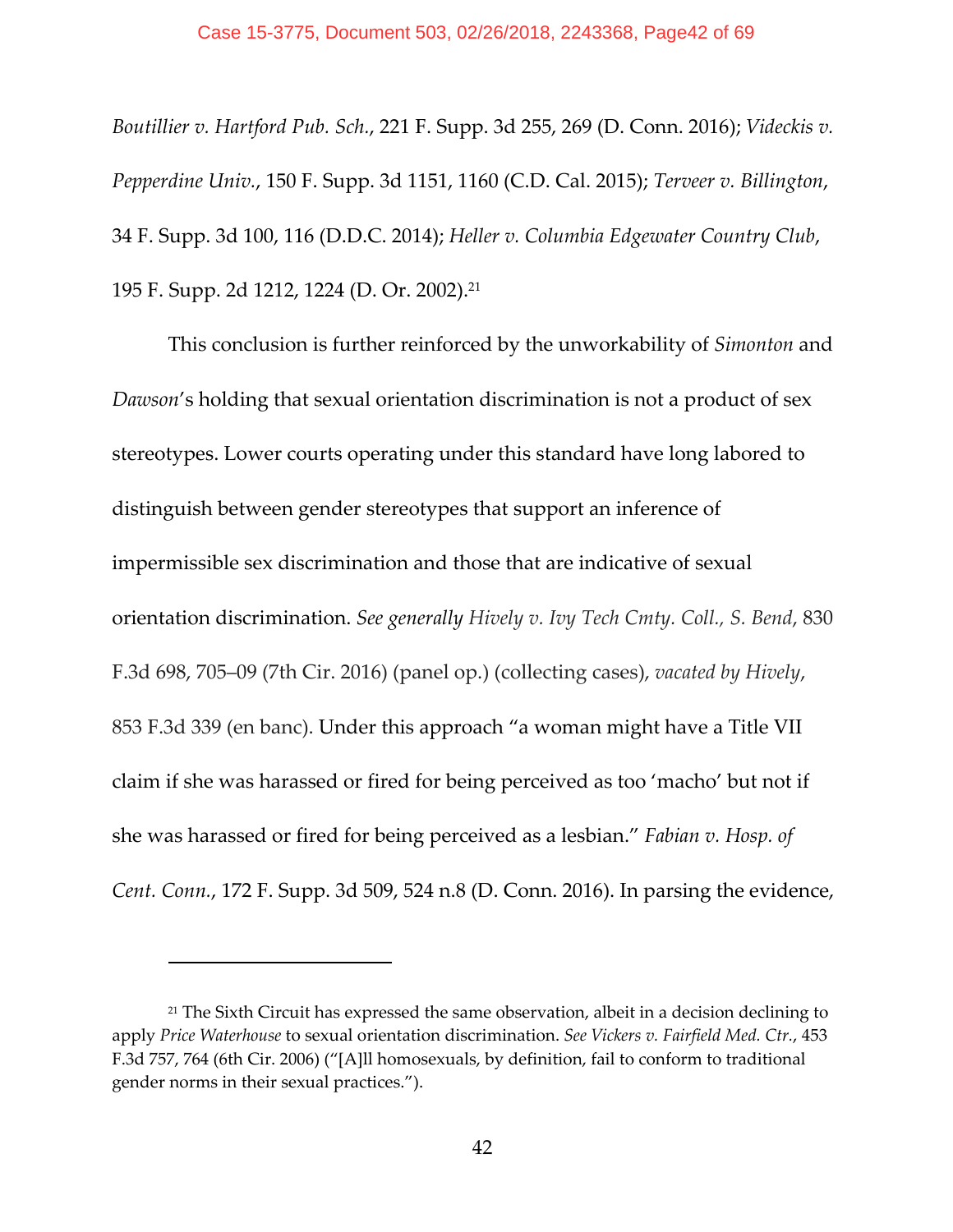courts have resorted to lexical bean counting, comparing the relative frequency of epithets such as "ass wipe," "fag," "gay," "queer," "real man," and "fem" to determine whether discrimination is based on sex or sexual orientation. *See, e.g.*, *Kay v. Indep. Blue Cross*, 142 F. App'x 48, 51 (3d Cir. 2005). Claims of gender discrimination have been "especially difficult for gay plaintiffs to bring," *Maroney v. Waterbury Hosp.*, No. 3:10‐CV‐1415, 2011 WL 1085633, at \*2 n.2 (D. Conn. Mar. 18, 2011), because references to a plaintiff's sexual orientation are generally excluded from the evidence, *Boutillier*, 221 F. Supp. 3d at 269, or permitted only when "the harassment consists of homophobic slurs directed at a *heterosexual*," *Estate of D.B. by Briggs v. Thousand Islands Cent. Sch. Dist.*, 169 F. Supp. 3d 320, 332–33 (N.D.N.Y. 2016) (emphasis added). *But see Franchina*, 881 F.3d at 53 (holding that jury may consider evidence referencing plaintiff's sexual orientation for purposes of a sex discrimination claim). Unsurprisingly, many courts have found these distinctions unworkable, admitting that the doctrine is "illogical," *Philpott v. New York*, No. 1:16‐CV‐6778, 2017 WL 1750398, at \*2 (S.D.N.Y. May 3, 2017), and produces "untenable results," *Boutillier*, 221 F. Supp. 3d at 270. In the face of this pervasive confusion, we are persuaded that "the line between sex discrimination and sexual orientation discrimination is 'difficult to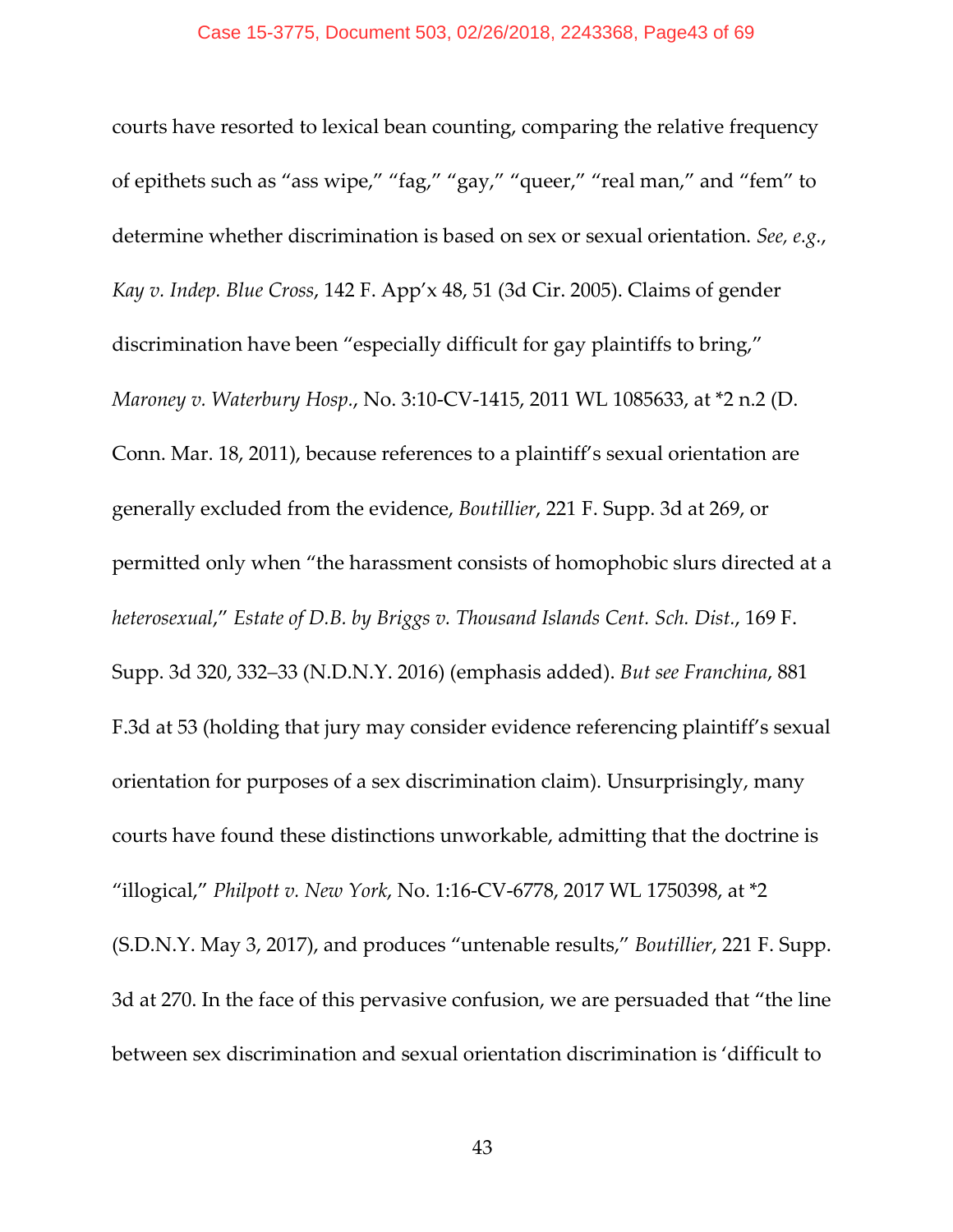draw' because that line does not exist save as a lingering and faulty judicial construct." *Videckis*, 150 F. Supp. 3d at 1159 (quoting *Prowel*, 579 F.3d at 291). We now conclude that sexual orientation discrimination is rooted in gender stereotypes and is thus a subset of sex discrimination.

The government resists this conclusion, insisting that negative views of those attracted to members of the same sex may not be based on views about gender at all, but may be rooted in "moral beliefs about sexual, marital and familial relationships." Gov. Br. at 19. But this argument merely begs the question by assuming that moral beliefs about sexual orientation can be dissociated from beliefs about sex. Because sexual orientation is a function of sex, this is simply impossible. Beliefs about sexual orientation necessarily take sex into consideration and, by extension, moral beliefs about sexual orientation are necessarily predicated, in some degree, on sex. For this reason, it makes no difference that the employer may not believe that its actions are based in sex. In *Manhart*, for example, the employer claimed its policy was based on longevity, not sex, but the Supreme Court concluded that, irrespective of the employer's belief, the longevity metric was predicated on assumptions about sex. 435 U.S. at 712–13. The same can be said of sexual orientation discrimination.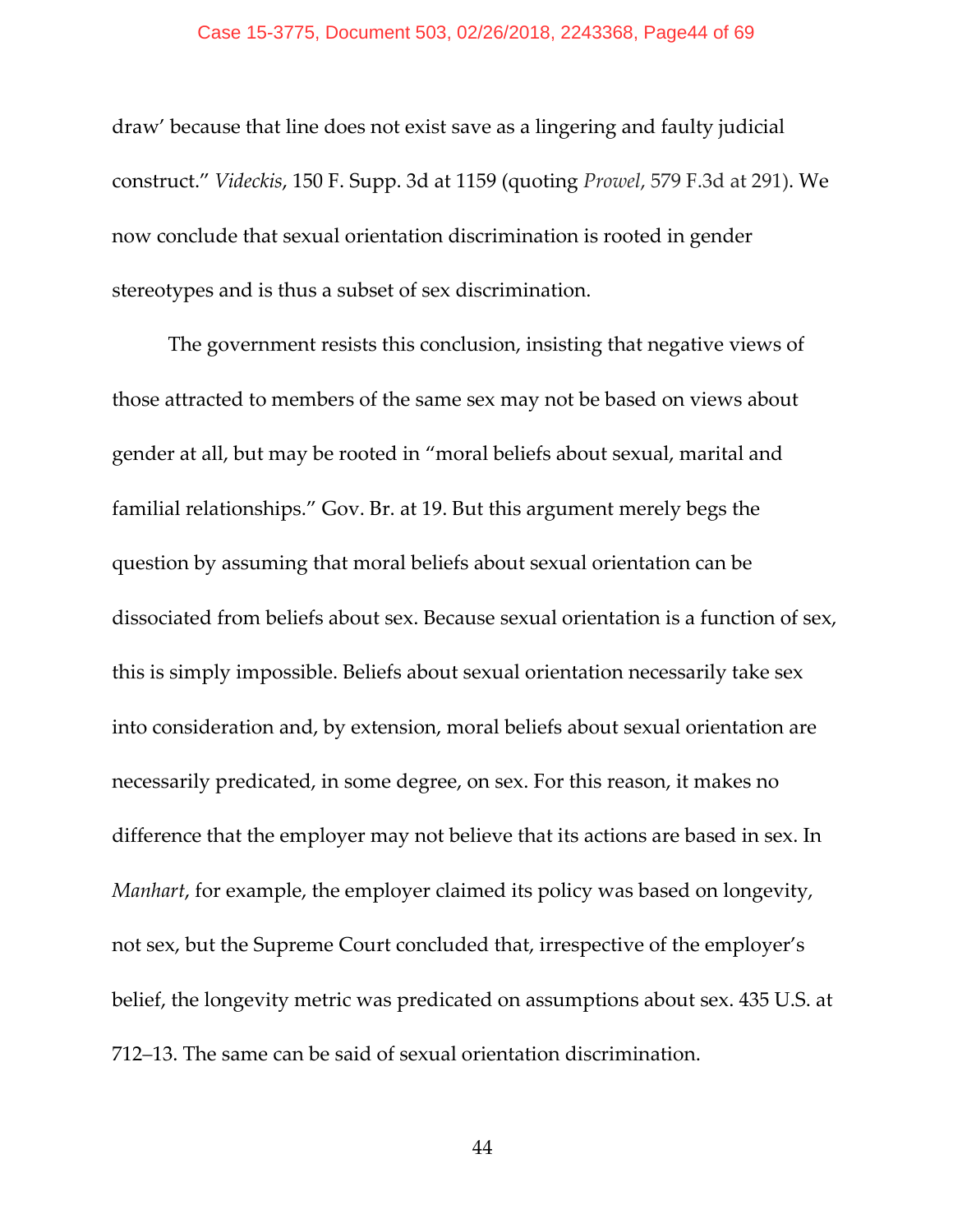To be clear, our conclusion that moral beliefs regarding sexual orientation are based on sex does not presuppose that those beliefs are necessarily animated by an invidious or evil motive. For purposes of Title VII, any belief that depends, even in part, on sex, is an impermissible basis for employment decisions.22 This is true irrespective of whether the belief is grounded in fact, as in *Manhart*, *id.* at 704–05, 711, or lacks "a malevolent motive," *Intʹl Union, United Auto., Aerospace & Agric. Implement Workers of Am., UAW v. Johnson Controls, Inc.*, 499 U.S. 187, 199 (1991). Indeed, in *Johnson Controls*, the Supreme Court concluded that an employer violated Title VII by excluding fertile women from jobs that involved exposure to high levels of lead, which can adversely affect the development of a fetus. 499 U.S. at 190, 200. As the Court emphasized, "[t]he beneficence of an employer's purpose does not undermine the conclusion that an explicit gender‐ based policy is sex discrimination" under Title VII. *Id.* at 200. Here, because sexual orientation is a function of sex, beliefs about sexual orientation, including moral ones, are, in some measure, "because of . . . sex."

<sup>&</sup>lt;sup>22</sup> We express no view on whether some exception, either under a different provision of Title VII or under the Religious Freedom Restoration Act, might immunize from liability discriminatory conduct rooted in religious beliefs.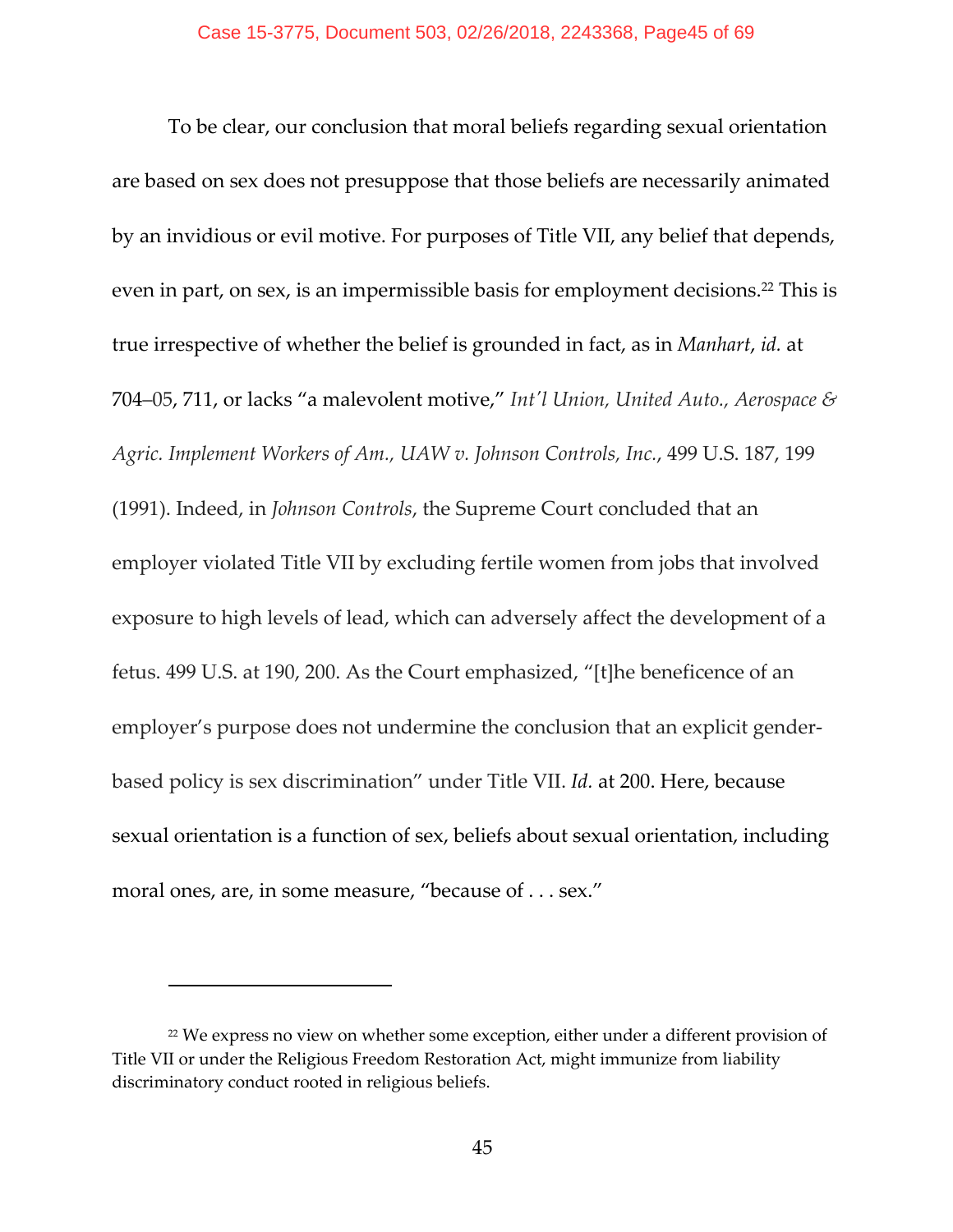The government responds that, even if discrimination based on sexual orientation reflects a sex stereotype, it is not barred by *Price Waterhouse* because it treats women no worse than men.<sup>23</sup> Gov. Br. at 19–20. We believe the government has it backwards. *Price Waterhouse*, read in conjunction with *Oncale*, stands for the proposition that employers may not discriminate against women or men who fail to conform to conventional gender norms. *See Oncale*, 523 U.S. at 78 (holding that Title VII "protects men as well as women"); *Price Waterhouse*, 490 U.S. at 251 ("We are beyond the day when an employer could evaluate employees by assuming or insisting that they matched the stereotype associated with their

 $23$  The lead dissent offers a variation on this argument, reasoning that prescriptive views about sexual orientation rest not on "a belief about what men or women ought to be or do," but "a belief about what *all* people ought to be or do," Lead Dissent at 52, which is to say, a belief that all people should be attracted to the opposite sex. *See also Hively*, 853 F.3d at 370 (Sykes, *J.*, dissenting) ("To put the matter plainly, heterosexuality is not a female stereotype; it is not a male stereotype; it is not a sex-specific stereotype at all."). It invokes the same idea when it contends that sexual orientation discrimination is not a function of sex because it "does not differentially disadvantage employees or applicants of either sex." Lead Dissent at 37. We think the dissent goes astray by getting off on the wrong foot. The dissent views the "key element" as whether "one sex is systematically disadvantaged in a particular workplace." *Id.* at 51. But Title VII does not ask whether a particular sex is discriminated against; it asks whether a particular "*individual*" is discriminated against "because of such *individual's* . . . sex." *See* 42 U.S.C. § 2000e‐ 2(a)(1) (emphasis added); *see also Manhart*, 435 U.S. at 708 ("The statute's focus on the individual is unambiguous."). Taking individuals as the unit of analysis, the question is not whether discrimination is borne only by men or only by women or even by both men and women; instead, the question is whether an individual is discriminated against because of his or her sex. And this means that a man and a woman are both entitled to protection from the same type of discrimination, provided that in each instance the discrimination is "because of such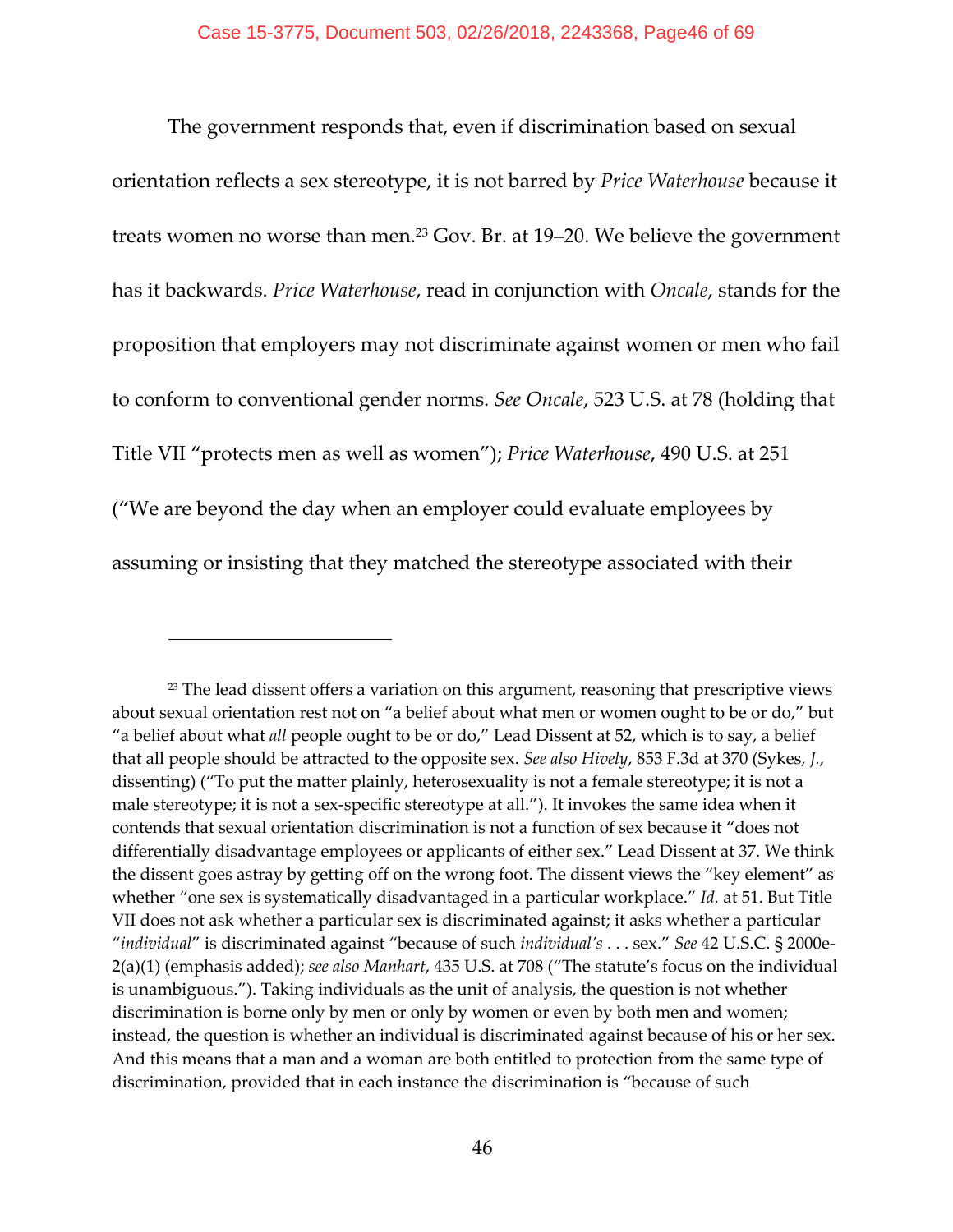group."). It follows that the employer in *Price Waterhouse* could not have defended itself by claiming that it fired a gender‐non‐conforming man as well as a gender‐non‐conforming woman any more than it could persuasively argue that two wrongs make a right. To the contrary, this claim would merely be an admission that the employer has doubly violated Title VII by using gender stereotypes to discriminate against both men and women. By the same token, an employer who discriminates against employees based on assumptions about the gender to which the employees can or should be attracted has engaged in sex‐ discrimination irrespective of whether the employer uses a double‐edged sword that cuts both men and women.24

individual's . . . sex." As we have endeavored to explain, sexual orientation discrimination is because of sex.

<sup>24</sup> The *Hively* dissent also argued that sexual orientation discrimination is not a form of sex discrimination because it does not discriminate comprehensively *within* a sex. In particular, the dissent suggested that in cases where a fired lesbian employee was replaced by a heterosexual woman a jury would not be able to understand that sexual orientation discrimination is a subset of sex discrimination. *See* 853 F.3d at 373. We think that jurors are capable of understanding that an employer might discriminate against some members of a sex but not others. To wit, the intuitive principle that "Title VII does not permit the victim of [discrimination] to be told that he [or she] has not been wronged because other persons of his or her race or sex were hired" is well established in the law. *Connecticut v. Teal*, 457 U.S. 440, 455 (1982). By way of illustration, had the plaintiff in *Price Waterhouse* been denied a promotion while a gender-conforming woman was made a partner, this would have strengthened rather than weakened the plaintiff's case that she was discriminated against for failing to conform to sex stereotypes. We see no more difficulty with the concept that an employer cannot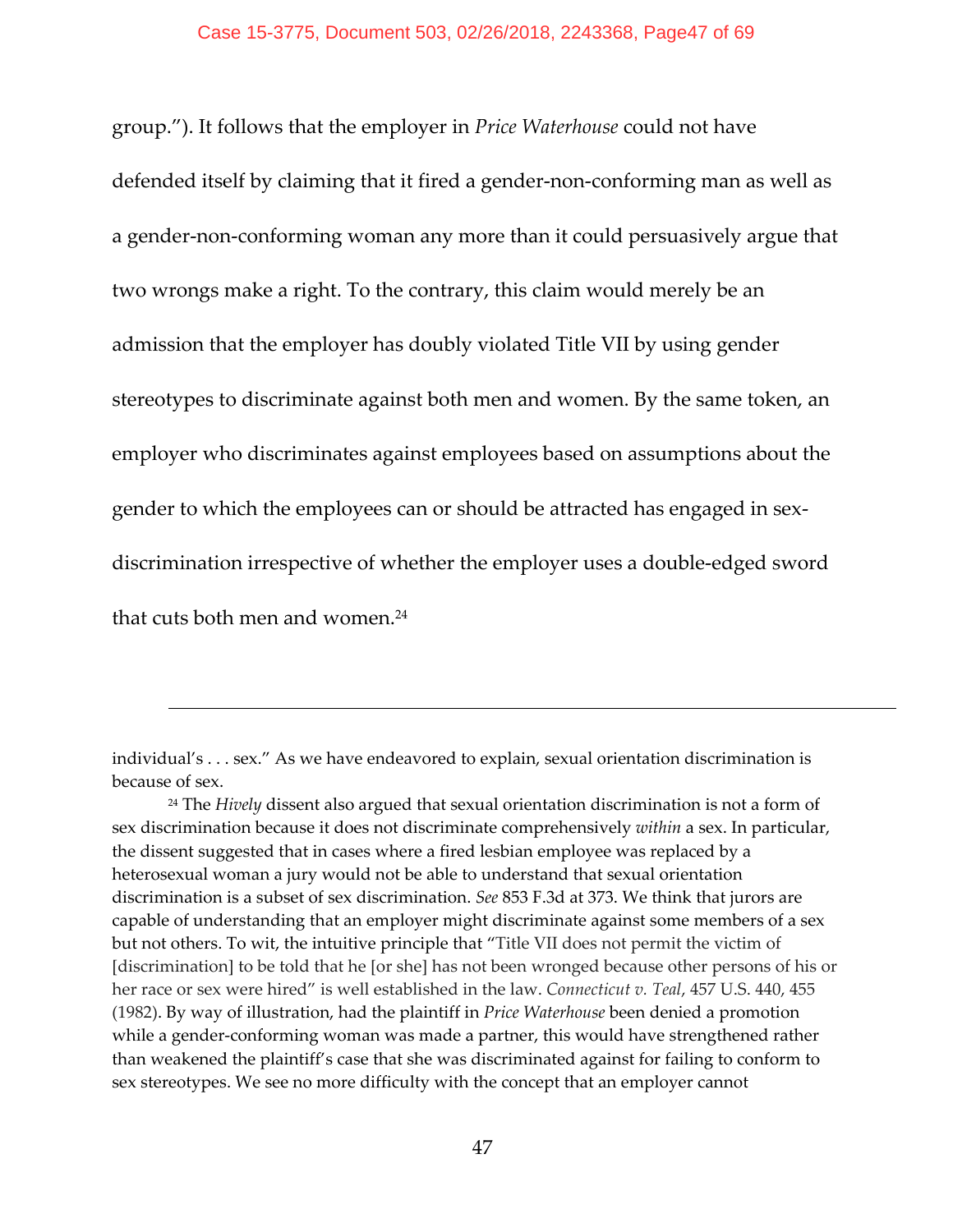## **3. Associational Discrimination**

The conclusion that sexual orientation discrimination is a subset of sex discrimination is further reinforced by viewing this issue through the lens of associational discrimination. Consistent with the nature of sexual orientation, in most contexts where an employer discriminates based on sexual orientation, the employer's decision is predicated on opposition to romantic association between particular sexes. For example, when an employer fires a gay man based on the belief that men should not be attracted to other men, the employer discriminates based on the employee's own sex. *See Baldwin*, 2015 WL 4397641, at \*6.

This Court recognized associational discrimination as a violation of Title VII in *Holcomb v. Iona College*, 521 F.3d 130, 139 (2d Cir. 2008), a case involving allegations of racial discrimination. Holcomb, a white man, alleged that he was fired from his job as the assistant coach of a college basketball team because his employer disapproved of his marriage to a black woman. This Court concluded that Holcomb had stated a viable claim, holding that "an employer may violate Title VII if it takes action against an employee because of the employee's

discriminate on the basis of sexual orientation than with the concept that one cannot discriminate based on an employee's gender non‐conformity.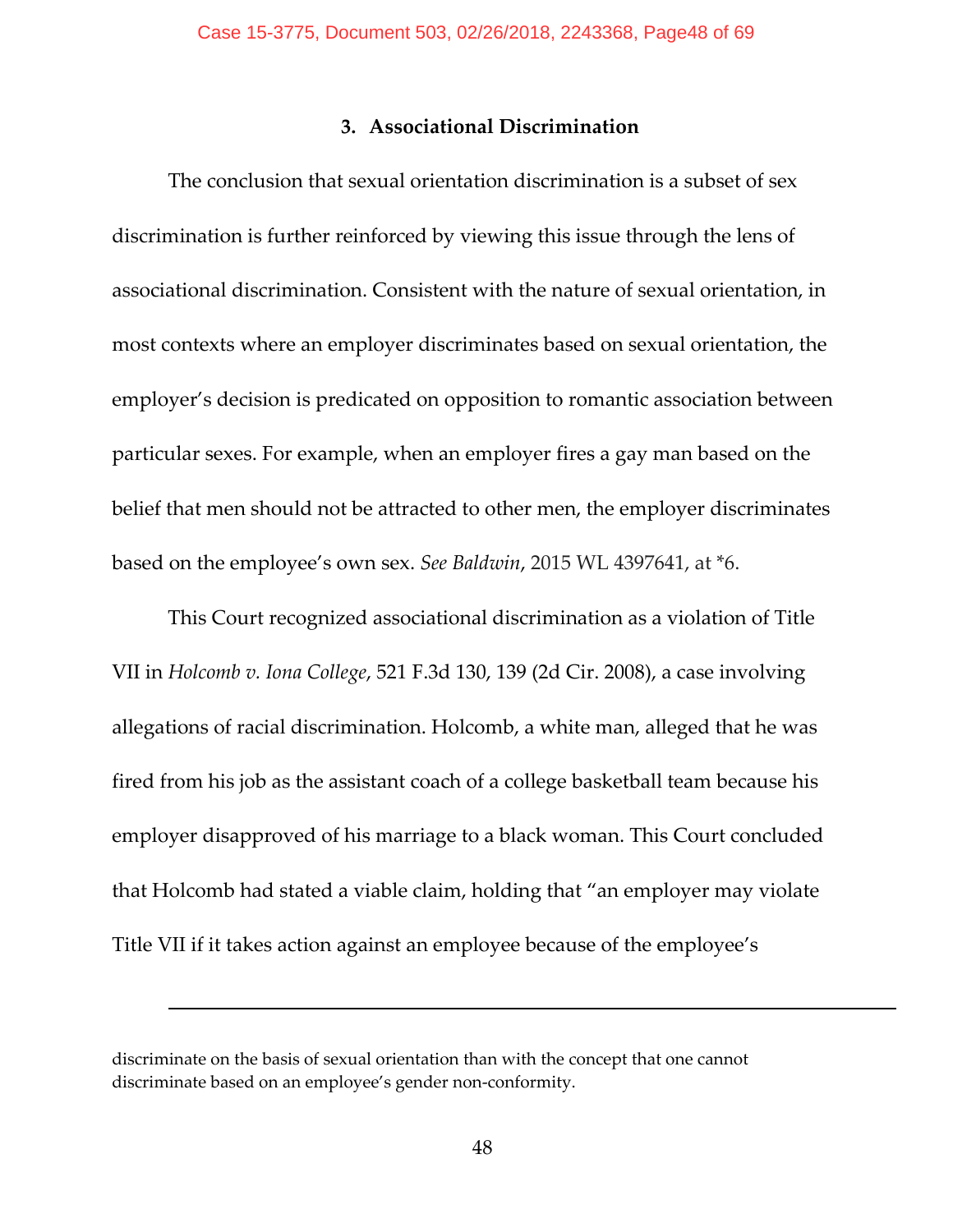association with a person of another race." *Id.* at 138. Although the Court considered the argument that the alleged discrimination was based on the race of Holcomb's wife rather than his own, it ultimately concluded that "where an employee is subjected to adverse action because an employer disapproves of interracial association, the employee suffers discrimination because of the employee's *own* race." *Id.* at 139; *see also Whitney v. Greater N.Y. Corp. of Seventh Day Adventists,* 401 F. Supp. 1363, 1366 (S.D.N.Y. 1975) ("[I]f [plaintiff] was discharged because, as alleged, the defendant disapproved of a social relationship between a white woman and a black man, the plaintiff's race was as much a factor in the decision to fire her as that of her friend.").

Applying similar reasoning, the Fifth, Sixth, and Eleventh Circuits have reached the same conclusion in racial discrimination cases. *See Tetro v. Elliott Popham Pontiac, Oldsmobile, Buick, & GMC Trucks, Inc.*, 173 F.3d 988, 994–95 (6th Cir. 1999) (holding that plaintiff had alleged discrimination where the employer was "charged with reacting adversely to [plaintiff] because of [his] race in relation to the race of his daughter"); *Deffenbaugh‐Williams v. Wal‐Mart Stores, Inc.*, 156 F.3d 581, 589 (5th Cir. 1998) ("[A] reasonable juror could find that [plaintiff] was discriminated against because of her race (white), if that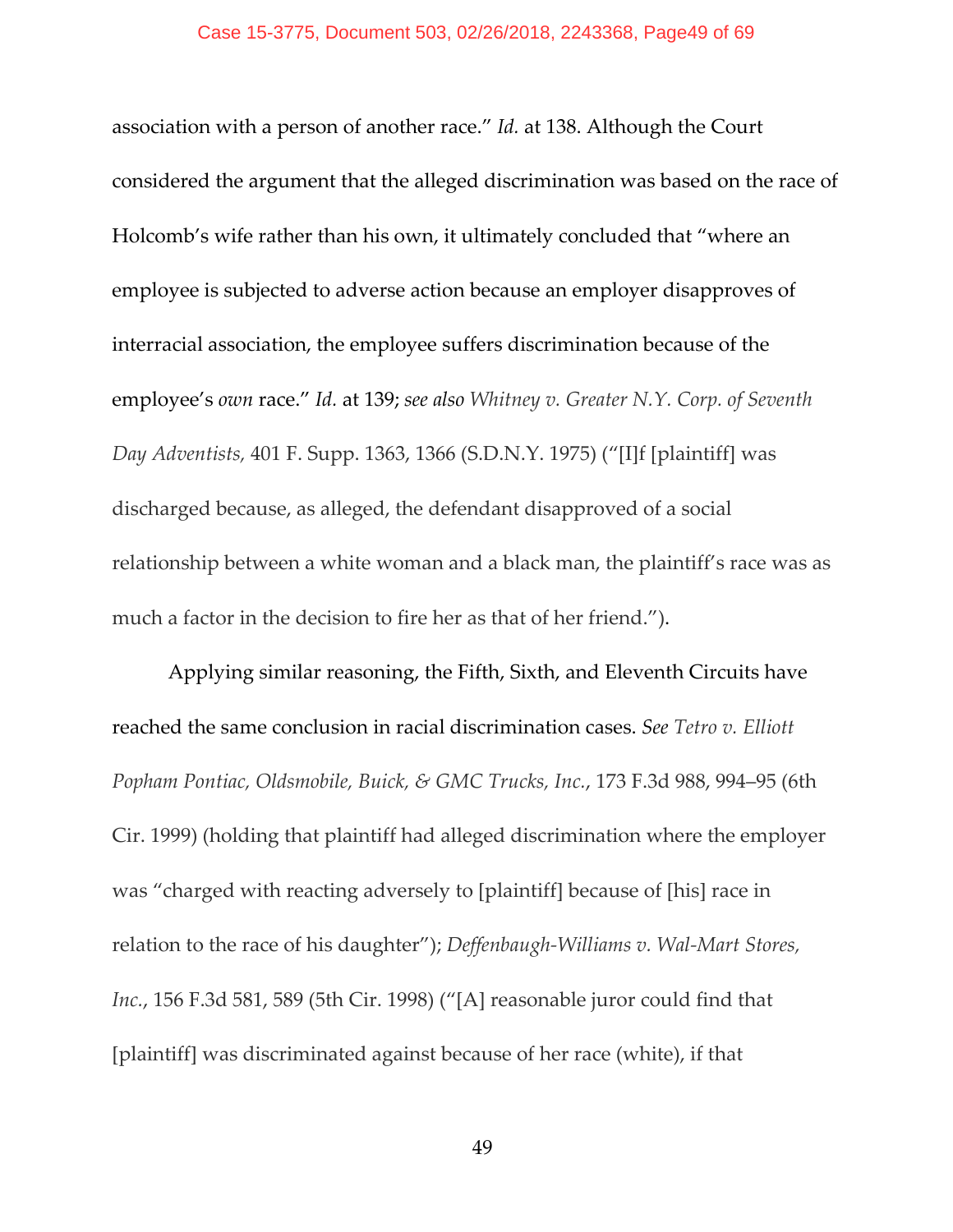discrimination was premised on the fact that she, a white person, had a relationship with a black person."), *vacated in part on other grounds by Williams v. Wal‐Mart Stores, Inc.*, 182 F.3d 333 (5th Cir. 1999) (en banc); *Parr v. Woodmen of the World Life Ins. Co.*, 791 F.2d 888, 892 (11th Cir. 1986) ("Where a plaintiff claims discrimination based upon an interracial marriage or association, he alleges, by definition, that he has been discriminated against because of *his* race."). Other circuits have indicated that associational discrimination extends beyond race to all of Title VII's protected classes. *See Hively*, 853 F.3d at 349 (majority) (holding that Title VII prohibits associational discrimination on the basis of race as well as color, national origin, religion, and sex); *Barrett v. Whirlpool Corp.*, 556 F.3d 502, 512 (6th Cir. 2009) (stating, in the context of a race discrimination case, that "Title VII protects individuals who, though not members of a *protected class*, are victims of discriminatory animus toward protected third persons with whom the individuals associate" (internal quotation marks omitted) (emphasis added)).<sup>25</sup>

<sup>&</sup>lt;sup>25</sup> In addition, numerous district courts throughout the country have recognized that employers violate Title VII when they discriminate against employees on the basis of association with people of another national origin or sex, not only with people of another race. *See, e.g.*, *Montes v. Cicero Pub. Sch. Dist. No. 99*, 141 F. Supp. 3d 885, 900 (N.D. Ill. 2015) (national origin); *Morales v. NYS Dep't of Labor*, 865 F. Supp. 2d 220, 242–43 (N.D.N.Y. 2012), *aff'd*, 530 F. App'x 13 (2d Cir. 2013) (summary order) (race and national origin); *Kauffman v. Maxim Healthcare Servs., Inc.*, No. 04‐CV‐2869, 2006 WL 1983196, at \*4 (E.D.N.Y. July 13, 2006) (sex and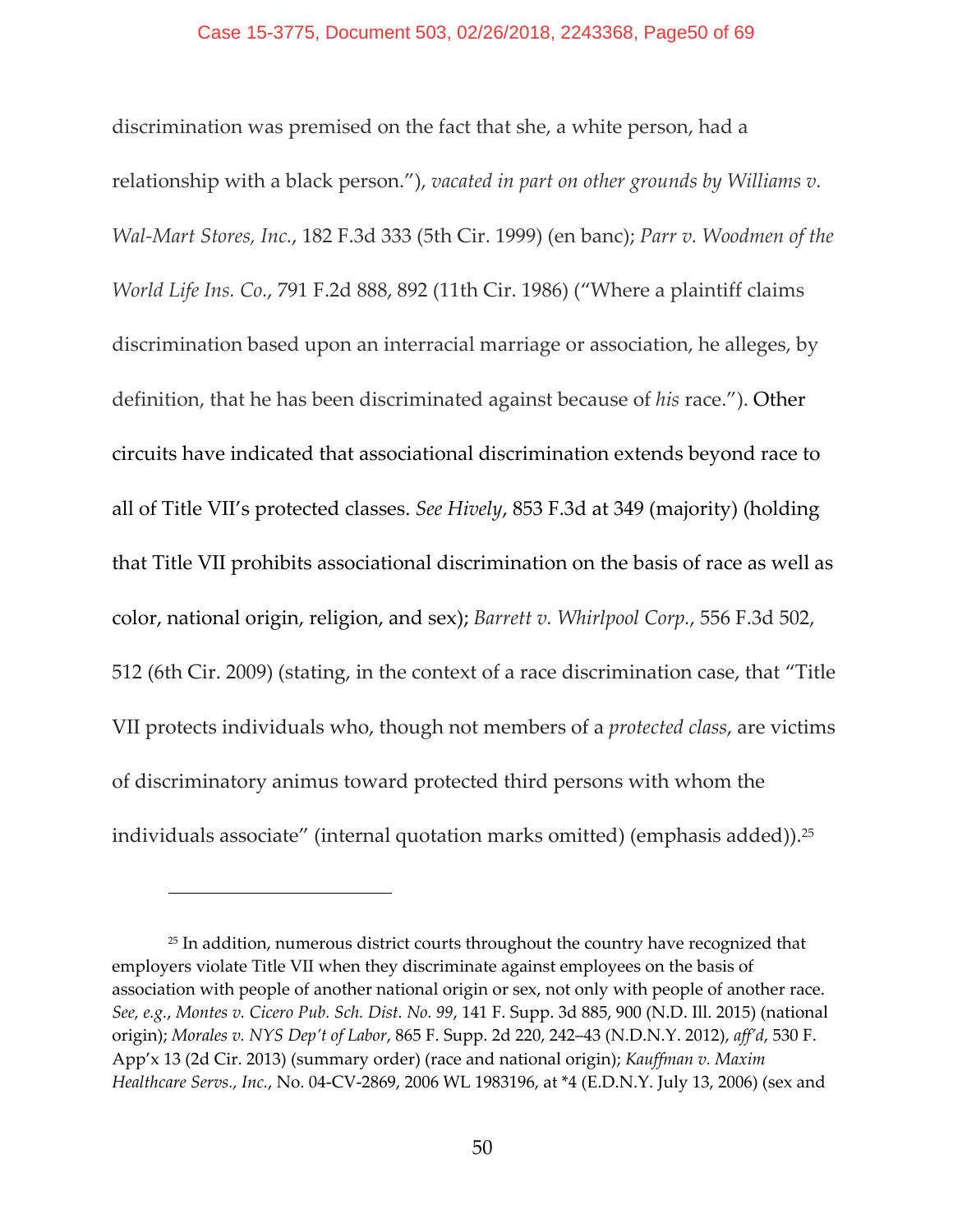We agree and we now hold that the prohibition on associational discrimination applies with equal force to all the classes protected by Title VII, including sex.

This conclusion is consistent with the text of Title VII, which "on its face treats each of the enumerated categories exactly the same" such that "principles . . . announce[d]" with respect to sex discrimination "apply with equal force to discrimination based on race, religion, or national origin," and vice versa.26 *Price Waterhouse*, 490 U.S. at 243 n.9. It also accords with the Supreme Court's application of theories of discrimination developed in Title VII race discrimination cases to claims involving discrimination based on sex. *See Meritor*, 477 U.S. at 63–67 (concluding that claims of hostile work environment, a theory of discrimination developed in the context of race, were equally applicable in the context of sex); *see also* William N. Eskridge, Jr., *Title VII's Statutory History and the Sex Discrimination Argument for LGBT Workplace Protections*, 127 Yale L.J. 322, 349 (2017) (explaining that the 1972 amendments to Title VII "repeatedly equated the evils of sex discrimination with those of race discrimination").

race); *Reiter v. Ctr. Consol. Sch. Dist. No. 26‐JT*, 618 F. Supp. 1458, 1460 (D. Colo. 1985) (race and national origin).

<sup>&</sup>lt;sup>26</sup> The only exception, not relevant here, is for a "bona fide occupational qualification," which permits some differential treatment based on religion, sex, or national origin, but not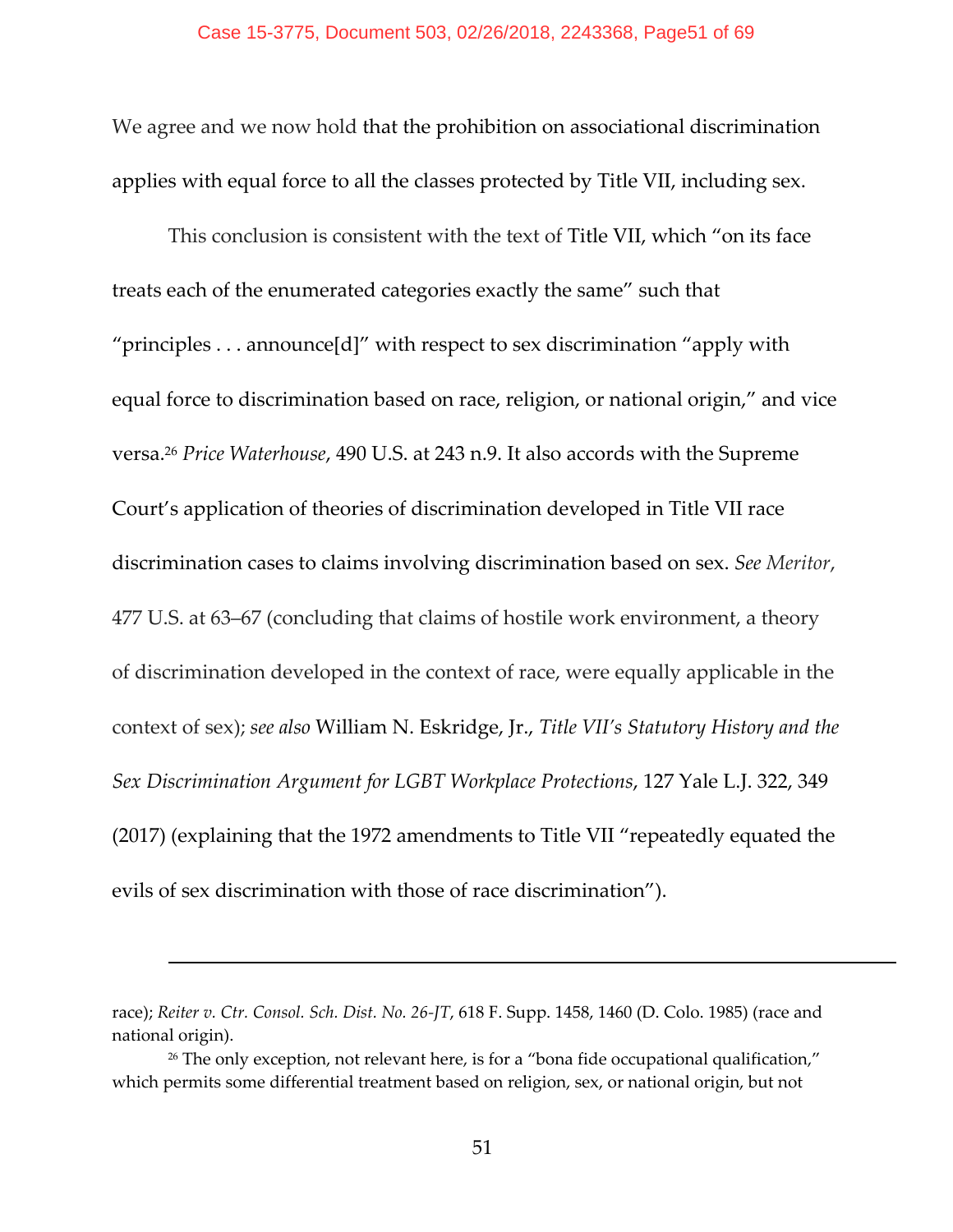As was observed in *Christiansen*, "[p]utting aside romantic associations," the notion that employees should not be discriminated against because of their association with persons of a particular sex "is not controversial." 852 F.3d at 204 (Katzmann, *C.J.*, concurring). If an employer disapproves of close friendships among persons of opposite sexes and fires a female employee because she has male friends, the employee has been discriminated against because of her own sex. "Once we accept this premise, it makes little sense to carve out same-sex [romantic] relationships as an association to which these protections do not apply." *Id.* Applying the reasoning of *Holcomb*, if a male employee married to a man is terminated because his employer disapproves of same‐sex marriage, the employee has suffered associational discrimination based on his own sex because "the fact that the employee is a man instead of a woman motivated the employer's discrimination against him." *Baldwin*, 2015 WL 4397641, at \*6.

In this scenario, it is no defense that an employer requires both men and women to refrain from same‐sex attraction or relationships. In *Holcomb*, for example, the white plaintiff was fired for his marriage to a black woman. *See* 521 F.3d at 138. If the facts of *Holcomb* had also involved a black employee fired for

based on race. 42 U.S.C. § 2000e‐2(e).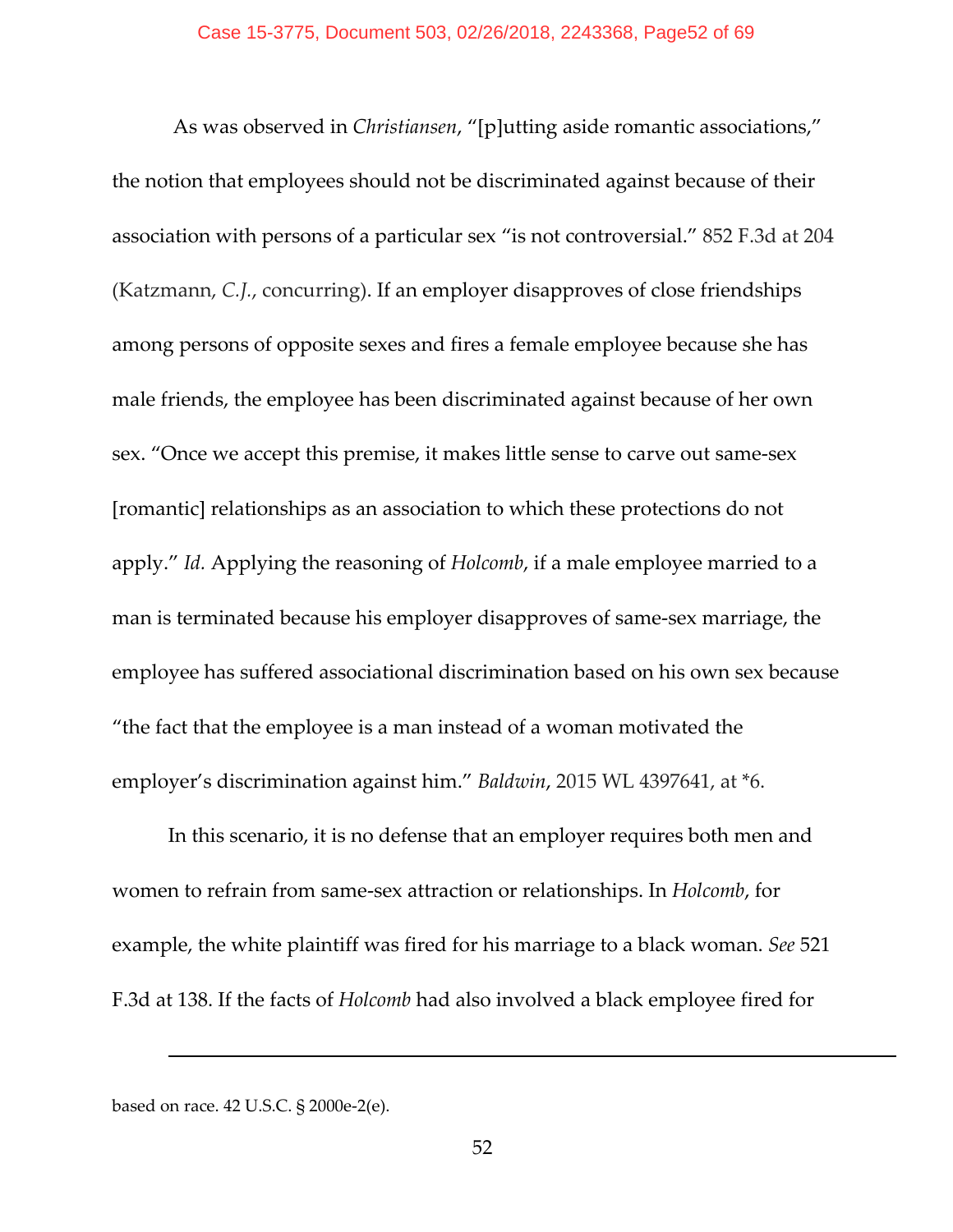his marriage to a white woman, would we have said that because both the white employee and black employee were fired for their marriages to people of different races, there was no discrimination "because of . . . race"? Of course not.27 It is unthinkable that "tak[ing] action against an employee because of the employee's association with a person of another race," *id*. at 139, would be excused because two employees of different races were both victims of an anti‐ miscegenation workplace policy. The same is true of discrimination based on sexual orientation.28

Although this conclusion can rest on its own merits, it is reinforced by the reasoning of *Loving v. Virginia*, 388 U.S. 1 (1967). In *Loving*, the Commonwealth of Virginia argued that anti‐miscegenation statutes did not violate the Equal

<sup>27</sup> Indeed, if this were the case, the white employee *and* the black employee would have cognizable Title VII claims. *Cf. Hively*, 853 F.3d at 359 n.2 (Flaum, *J.*, concurring) (noting that "even if an employer allegedly discriminates against all homosexual employees," the "employer's discrimination across sexes does not demonstrate that sex is irrelevant, but rather that *each individual* has a plausible sex‐based discrimination claim" (emphasis added)).

<sup>28</sup> The lead dissent seeks to distinguish *Holcomb* by arguing that the employer in *Holcomb* was prejudiced against black people, whereas here the employer is "hostile to gay men, not men in general." Lead Dissent at 57. But, this distorts the comparison by misattributing the prejudice at issue in *Holcomb*. The basis of the Title VII claim in *Holcomb* was not the race of the plaintiff's wife; rather, the plaintiff, who was white, "suffer[ed] discrimination because of his *own* race" as a result of the employer's "disapprov[al] of interracial association." 521 F.3d at 139. Accordingly, the prejudice was not against all black people (or all white people) but against people marrying persons of a different race. That maps squarely onto this case where the prejudice is not against all men, but people being attracted to persons of the same sex.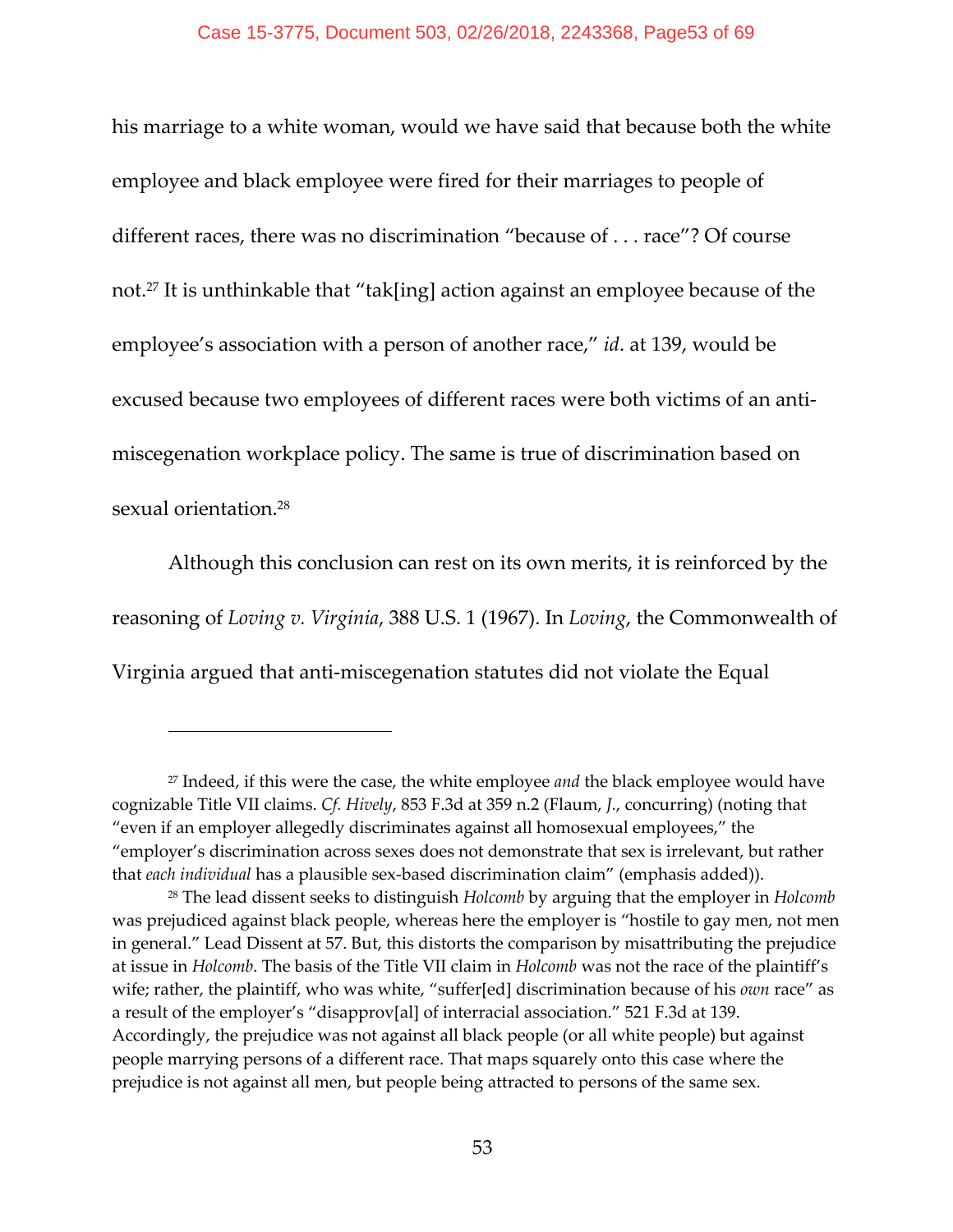Protection Clause because such statutes applied equally to white and black citizens. *See id*. at 7–8. The Supreme Court disagreed, holding that "equal application" could not save the statute because it was based "upon distinctions drawn according to race." *Id.* at 10–11. Constitutional cases like *Loving* "can provide helpful guidance in [the] statutory context" of Title VII. *Ricci v. DeStefano*, 557 U.S. 557, 582 (2009); *see also* Reva B. Siegel, *She the People: The Nineteenth Amendment, Sex Equality, Federalism, and the Family*, 115 Harv. L. Rev. 947, 949 (2002) (arguing that, in the constitutional context, "the Supreme Court developed the law of sex discrimination by means of an analogy between sex and race discrimination"). Accordingly, we find that *Loving*'s insight—that policies that distinguish according to protected characteristics cannot be saved by equal application—extends to association based on sex.

Certain *amici* supporting the defendants disagree, arguing that applying *Holcomb* and *Loving* to same‐sex relationships is not warranted because anti‐ miscegenation policies are motivated by racism, while sexual orientation discrimination is not rooted in sexism. Although these *amici* offer no empirical support for this contention, *amici* supporting Zarda cite research suggesting that sexual orientation discrimination has deep misogynistic roots. *See, e.g.*, Andrew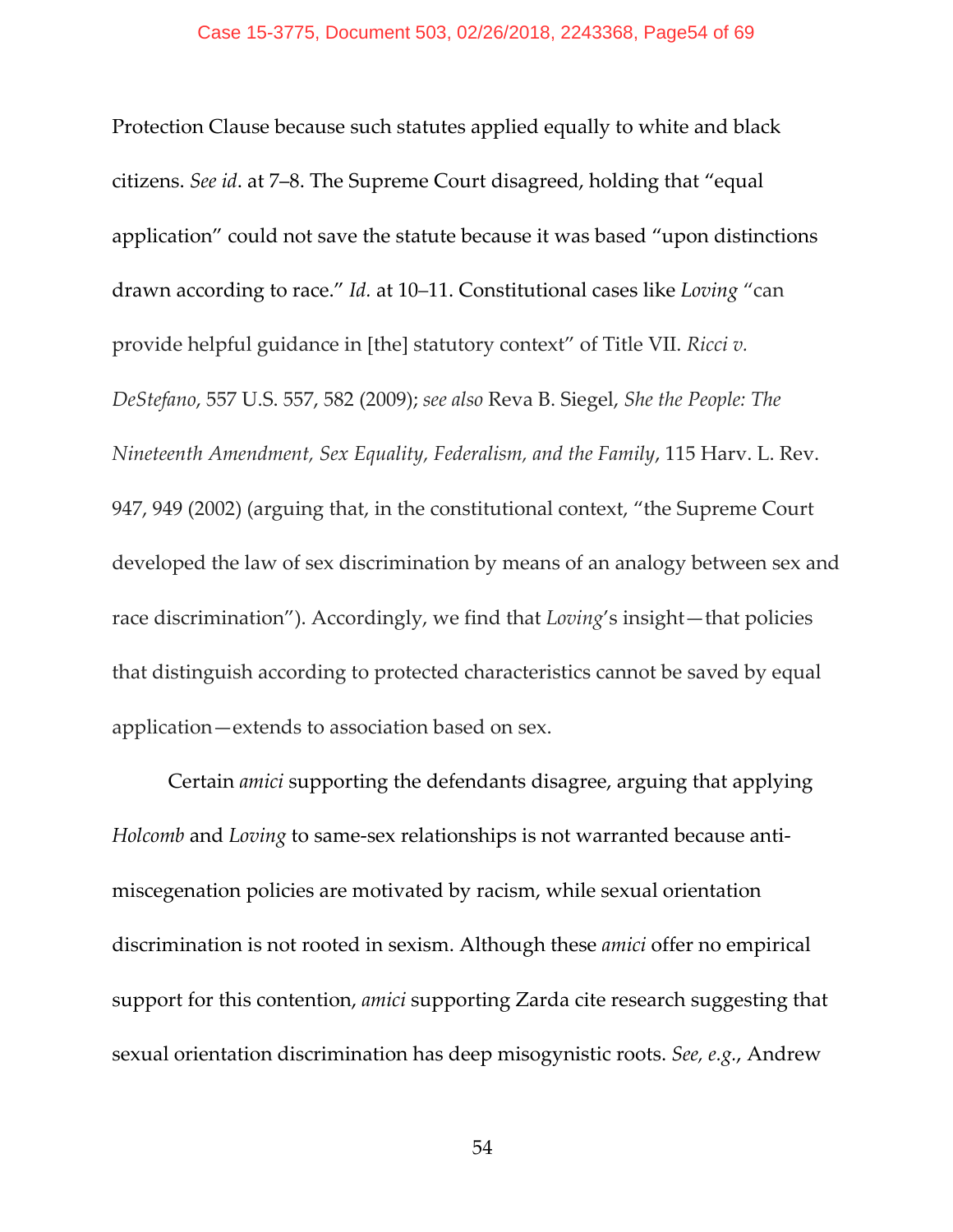Koppelman, *Why Discrimination Against Lesbians and Gay Men is Sex*

*Discrimination*, 69 N.Y.U. L. Rev. 197 (1994). But the Court need not resolve this dispute because the *amici* supporting defendants identify no cases indicating that the scope of Title VII's protection against sex discrimination is limited to discrimination motivated by what would colloquially be described as sexism. To the contrary, this approach is squarely foreclosed by the Supreme Court's precedents. In *Oncale*, the Court explicitly rejected the argument that Title VII did not protect male employees from sexual harassment by male co-workers, holding that "Title VII's prohibition on discrimination 'because of . . . sex' protects men as well as women" and extends to instances where the "plaintiff and the defendant . . . are of the same sex." 523 U.S. at 78–79. This male‐on‐male harassment is well‐ outside the bounds of what is traditionally conceptualized as sexism. Similarly, as we have discussed, in *Manhart* the Court invalidated a pension scheme that required female employees to contribute more than their male counterparts because women generally live longer than men. 435 U.S. at 711. Again, the Court reached this conclusion notwithstanding the fact that some people might not describe this policy as sexist. By extension, even if sexual orientation discrimination does not evince conventional notions of sexism, this is not a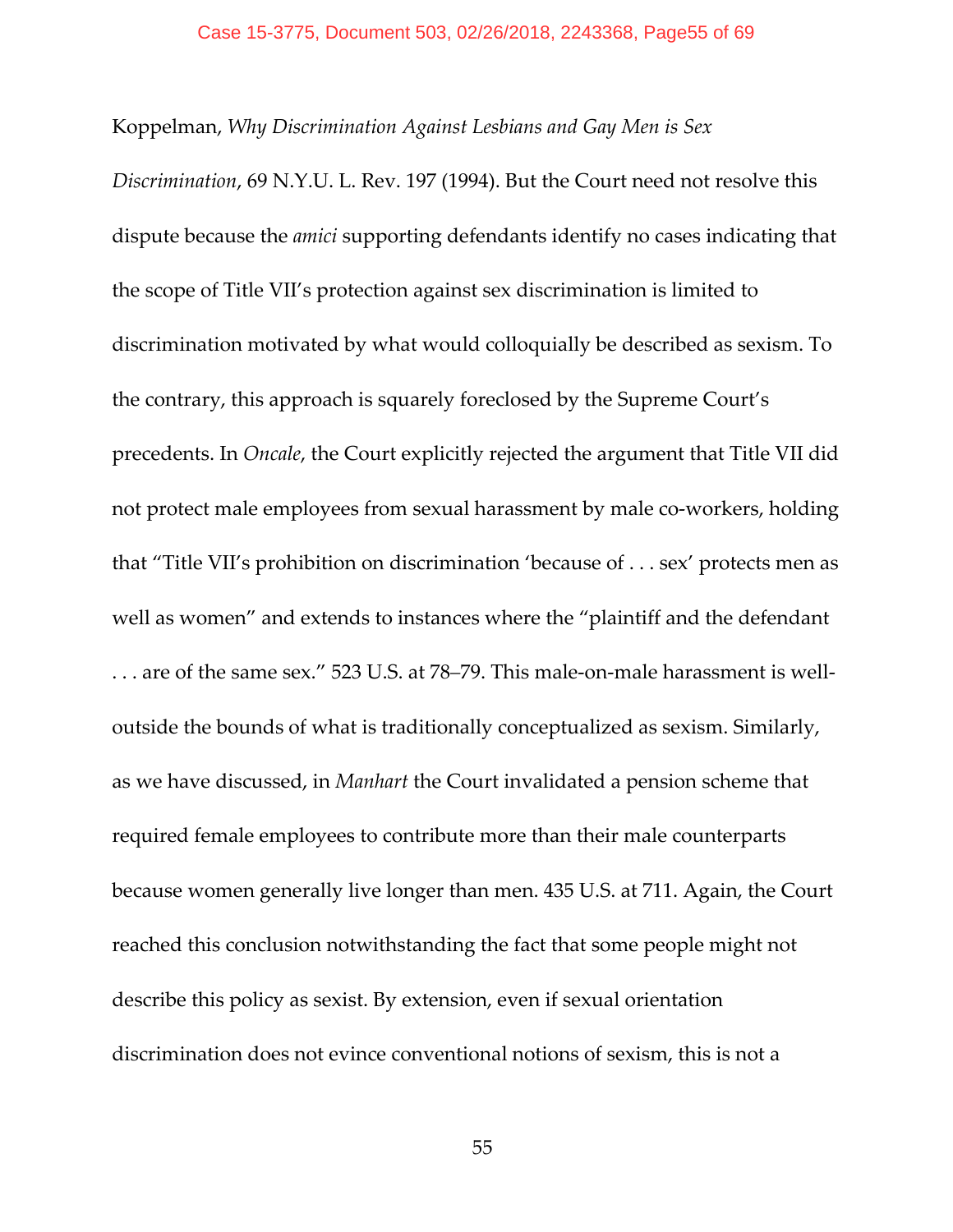legitimate basis for concluding that it does not constitute discrimination "because of  $\ldots$  sex."<sup>29</sup>

The fallback position for those opposing the associational framework is that associational discrimination can be based only on acts—such as Holcomb's act of getting married—whereas sexual orientation is a status. As an initial matter, the Supreme Court has rejected arguments that would treat acts as separate from status in the context of sexual orientation. In *Lawrence v. Texas*, the state argued that its "sodomy law [did] not discriminate against homosexual persons," but "only against homosexual conduct." 539 U.S. 558, 583 (2003) (O'Connor, *J.*, concurring). Justice O'Connor refuted this argument, reasoning that laws that target "homosexual conduct" are "an invitation to subject homosexual persons to discrimination." *Id.* More recently, in a First Amendment case addressing whether a public university could require student organizations to be open to all students, a religious student organization claimed that it should be permitted to exclude anyone who engaged in "unrepentant homosexual

<sup>29</sup> To the extent that *amici* are arguing that racism and sexism are necessary elements of a Title VII claim because these beliefs are invidious or malicious, we think their contentions are misguided. Malice, which the Supreme Court has described as an "evil motive," is not required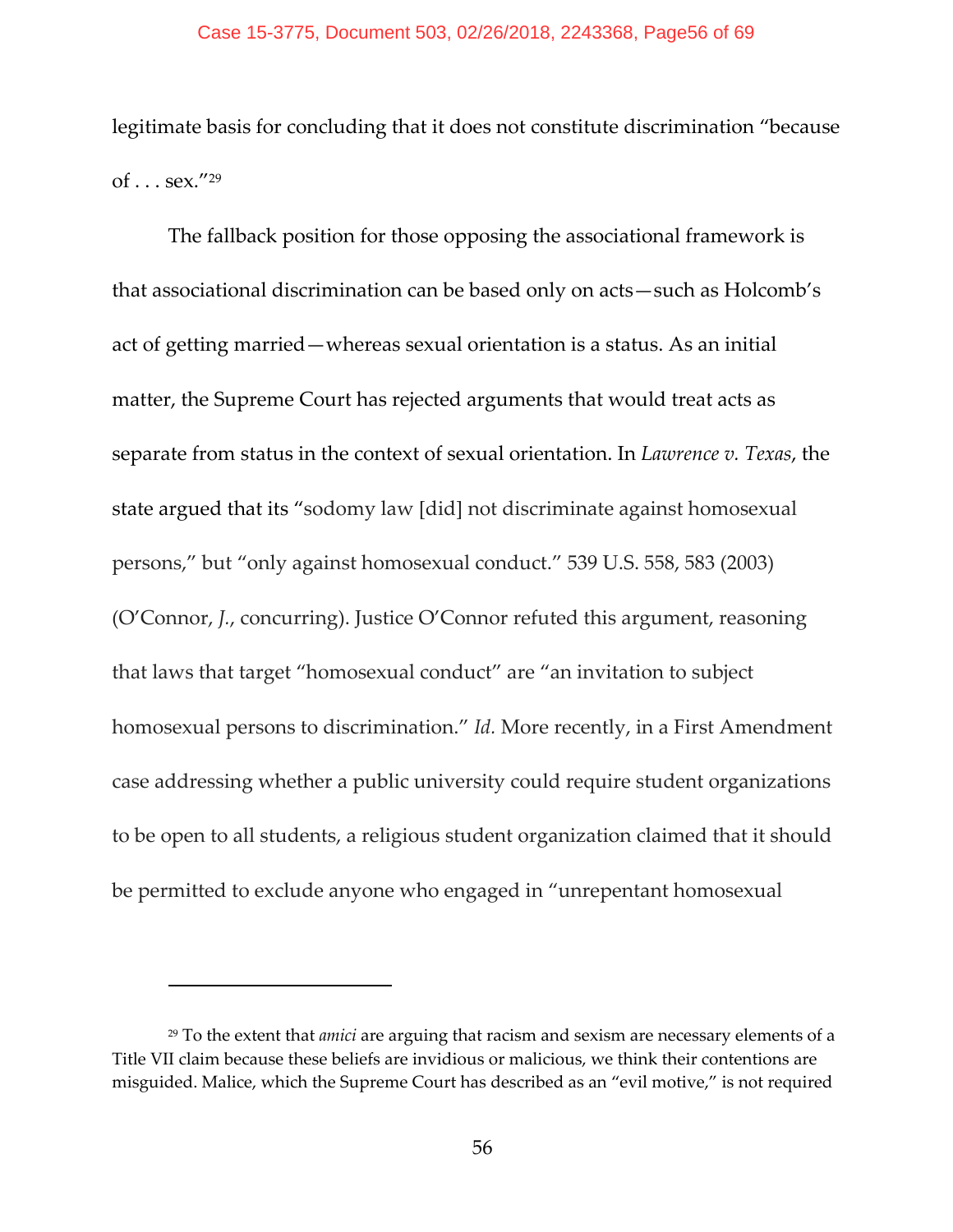conduct," because such individuals were being excluded "on the basis of a conjunction of [their] conduct and [their] belief that the conduct is not wrong," not because of their sexual orientation. *Christian Legal Soc. Chapter of Univ. of Cal., Hastings Coll. of Law v. Martinez*, 561 U.S. 661, 672, 689 (2010) (internal quotation marks omitted). Drawing on *Lawrence* and *Bray v. Alexandria Women's Health Clinic*, 506 U.S. 263 (1993), a case brought under 42 U.S.C. § 1985(3), the Supreme Court rejected the invitation to treat discrimination based on acts as separate from discrimination based on status. *Christian Legal Soc.*, 561 U.S. at 689; *see also Bray*, 506 U.S. at 270 (rejecting the act-status distinction by observing that "[a] tax on wearing yarmulkes is a tax on Jews"). Although *amici*'s argument inverts the previous defenses of policies targeting individuals attracted to persons of the same sex by arguing that Title VII's prohibition of associational discrimination protects only acts, not status, their proposed distinction is equally unavailing.

More fundamentally, *amici*'s argument is an inaccurate characterization of associational discrimination. First, the source of the Title VII claim is not the employee's associational act but rather the employer's discrimination, which is

<u> 1989 - Andrea Santa Andrea Andrea Andrea Andrea Andrea Andrea Andrea Andrea Andrea Andrea Andrea Andrea Andr</u>

by Title VII, *Kolstad v. Am. Dental Ass'n*, 527 U.S. 526, 530 (1999); to the contrary, it is merely a basis on which an aggrieved employee may seek punitive damages, *see* 42 U.S.C. § 1981a(b)(1).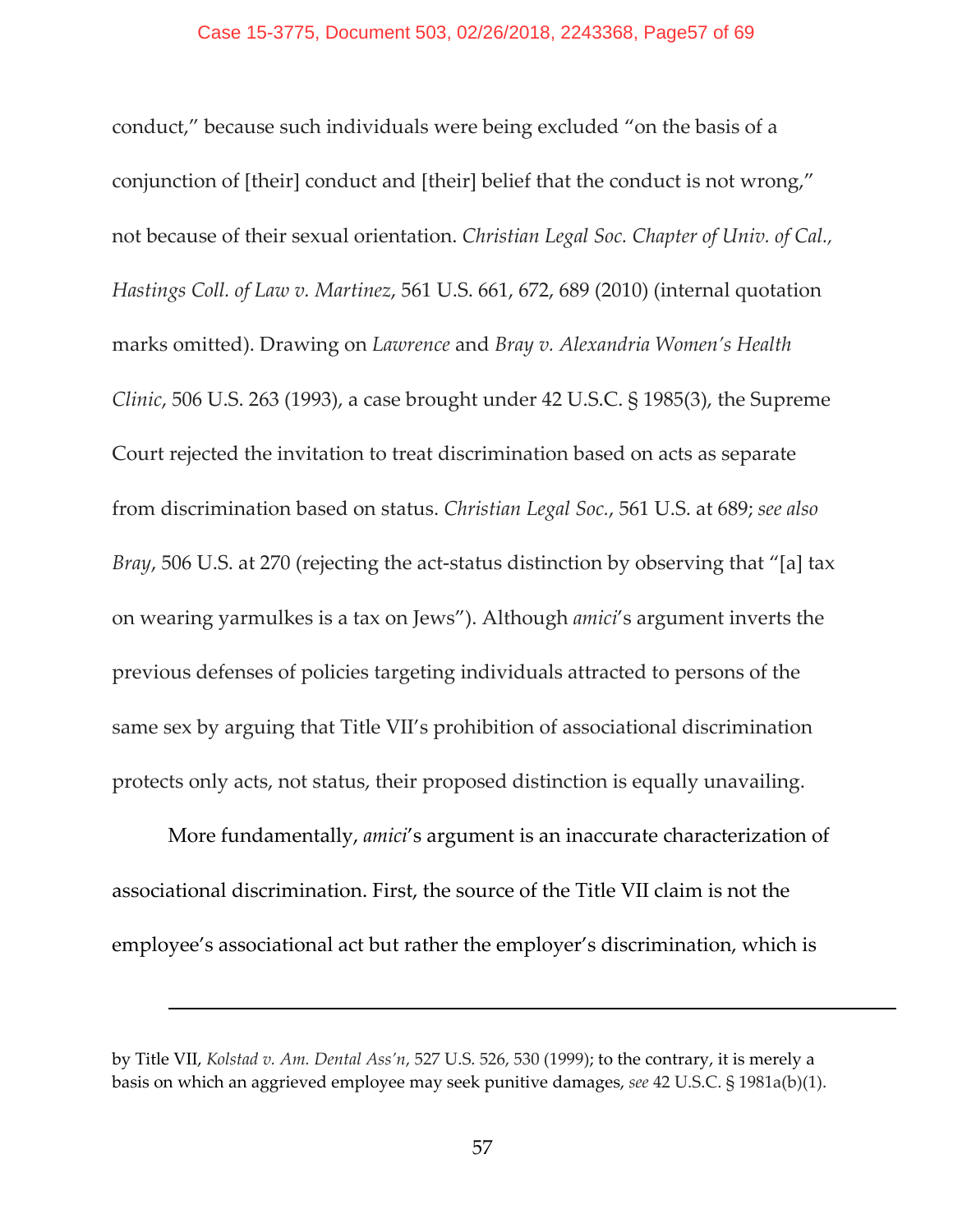motivated by "disapprov[al] of [a particular type of] association." *See Holcomb*, 521 F.3d at 139; *see also* 42 U.S.C. § 2000e‐2(m) (asking whether the protected trait was "a motivating factor"). In addition, as it pertains to the employee, what is protected is not the employee's act but rather the employee's protected characteristic, which is a status. *Holcomb*, 521 F.3d at 139; *Univ. of Tex. Sw. Med. Ctr. v. Nassar*, 133 S. Ct. 2517, 2522 (2013) (defining "status‐based discrimination," which is "prohibited by Title VII," as "discrimination on the basis of race, color, religion, sex, or national origin"). Accordingly, associational discrimination is not limited to acts; instead, as with all other violations of Title VII, associational discrimination runs afoul of the statute by making the employee's protected characteristic a motivating factor for an adverse employment action. *See* 42 U.S.C.  $$2000e-2(m).$ <sup>30</sup>

<sup>&</sup>lt;sup>30</sup> Because associational discrimination is premised on the employer's motivation and an employee's status, an associational discrimination claim does not require an act that consummates an association. For example, consider a scenario in which Holcomb had not been married to a black woman but merely expressed an interest in dating black women. If the employer terminated Holcomb merely on the basis of his desire to date black women, this would still be an instance "where an employee is subjected to adverse action because an employer disapproves of interracial association," and "the employee suffers discrimination because of the employee's *own* race." *Holcomb*, 521 F.3d at 139. The same is true in the context of sexual orientation.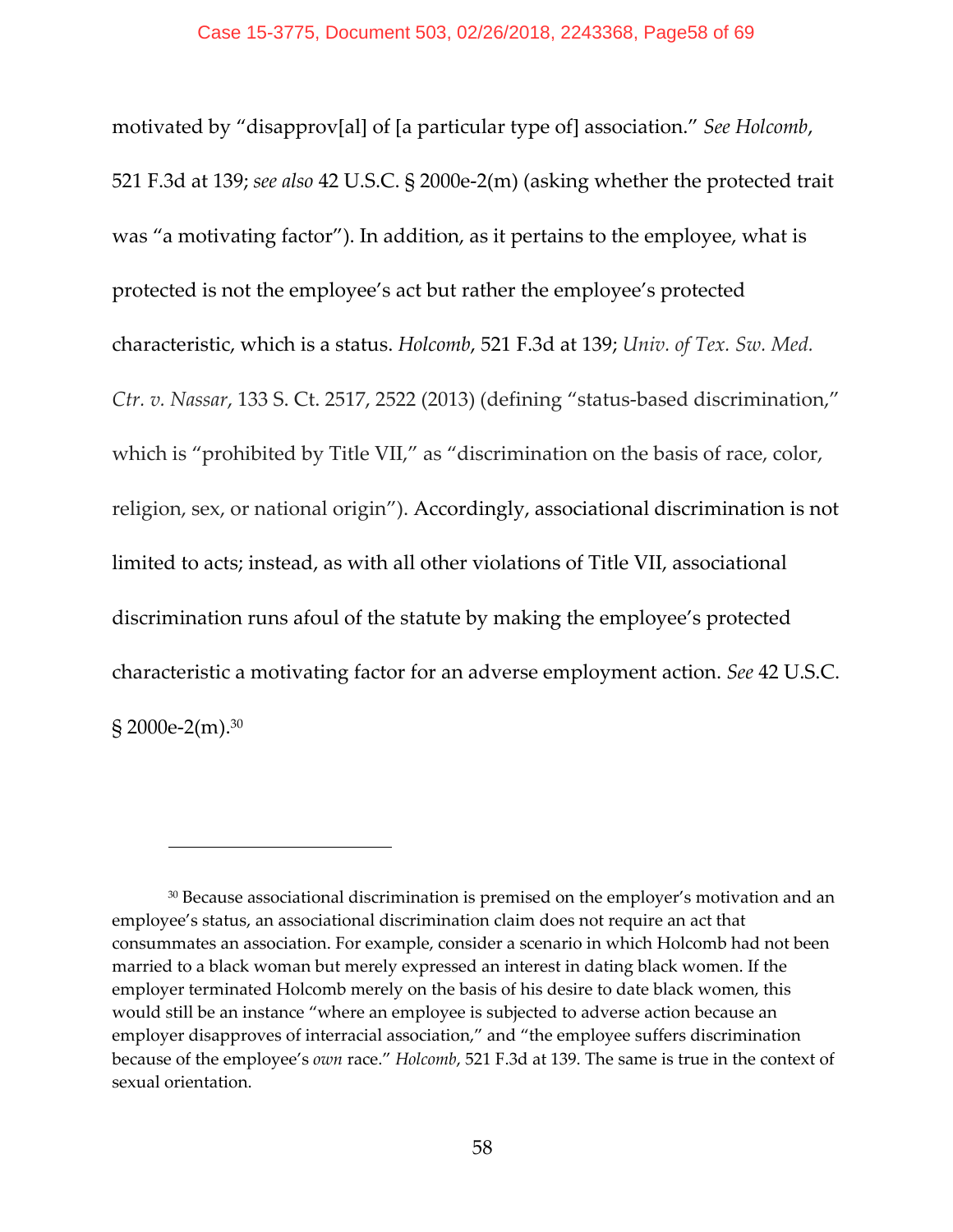In sum, we see no principled basis for recognizing a violation of Title VII for associational discrimination based on race but not on sex. Accordingly, we hold that sexual orientation discrimination, which is based on an employer's opposition to association between particular sexes and thereby discriminates against an employee based on their own sex, constitutes discrimination "because of . . . sex." Therefore, it is no less repugnant to Title VII than anti‐miscegenation policies.

## **C. Subsequent Legislative Developments**

Although the conclusion that sexual orientation discrimination is a subset of sex discrimination follows naturally from existing Title VII doctrine, the *amici* supporting the defendants place substantial weight on subsequent legislative developments that they argue militate against interpreting "because of . . . sex" to include sexual orientation discrimination.31 Having carefully considered each of *amici*'s arguments, we find them unpersuasive.

First, the government points to the Civil Rights Act of 1991, Pub. L. No. 102–166, 105 Stat. 1071 (1991), arguing that this amendment to Title VII ratified

<sup>&</sup>lt;sup>31</sup> Because "[t]he prohibition against discrimination based on sex was added to Title VII at the last minute on the floor of the House of Representatives," we have "little legislative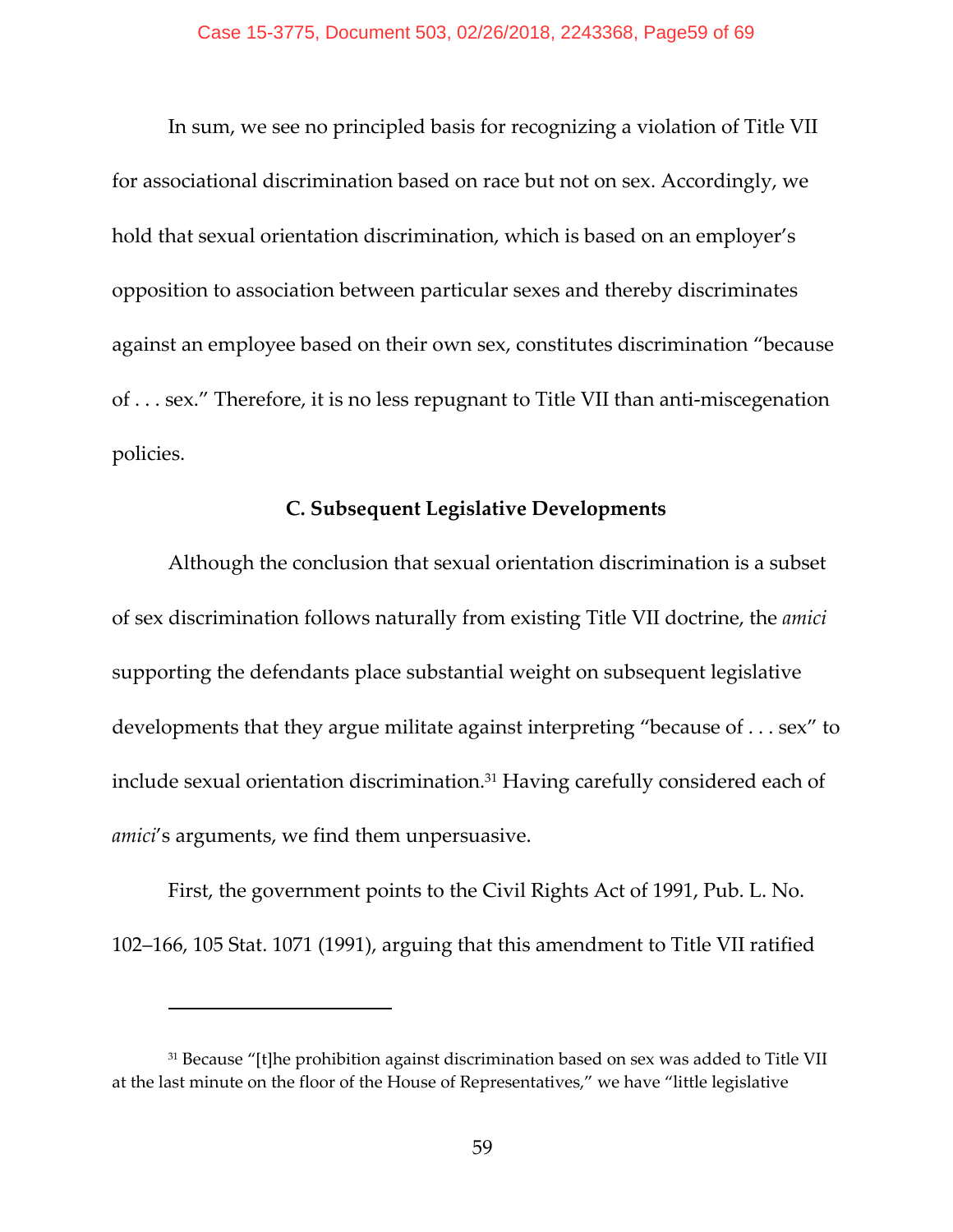judicial decisions construing discrimination "because of . . . sex" as excluding sexual orientation discrimination. Among other things, the 1991 amendment expressly "codif[ied] the concepts of 'business necessity' and 'job related'" as articulated in *Griggs*, 401 U.S. at 429–31, and rejected the Supreme Court's prior decision on that topic in *Wards Cove Packing Co. v. Atonio*, 490 U.S. 642 (1989). *See* Civil Rights Act of 1991 §§ 2(2), 3(2), 105 Stat. at 1071. According to the government, this amendment also implicitly ratified the decisions of the four courts of appeals that had, as of 1991, held that Title VII does not bar discrimination based on sexual orientation.

In advancing this argument, the government attempts to analogize the 1991 amendment to the Supreme Court's recent discussion of an amendment to the Fair Housing Act ("FHA"). In *Texas Department of Housing & Community Affairs v. Inclusive Communities Project, Inc.*, the Court considered whether disparate‐impact claims were cognizable under the FHA by looking to, *inter alia*, a 1988 amendment to the statute. 135 S. Ct. 2507 (2015). The Court found it relevant that "all nine Courts of Appeals to have addressed the question" by 1988 "had concluded [that] the [FHA] encompassed disparate‐impact claims." *Id.*

history to guide us in interpreting" it. *Meritor*, 477 U.S. at 63–64.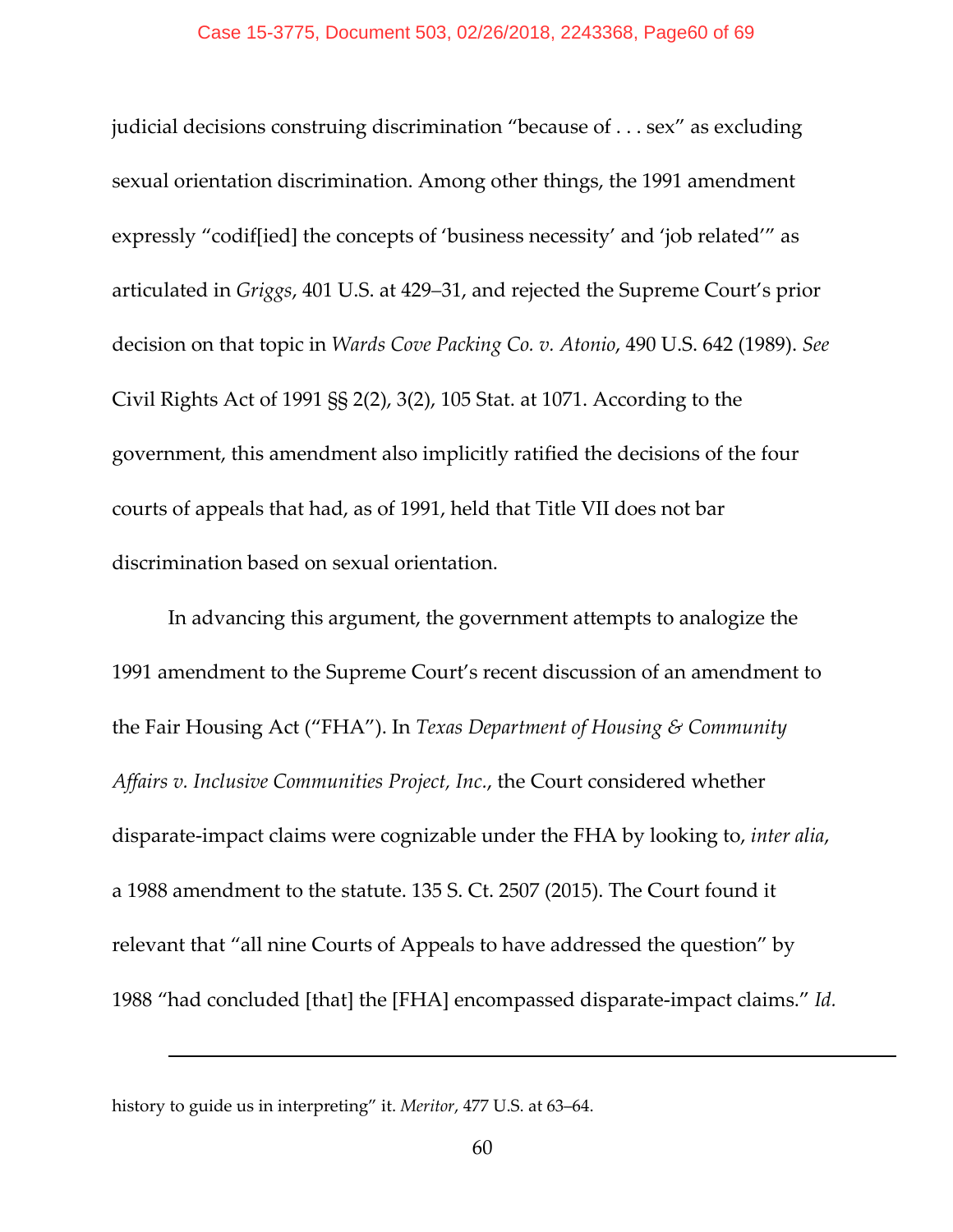at 2519. When concluding that Congress had implicitly ratified these holdings, the Court considered (1) the amendment's legislative history, which confirmed that "Congress was aware of this unanimous precedent," *id*., and (2) the fact that the precedent was directly relevant to the amendment, which "included three exemptions from liability that assume the existence of disparate-impact claims," *id.* at 2520.

The statutory history of Title VII is markedly different. When we look at the 1991 amendment, we see no indication in the legislative history that Congress was aware of the circuit precedents identified by the government and, turning to the substance of the amendment, we have no reason to believe that the new provisions it enacted were in any way premised on or made assumptions about whether sexual orientation was protected by Title VII. It is also noteworthy that, when the statute was amended in 1991, only three of the thirteen courts of appeals had considered whether Title VII prohibited sexual orientation discrimination.32 *See Williamson*, 876 F.2d 69; *DeSantis v. PT&T Co*., 608 F.2d 327

<sup>&</sup>lt;sup>32</sup> The fourth case cited by the government involved allegations of discrimination against a transgender individual, a distinct question not at issue here. *See Ulane v. E. Airlines, Inc*., 742 F.2d 1081, 1084–87 (7th Cir. 1984). In addition, of the three cases actually on point, two predate *Price Waterhouse*, which was decided in May 1989, while the third was issued one month after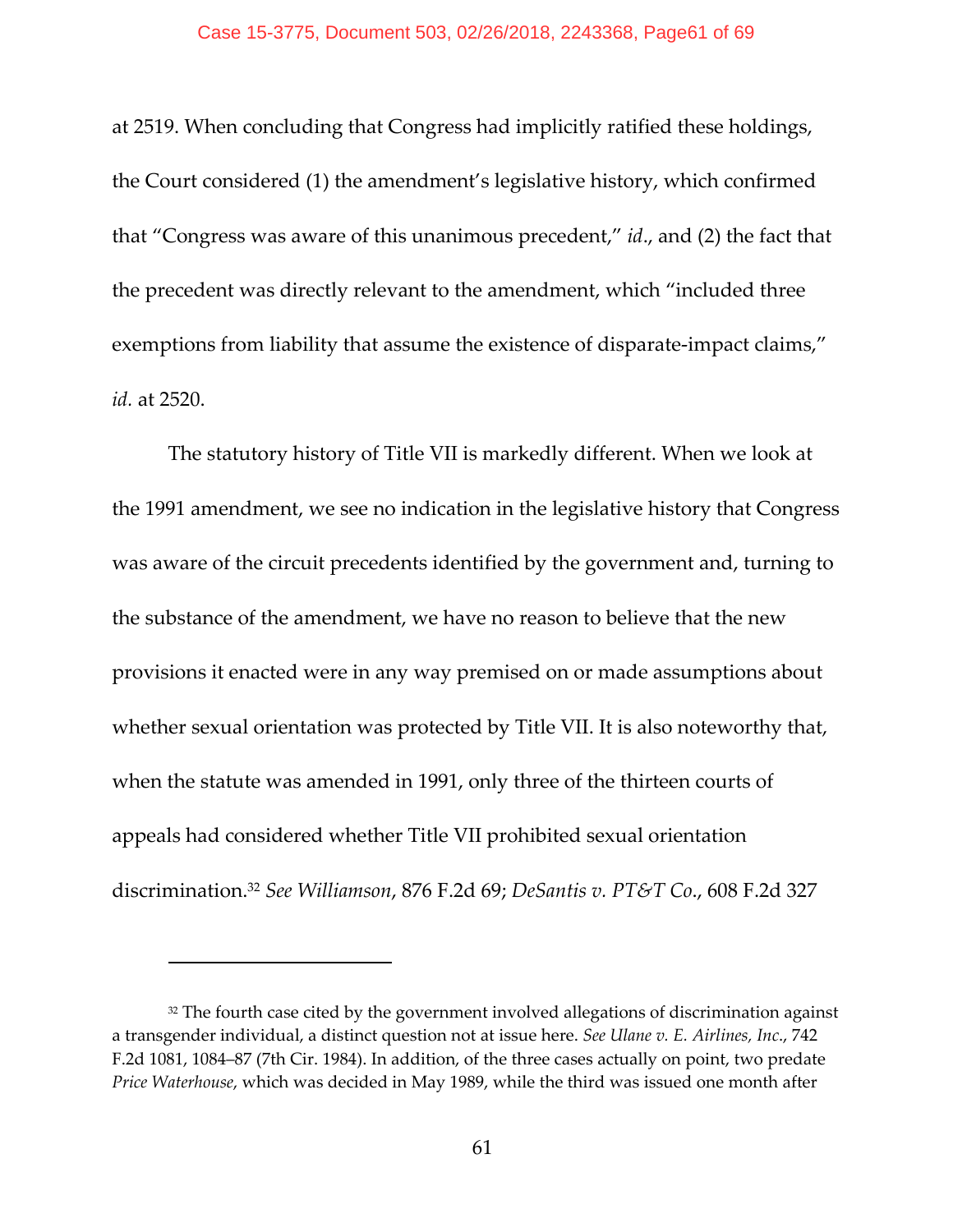(9th Cir. 1979); *Blum*, 597 F.2d 936. Mindful of this important context, this is not an instance where we can conclude that Congress was aware of, much less relied upon, the handful of Title VII cases discussing sexual orientation. Indeed, the inference suggested by the government is particularly suspect given that the text of the 1991 amendment emphasized that it was "respond[ing] to Supreme Court decisions by *expanding* the scope of relevant civil rights statutes in order to provide adequate protection to victims of discrimination." Civil Rights Act of 1991 §§ 2(2), 3(2), 105 Stat. at 1071 (emphasis added). For these reasons, we do not consider the 1991 amendment to have ratified the interpretation of Title VII as excluding sexual orientation discrimination.

Next, certain *amici* argue that by not enacting legislation expressly prohibiting sexual orientation discrimination in the workplace Congress has implicitly ratified decisions holding that sexual orientation was not covered by Title VII. According to the government's *amicus* brief, almost every Congress since 1974 has considered such legislation but none of these bills became law.

*Price Waterhouse* but made no mention of it. Given that these cases did not have the opportunity to apply a relevant Supreme Court precedent, even if Congress was aware of them, there was reason for Congress to regard the weight of these cases with skepticism.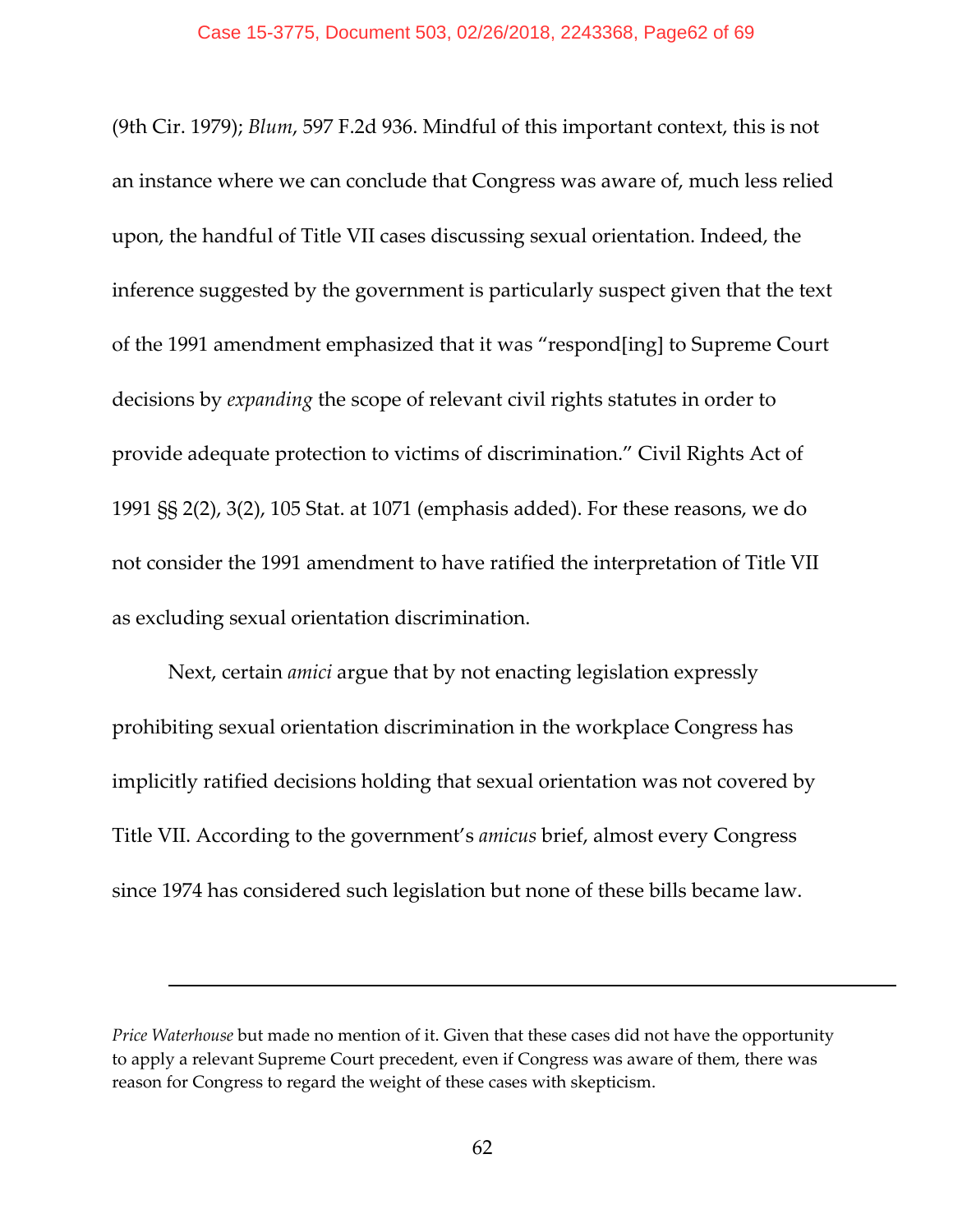This theory of ratification by silence is in direct tension with the Supreme Court's admonition that "subsequent legislative history is a hazardous basis for inferring the intent of an earlier Congress," particularly when "it concerns, as it does here, a proposal that does not become law." *Pension Benefit Guar. Corp. v. LTV Corp*., 496 U.S. 633, 650 (1990) (citations and internal quotation marks omitted). This is because "[i]t is impossible to assert with any degree of assurance that congressional failure to act represents affirmative congressional approval of [a particular] statutory interpretation." *Patterson v. McLean Credit Union*, 491 U.S. 164, 175 n.1 (1989) (internal quotation marks omitted). After all, "[t]here are many reasons Congress might not act on a decision . . . , and most of them have nothing at all to do with Congress' desire to preserve the decision." *Michigan v. Bay Mills Indian Cmty.*, 134 S. Ct. 2024, 2052 (2014) (Thomas, *J*., dissenting). For example, Congress may be unaware of or indifferent to the status quo, or it may be unable "to agree upon how to alter the status quo." *Johnson v. Transp. Agency*, 480 U.S. 616, 672 (1987) (Scalia, *J*., dissenting). These concerns ring true here. We do not know why Congress did not act and we are thus unable to choose among the various inferences that could be drawn from Congress's inaction on the bills identified by the government. *See LTV Corp.*, 496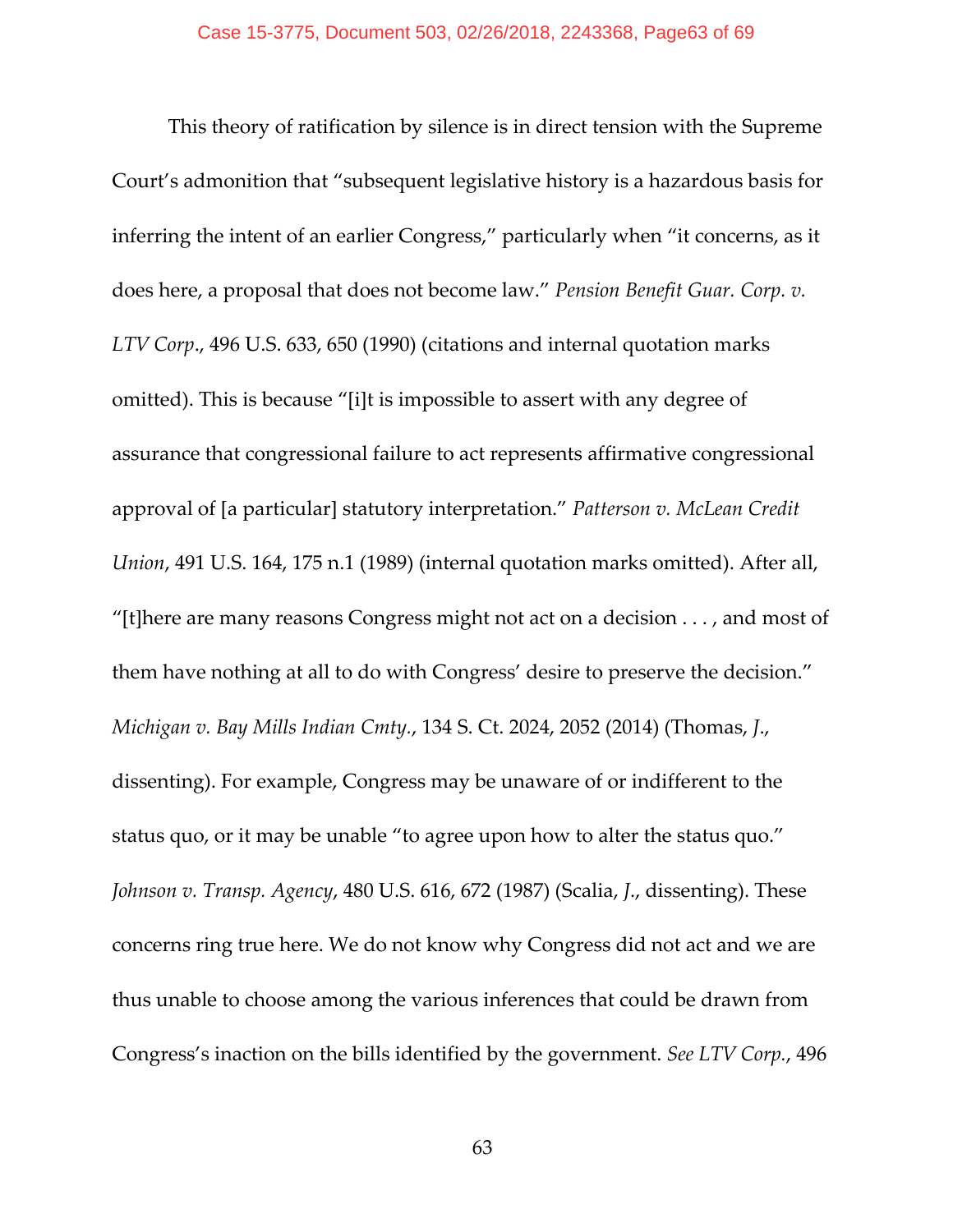U.S. at 659 ("Congressional inaction lacks persuasive significance because several equally tenable inferences may be drawn from such inaction, including the inference that the existing legislation already incorporated the offered change." (internal quotation marks omitted)). Accordingly, we decline to assign congressional silence a meaning it will not bear.

Drawing on the dissent in *Hively*, the government also argues that Congress considers sexual orientation discrimination to be distinct from sex discrimination because it has expressly prohibited sexual orientation discrimination in certain statutes but not Title VII. *See* 853 F.3d at 363–64 (Sykes, *J.*, dissenting). While it is true that Congress has sometimes used the terms "sex" and "sexual orientation" separately, this observation is entitled to minimal weight in the context of Title VII.

The presumptions that terms are used consistently and that differences in terminology denote differences in meaning have the greatest force when the terms are used in "the same act." *See Envtl. Def. v. Duke Energy Corp.*, 549 U.S. 561, 574 (2007). By contrast, when drafting separate statutes, Congress is far less likely to use terms consistently, *see* Abbe R. Gluck & Lisa Schultz Bressman, *Statutory Interpretation from the Inside—An Empirical Study of Congressional*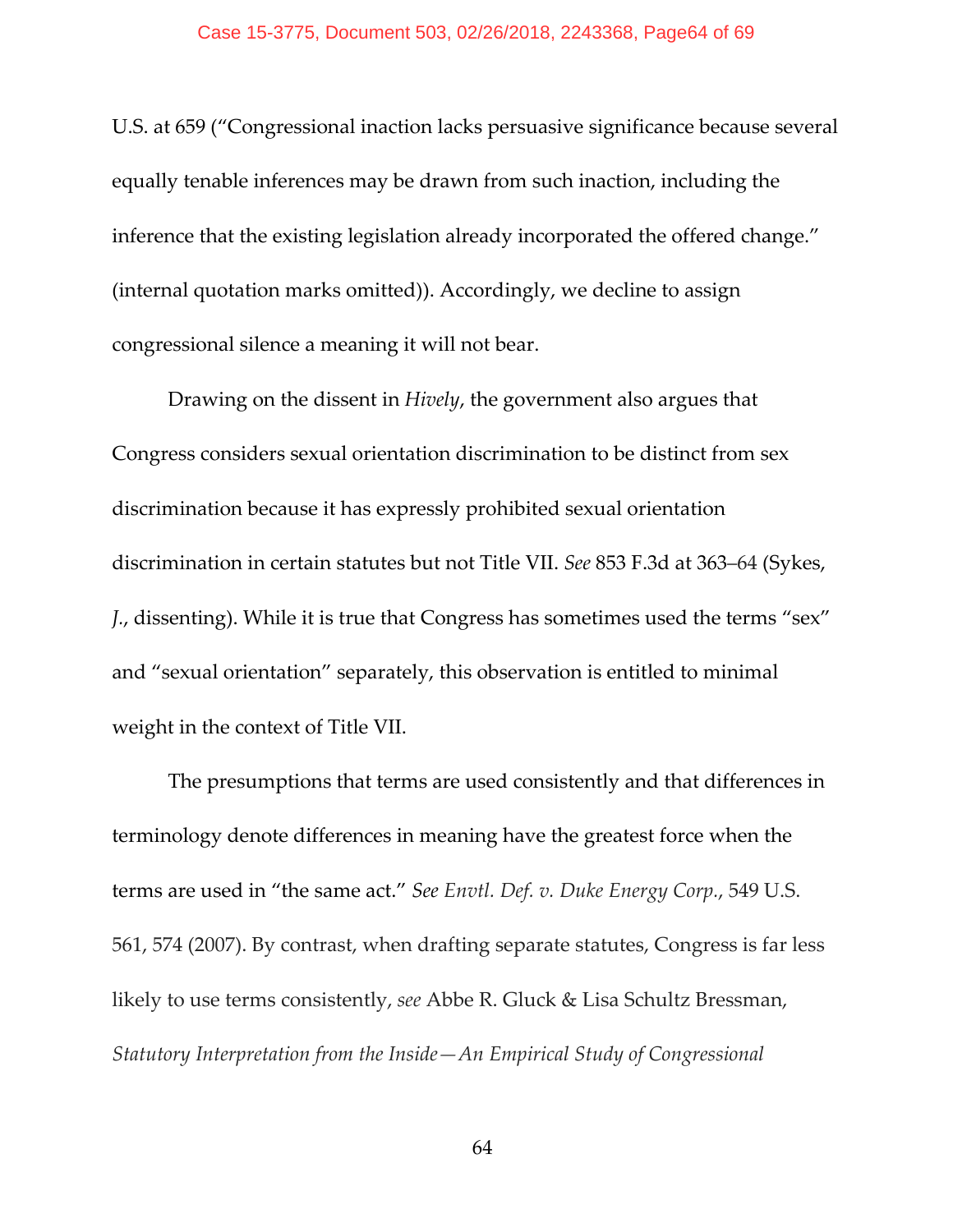*Drafting, Delegation, and the Canons: Part I*, 65 Stan. L. Rev. 901, 936 (2013), and these presumptions are entitled to less force where, as here, the government points to terms used in different statutes passed by different Congresses in different decades. *See* Violence Against Women Reauthorization Act of 2013, Pub L. No. 113‐4, § 3(b)(4), 127 Stat. 54, 61 (2013); Patient Protection and Affordable Care Act, Pub. L. No. 111‐148, § 5306(a)(3), 124 Stat. 119, 626 (2010); Matthew Shepard and James Byrd, Jr. Hate Crimes Prevention Act, Pub. L. No. 111‐84, §§ 4704(a)(1)(C), § 4704(a), 123 Stat. 2835, 2837, 2839 (2009); Higher Education Amendments of 1998, Pub. L. No. 105‐244, § 486(e)(1)(A), 112 Stat. 1581, 1743 (1998).

Moreover, insofar as the government argues that mention of "sexual orientation" elsewhere in the U.S. Code is evidence that "because of . . . sex" should not be interpreted to include "sexual orientation," our race discrimination jurisprudence demonstrates that this is not dispositive. We have held that Title VII's prohibition on race discrimination encompasses discrimination on the basis of ethnicity, *see Vill. of Freeport v. Barrella*, 814 F.3d 594, 607 (2d Cir. 2016), notwithstanding the fact that other federal statutes now enumerate race and ethnicity separately, *see, e.g*., 20 U.S.C. § 1092(f)(1)(F)(ii); 42 U.S.C. § 294e‐1(b)(2).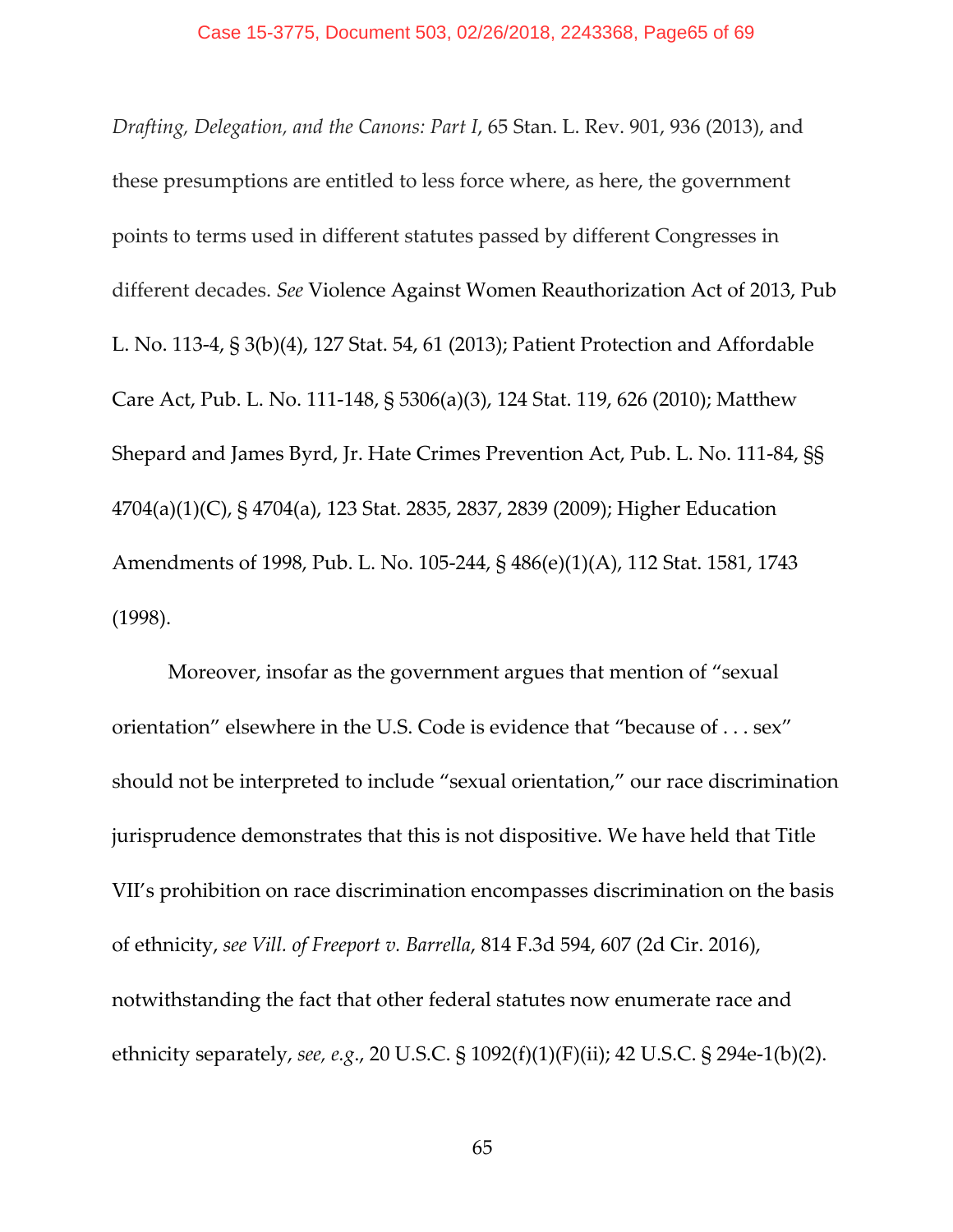The same can be said of sex and sexual orientation because discrimination based on the former encompasses the latter.

In sum, nothing in the subsequent legislative history identified by the *amici* calls into question our conclusion that sexual orientation discrimination is a subset of sex discrimination and is thereby barred by Title VII.

## **III. Summary**

Since 1964, the legal framework for evaluating Title VII claims has evolved substantially.33 Under *Manhart*, traits that operate as a proxy for sex are an impermissible basis for disparate treatment of men and women. Under *Price Waterhouse*, discrimination on the basis of sex stereotypes is prohibited. Under *Holcomb*, building on *Loving*, it is unlawful to discriminate on the basis of an employee's association with persons of another race. Applying these precedents to sexual orientation discrimination, it is clear that there is "no justification in the statutory language . . . for a categorical rule excluding" such claims from the

<sup>&</sup>lt;sup>33</sup> We also note that there has been a sea change in the constitutional framework governing same‐sex marriage. *See generally Obergefell v. Hodges*, 135 S. Ct. 2584 (2015); *United States v. Windsor*, 133 S. Ct. 2675 (2013). In the wake of this transformation, the intersection of the modern constitutional framework and decades‐old precedents regarding sexual orientation discrimination under Title VII created a "paradoxical legal landscape" in which a man could exercise his constitutional right to marry his same‐sex partner on Saturday and "then be fired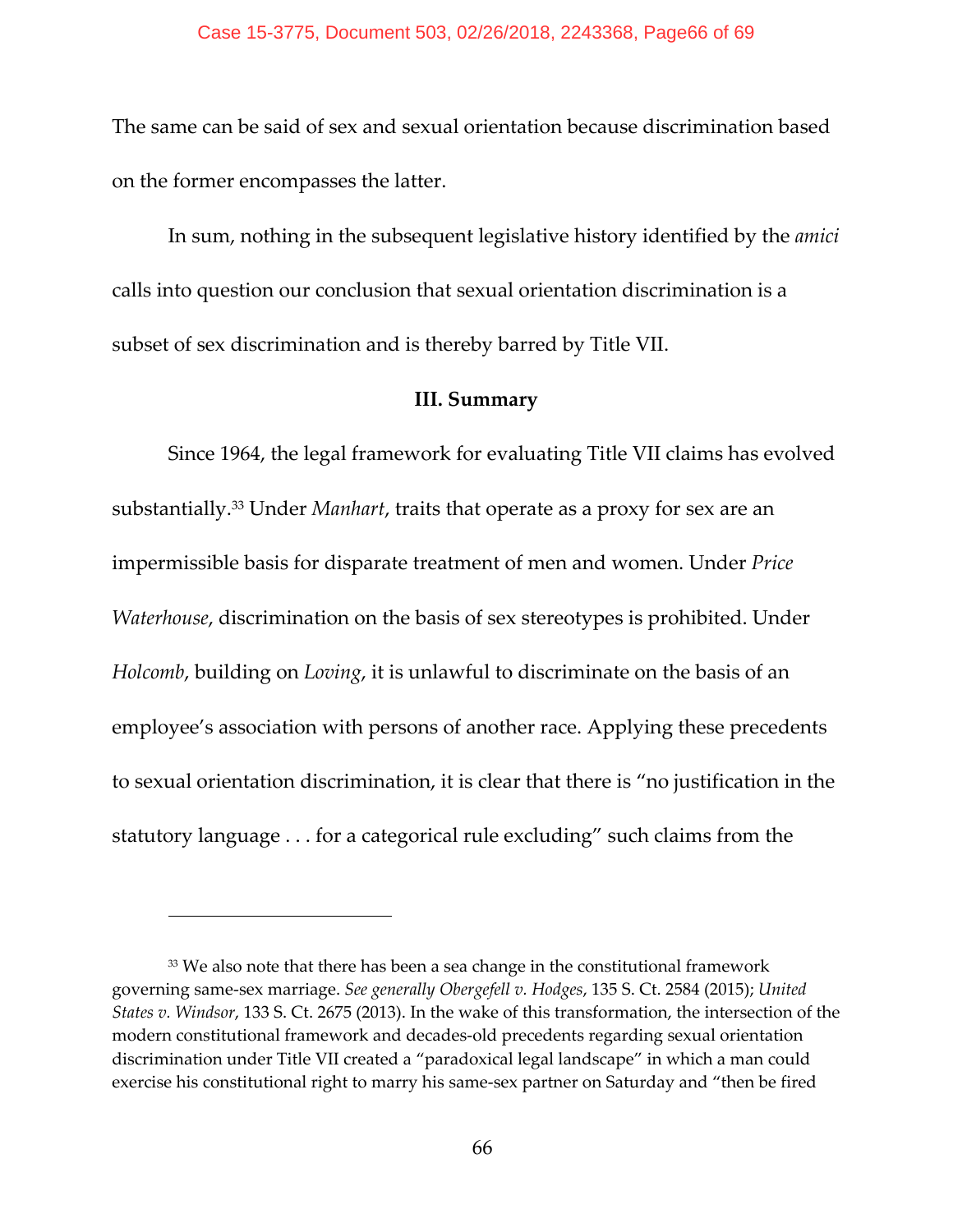reach of Title VII. *Oncale*, 523 U.S. at 80; *see also Baldwin*, 2015 WL 4397641, at \*9 ("Interpreting the sex discrimination prohibition of Title VII to exclude coverage of lesbian, gay, or bisexual individuals who have experienced discrimination on the basis of sex inserts a limitation into the text that Congress has not included.").

Title VII's prohibition on sex discrimination applies to any practice in which sex is a motivating factor. 42 U.S.C. § 2000e-2(m). As explained above, sexual orientation discrimination is a subset of sex discrimination because sexual orientation is *defined* by one's sex in relation to the sex of those to whom one is attracted, making it impossible for an employer to discriminate on the basis of sexual orientation without taking sex into account. Sexual orientation discrimination is also based on assumptions or stereotypes about how members of a particular gender should be, including to whom they should be attracted. Finally, sexual orientation discrimination is associational discrimination because an adverse employment action that is motivated by the employer's opposition to association between members of particular sexes discriminates against an employee on the basis of sex. Each of these three perspectives is sufficient to

on Monday for just that act." *Hively*, 830 F.3d at 714 (majority). This decision frees this circuit's jurisprudence regarding sexual orientation from that paradox.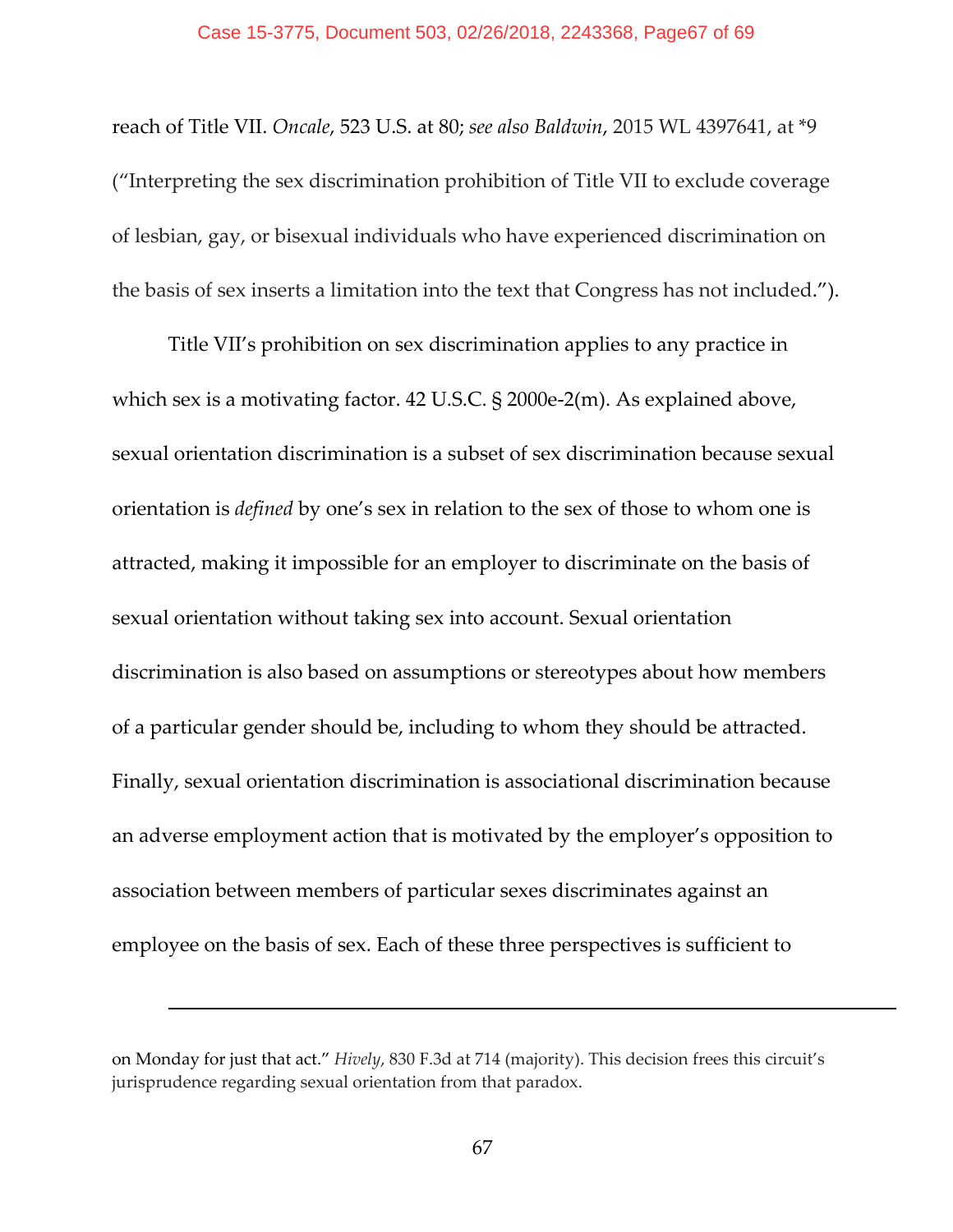#### Case 15-3775, Document 503, 02/26/2018, 2243368, Page68 of 69

support this Court's conclusion and together they amply demonstrate that sexual orientation discrimination is a form of sex discrimination.

Although sexual orientation discrimination is "assuredly not the principal evil that Congress was concerned with when it enacted Title VII," "statutory prohibitions often go beyond the principal evil to cover reasonably comparable evils." *Oncale*, 523 U.S. at 80. In the context of Title VII, the statutory prohibition extends to all discrimination "because of . . . sex" and sexual orientation discrimination is an actionable subset of sex discrimination. We overturn our prior precedents to the contrary to the extent they conflict with this ruling. *See Simonton*, 232 F.3d at 35; *Dawson*, 398 F.3d at 218–20.

#### \*\*\*

Zarda has alleged that, by "honestly referr[ing] to his sexual orientation," he failed to "conform to the straight male macho stereotype." J.A. 72. For this reason, he has alleged a claim of discrimination of the kind we now hold cognizable under Title VII. The district court held that there was sufficient evidence of sexual orientation discrimination to survive summary judgment on Zarda's state law claims. Even though Zarda lost his state sexual orientation discrimination claim at trial, that result does not preclude him from prevailing